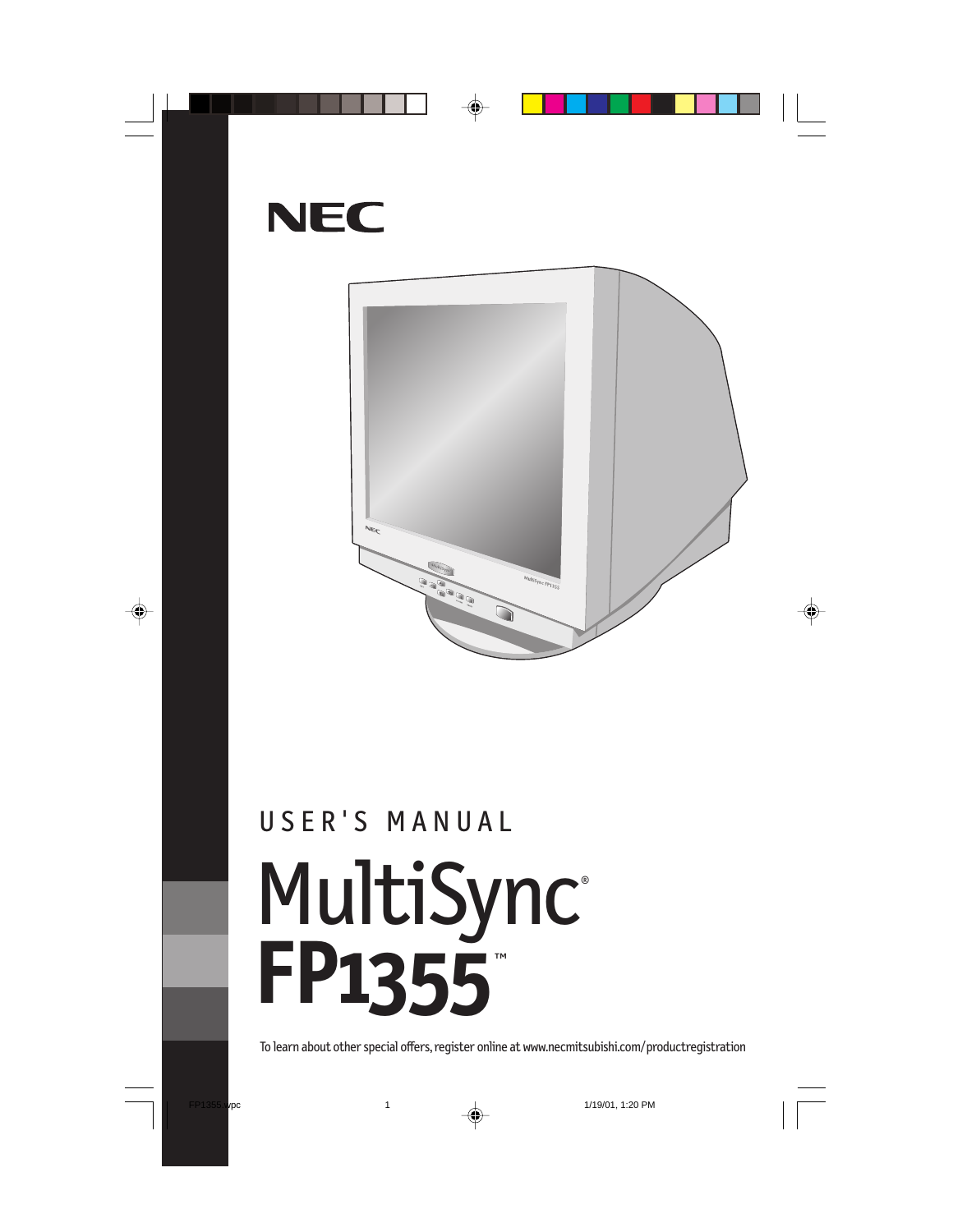# **Index**

<u> Timba k</u>

 $\begin{picture}(20,20) \put(0,0){\line(1,0){10}} \put(15,0){\line(1,0){10}} \put(15,0){\line(1,0){10}} \put(15,0){\line(1,0){10}} \put(15,0){\line(1,0){10}} \put(15,0){\line(1,0){10}} \put(15,0){\line(1,0){10}} \put(15,0){\line(1,0){10}} \put(15,0){\line(1,0){10}} \put(15,0){\line(1,0){10}} \put(15,0){\line(1,0){10}} \put(15,0){\line(1$ 

 $\Box$ 

<u> Time de la</u>

 $\Rightarrow$ 

 $\sqrt{2}$ 

1/19/01, 1:20 PM

 $\begin{array}{c|c} & \multicolumn{3}{c|}{\phantom{-}}\\ \hline \multicolumn{3}{c|}{\phantom{-}}\\ \hline \multicolumn{3}{c|}{\phantom{-}}\\ \hline \multicolumn{3}{c|}{\phantom{-}}\\ \hline \multicolumn{3}{c|}{\phantom{-}}\\ \hline \multicolumn{3}{c|}{\phantom{-}}\\ \hline \multicolumn{3}{c|}{\phantom{-}}\\ \hline \multicolumn{3}{c|}{\phantom{-}}\\ \hline \multicolumn{3}{c|}{\phantom{-}}\\ \hline \multicolumn{3}{c|}{\phantom{-}}\\ \hline \multicolumn{3}{c|}{\phantom{-}}\\ \hline \$ 

 $\frac{1}{\sqrt{1-\frac{1}{2}}}$ 

 $\overrightarrow{a}$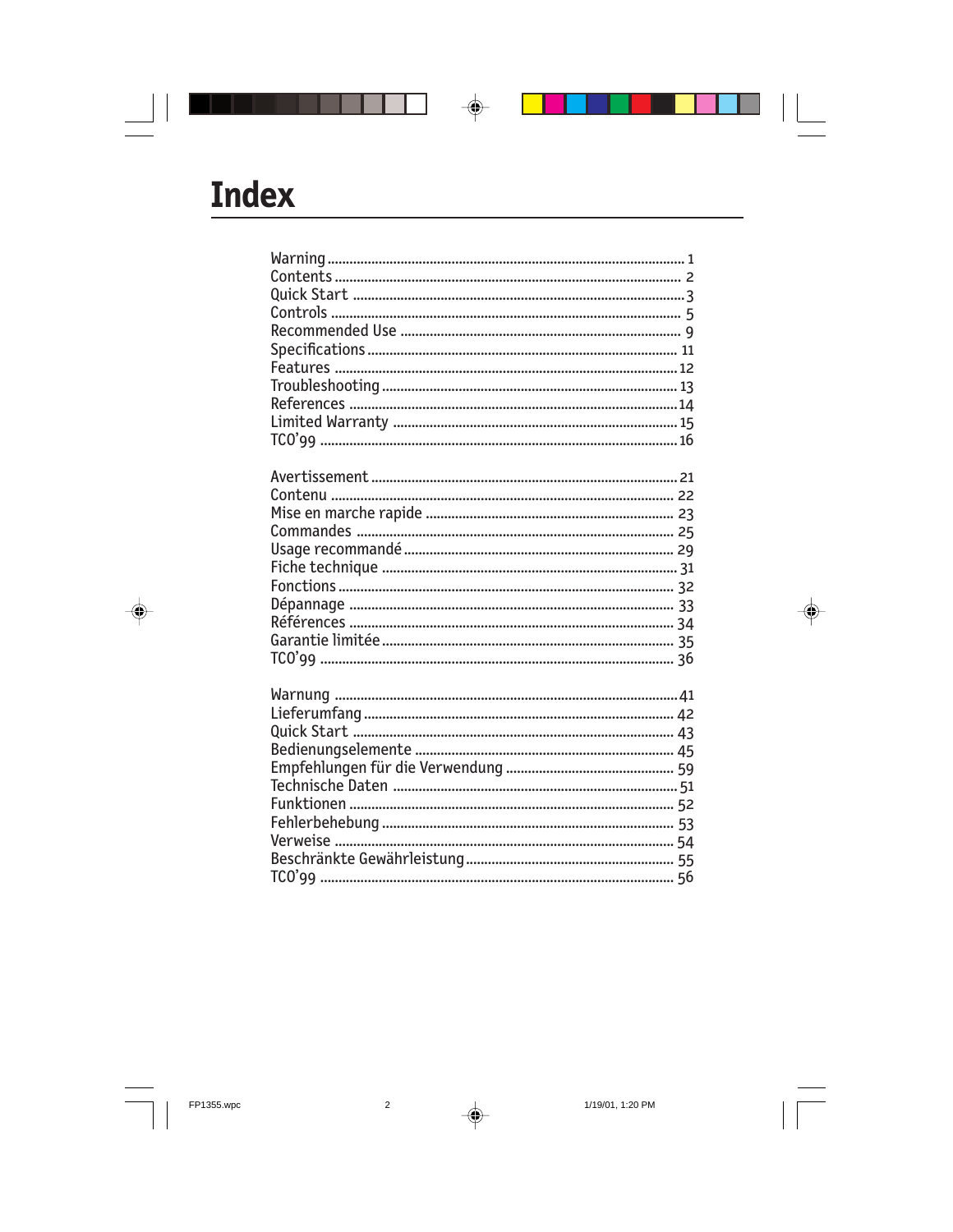### **WARNING**

TO PREVENT FIRE OR SHOCK HAZARDS, DO NOT EXPOSE THIS UNIT TO RAIN OR MOISTURE. ALSO, DO NOT USE THIS UNIT'S POLARIZED PLUG WITH AN EXTENSION CORD RECEPTACLE OR OTHER OUTLETS UNLESS THE PRONGS CAN BE FULLY INSERTED.

REFRAIN FROM OPENING THE CABINET AS THERE ARE HIGH VOLTAGE COMPONENTS INSIDE. REFER SERVICING TO QUALIFIED SERVICE PERSONNEL.

### **CAUTION** RISK OF ELECTRIC SHOCK • DO NOT OPEN

CAUTION: TO REDUCE THE RISK OF ELECTRIC SHOCK, DO NOT REMOVE COVER (OR BACK). NO USER SERVICEABLE PARTS INSIDE. REFER SERVICING TO QUALIFIED SERVICE PERSONNEL.

This symbol warns user that uninsulated voltage within the unit may have sufficient magnitude to cause electric shock. Therefore, it is dangerous to make any kind of contact with any part inside this unit.

This symbol alerts the user that important literature concerning the operation and maintenance of this unit has been included. Therefore, it should be read carefully in order to avoid any problems.

### **Canadian Department of Communications Compliance Statement**

- DOC: This Class B digital apparatus meets all requirements of the Canadian Interference-Causing Equipment Regulations.
- C-UL: Bears the C-UL Mark and is in compliance with Canadian Safety Regulations according to C.S.A. 22.2 #950.

### **FCC Information**

1

- 1. Use the attached specified cables with the NSZ2102STTUW color monitor
	- so as not to interfere with radio and television reception.
	- (1) Please use the supplied power cable or equivalent to ensure FCC compliance.
	- (2) Shielded signal cable.
	- Use of other cables and adapters may cause interference with radio and television reception.

2. This equipment has been tested and found to comply with the limits for a Class B digital device, pursuant to part 15 of the FCC Rules. These limits are designed to provide reasonable protection against harmful interference in a residential installation. This equipment generates, uses, and can radiate radio frequency energy, and, if not installed and used in accordance with the instructions, may cause harmful interference to radio communications. However, there is no guarantee that interference will not occur in a particular installation. If this equipment does cause harmful interference to radio or television reception, which can be determined by turning the equipment off and on, the user is encouraged to try to correct the interference by one or more of the following measures:

- Reorient or relocate the receiving antenna.
- Increase the separation between the equipment and receiver.
- Connect the equipment into an outlet on a circuit different from that to which the receiver is connected.
- Consult your dealer or an experienced radio/TV technician for help.
- No user serviceable parts inside. Do not attempt tp modify this equiptment. If modified, your authority to operate this equiptment might be voided by FCC.

If necessary, the user should contact the dealer or an experienced radio/television technician for additional suggestions. The user may find the following booklet, prepared by the Federal Communications Commission, helpful: "How to Identify and Resolve Radio-TV Interference Problems." This booklet is available from the U.S. Government Printing Office, Washington, D.C., 20402, Stock No. 004-000-00345-4.

No user serviceable parts inside. Do not attempt to modify this equipment. If modified, your authority to operate this equipment might be voided by FCC.

#### **VCCI Statement**

この装置は、情報処理装置等電波障害自主規制協議会(VCCI)の基準 に基づくクラスB情報技術装置です。この装置は、家庭環境で使用 することを目的としていますが、 この装置がラジオやテレビジョン 受信機に近接して使用されると、受信障害を引き起こすことがあり ます。

1

取扱説明書に従って正しい取り扱いをしてください。

FP1355.wpc 3 1/19/01, 1:20 PM

O)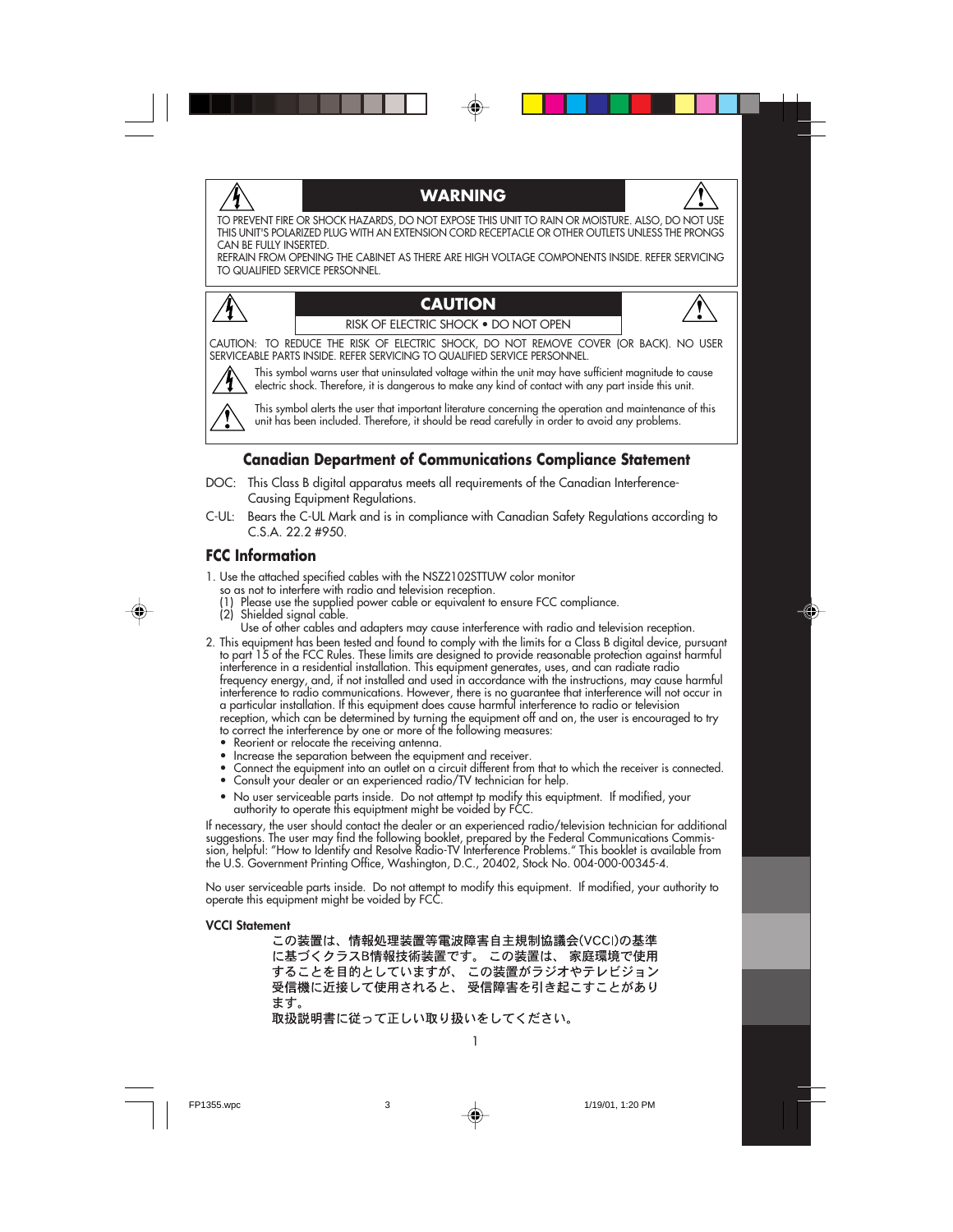

\* Remember to save your original box and packing material to transport or ship the monitor.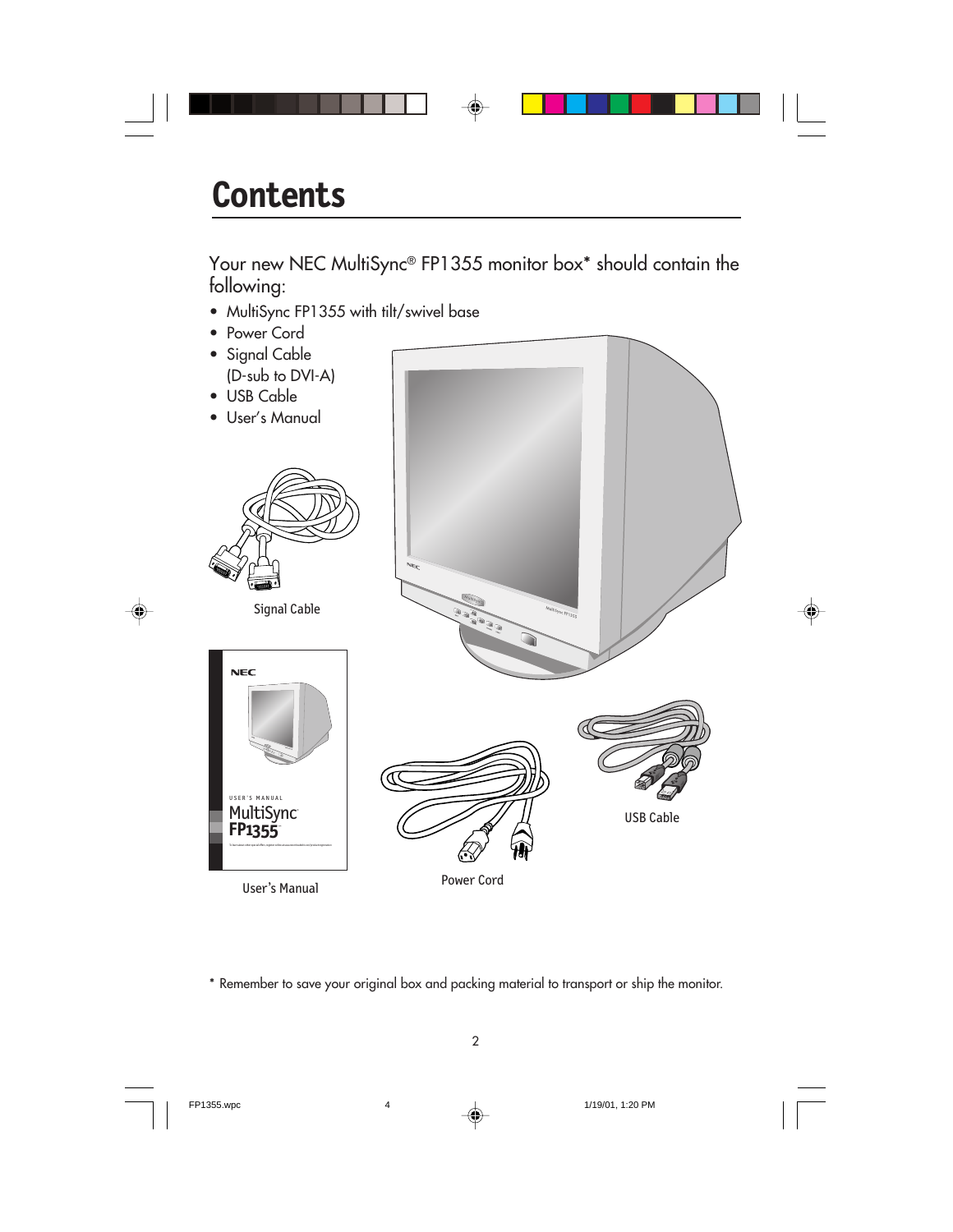# **Quick Start**

To attach the MultiSync® FP1355™ monitor to your system, follow these instructions:

- 1. Turn off the power to your computer.
- 2. If necessary, install the display card into your system. For more information, refer to the display card manual.
- 3. For the PC: Connect the 15-pin mini D-SUB or DVI-A connector of the captive signal cable to the connector of the display card in your system **(Figure A.1).** Tighten all screws.
- NOTE: This monitor does not work on DVI digital.

For the Mac: Connect the MultiSync FP1355 Macintosh cable adapter (not included) to the monitor connector on the Macintosh **(Figure B.1).** Attach the 15-pin mini D-SUB end of the captive signal cable to the MultiSync FP1355 Macintosh cable adapter on the computer **(Figure B.1).** Tighten all screws.

### **NOTE: To obtain the MultiSync FP1355 Macintosh cable adapter, call NEC-Mitsubishi Electronics Display of America, Inc. at (800) 820-1230.**

- 4. For download information on the Windows® 95/98/2000/Me INF file for your MultiSync monitor, refer to the **References** section of this User's Manual.
- 5. Connect one end of the power cord to the MultiSync FP1355 monitor and the other end to the power outlet **(Figure C.1).**
- 6. Turn on the monitor **(Figure D.1)** and the computer.
- NOTE: If you have any problems, please refer to the **Troubleshooting** section of this User's Manual.



Figure A.1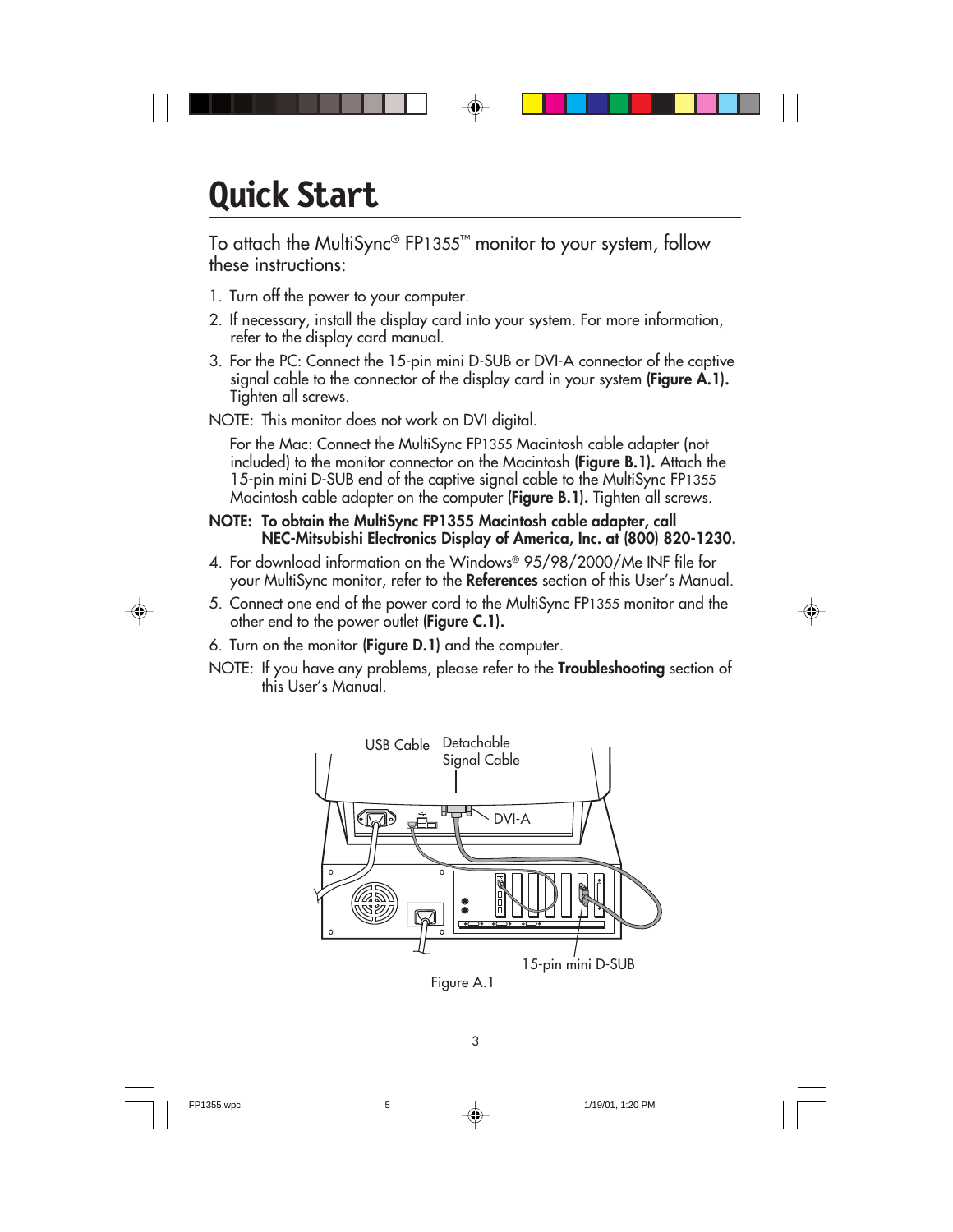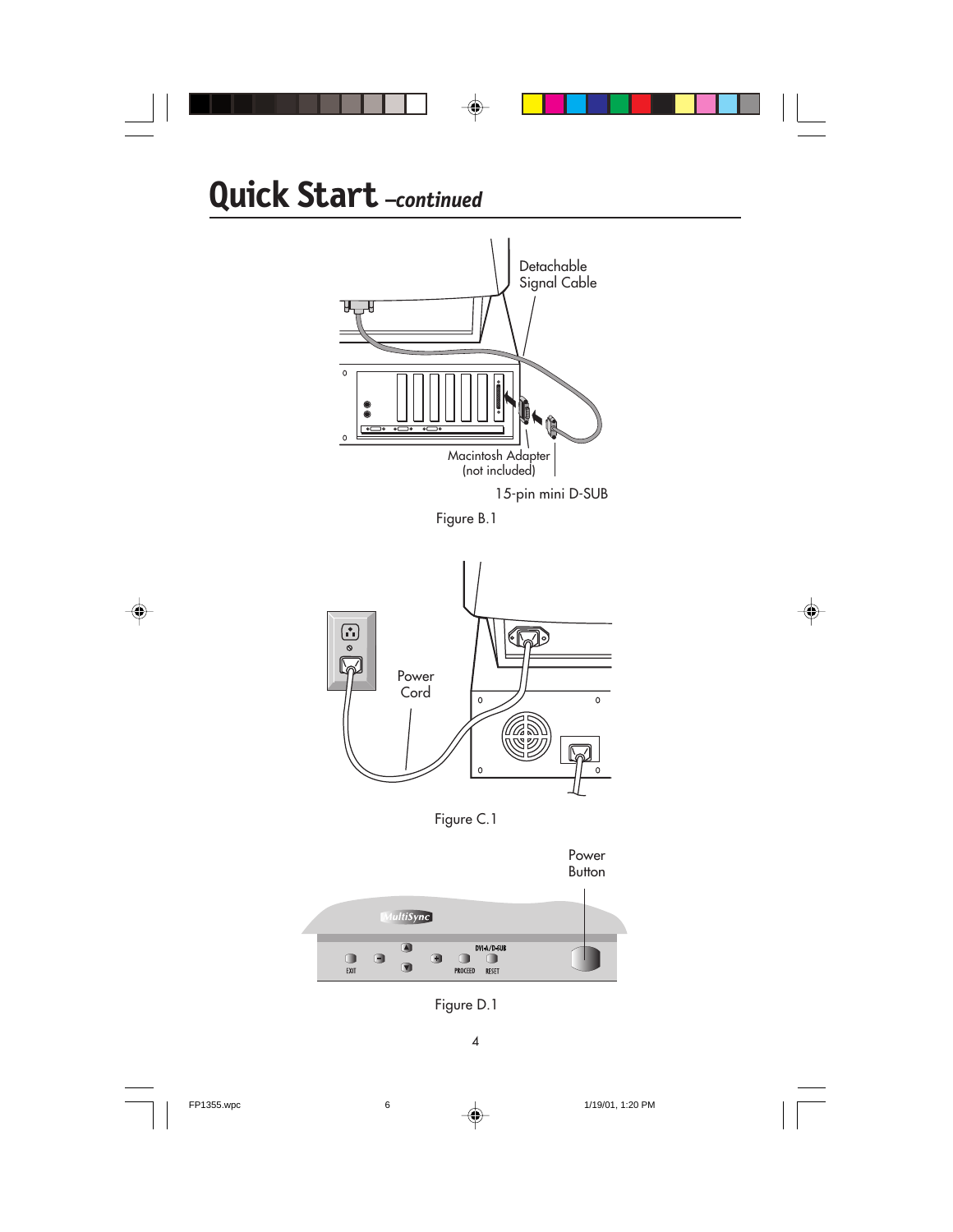# **Controls**

OSM™ (On-Screen Manager) control buttons on the front of the monitor function as follows:

|                        | <b>Main Menu</b>                                                                                                          | Sub-Menu                                                                                |
|------------------------|---------------------------------------------------------------------------------------------------------------------------|-----------------------------------------------------------------------------------------|
| <b>EXIT</b>            | Exits the OSM menu.                                                                                                       | Exits to the OSM controls<br>main menu.                                                 |
| <b>CONTROL</b><br>A/V  | Moves the highlighted<br>area up/down to select<br>one of the controls.                                                   | Moves the highlighted area<br>up/down to select one of the<br>controls.                 |
| <b>CONTROL</b><br>$-1$ | Moves the highlighted<br>area left/right to select<br>one of the controls.                                                | Moves the bar in the $-$ or $+$<br>direction to decrease or<br>increase the adjustment. |
| <b>PROCEED</b>         | Has no function.                                                                                                          | Only executes control<br>or enters sub, sub-menu.                                       |
| <b>RESET</b>           | With OSM menu screen, reset.                                                                                              | Resets all the controls within the<br>highlighted menu to the factory setting.          |
| NOTE:                  | When RESET is pressed in the main and sub-menu, a warning window will<br>apper allowing you to cancel the reset function. |                                                                                         |
| <b>D-SUB/DVI-A</b>     | Without OSM menu screen, push<br>to select the signal input connector,<br>D-SUB or DVI-A.                                 |                                                                                         |

When OSM controls are activated, icons are displayed at the top of the menu. If an arrow  $\rightarrow$ ) is displayed in a sub-menu, it indicates further choices are available. To enter a sub, sub-menu, press PROCEED.

# **Brightness/Contrast Controls**

**Brightness:** Adjusts the overall image and background screen brightness. **Contrast:** Adjusts the image brightness in relation to the background. **Degauss:** Eliminates the buildup of stray magnetic fields which alter the correct scan of the electron beams and affect the purity of the screen colors, focus and convergence. When activated, your screen image will jump and waver a bit as the screen is demagnetized.

**Caution: Please allow a minimum of 20 minutes to elapse between uses of the Degauss Control.**

# **Size and Position Controls**

**Auto Adjust:** Automatically adjust the horizontal and vertical size and position settings for applicable timings.

5

**Left/Right:** Moves the image horizontally (left or right).

**Down/Up:** Moves the image vertically (up or down).

**Narrow/Wide:** Decreases or increases the horizontal size of the image. **Short/Tall:** Decreases or increases the vertical size of the image.

⊕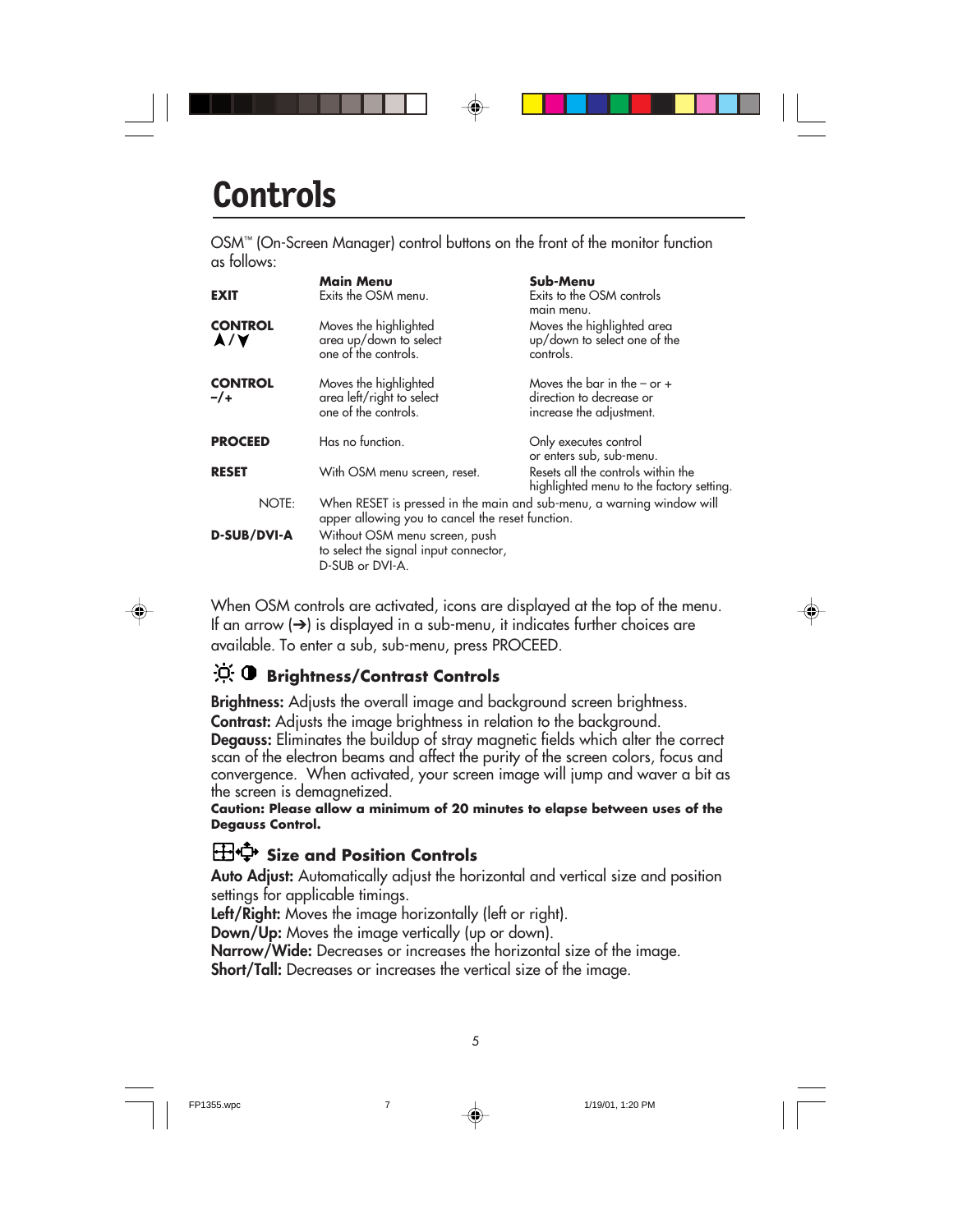# **Controls** *–continued*

# **Color Control/AccuColor® Control System**

Color presets 1 through 5 selects the desired color setting. The bar is replaced by the color setting choice from 1, 2, 3, 5. Each color setting is adjusted at the factory to the stated Kelvin. If a setting is adjusted, the name of the setting will change from Kelvin to Custom.

**Red, Green, Blue:** NEC's AccuColor Control System decreases or increases the monitor's red, green or blue color guns depending upon which is selected. The change in color will appear on screen and the direction (decrease or increase) will be shown by the bars. NOTE: sRGB does not allow you to control the AccuColor, Brightness and Contrast.

# **Geometry Controls**

### **Geometry Controls Menu**

The **Geometry** controls allow you to adjust the curvature or angle of the sides of your display.

**Sides In/Out (pincushion):** Decreases or increases the curvature of the sides either inward or outward.

**Sides Left/Right (pincushion balance):** Decreases or increases the curvature of the sides either to the left or right.

**Sides Tilt (parallelogram):** Decreases or increases the tilt of the sides either to the left or right.

**Sides Align (trapezoidal):** Decreases or increases the bottom of the screen to be the same as the top.

**Rotate (raster rotation):** Rotates the entire display clockwise or counterclockwise.

# **Tools 1**

**Moiré Canceler:** Moiré is a wavy pattern which can sometimes appear on the screen. The pattern is repetitive and superimposed as rippled images. When running certain applications, the wavy pattern is more evident than in others. To reduce moiré, adjust the level by using the  $-\prime +$  CONTROL buttons.

**Basic Convergence:** Aligns all three colors (R,G,B) to form a single color (white). The purpose of this control is to ensure that a white line drawn on the screen is as crisp and clear as possible.

• Use the Horizontal control to adjust the alignment of the white lines in the up/down direction.

6

• Use the Vertical control to adjust the alignment of the white lines in the left/right direction.

**Corner Correction:** Allows you to adjust the geometry of the corners of your display — Top, Top Balance, Bottom or Bottom Balance.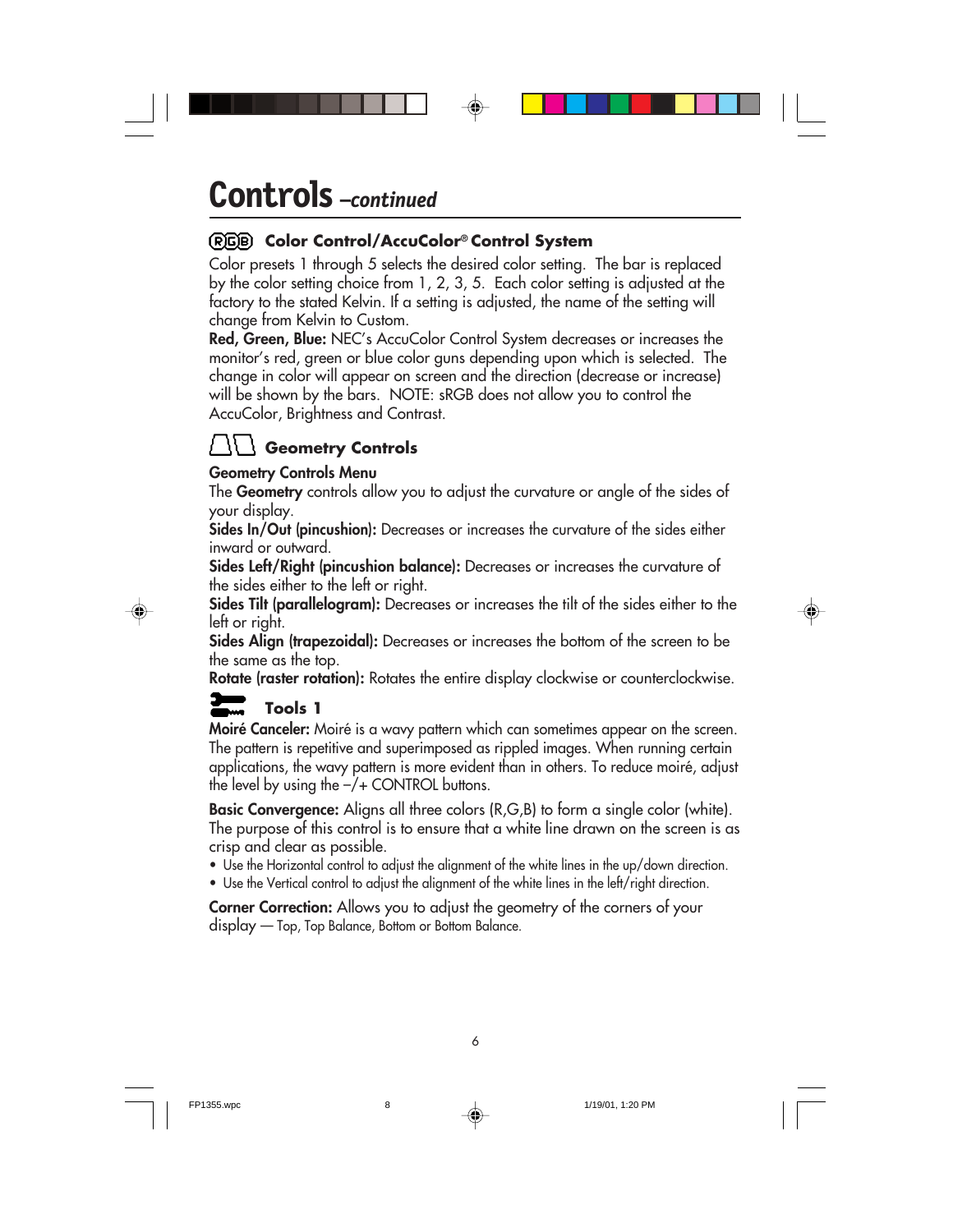# **Controls** *–continued*

**Linearity:** This selection allows you to adjust the spacing of the area on the screen. The purpose of this control is to ensure that a one-inch circle is a true one-inch circle wherever it is on the screen. The best way to determine the vertical linearity is as follows:

- Draw equally spaced horizontal lines using a drawing application that has a ruler.
- Use the Vertical Balance control to adjust the lines near the top and bottom of your screen.
- Use the Vertical control to adjust the spacing between the lines near the center and top of your screen.

**GlobalSync® Control:** Eliminates picture impurities that may result from the earth's magnetic field. While in the sub-menus (Top Left, Top Right, Bottom Left or Bottom Right), use the  $-\prime +$  control buttons to fine tune the GlobalSync corrections.

Note: NEC recommends that you perform GlobalSync correction while running a typical application such as a spreadsheet or text document.

**Factory Preset:** Selecting Factory Preset allows you a reset most OSM™ control settings back to the factory settings. A warning statement will appear to confirm that you do want to reset ALL settings. Individual settings can be reset by highlighting the control to be reset and pressing the **RESET** button.

#### 프 **Tools 2**

**Language:** OSM controls menus are available in six languages.

**OSM Position:** You can choose where you would like the OSM controls menu to appear on your screen. Selecting OSM Position allows you to manually adjust the OSM controls menu left, right, up or down.

**OSM Turn Off:** The OSM controls menu will stay on as long as it is in use. In the OSM Turn Off sub-menu, you can select how long the monitor waits after the last touch of a button for the OSM controls menu to disappear. The preset choices are 10, 20, 30, 45, 60 and 120 seconds.

**OSM Lock Out**: This control completely locks out access to all OSM controls functions except Brightness and Contrast. When attempting to activate OSM controls while in the lock out mode, a screen will appear indicating that OSM controls are locked out. To activate the OSM Lock Out function, press **PROCEED**, then press  $\blacktriangle$  and hold down simultaneously. To deactivate the OSM Lock Out,

press **PROCEED**, then press  $\triangle$  and hold down simultaneously.

**IPM™ System Off Mode:** Enable: The IPM System works normally and all stages of energy savings are utilized. Disable: The Off Mode of the IPM System is not used.

NOTE: For standard systems and graphics boards, keep the factory setting at ENABLE

**EdgeLock™ Control:** Operating your monitor at a non-standard timing may cause images to appear darker than normal or have color distortion. Use of the EdgeLock control will adjust images to their normal state.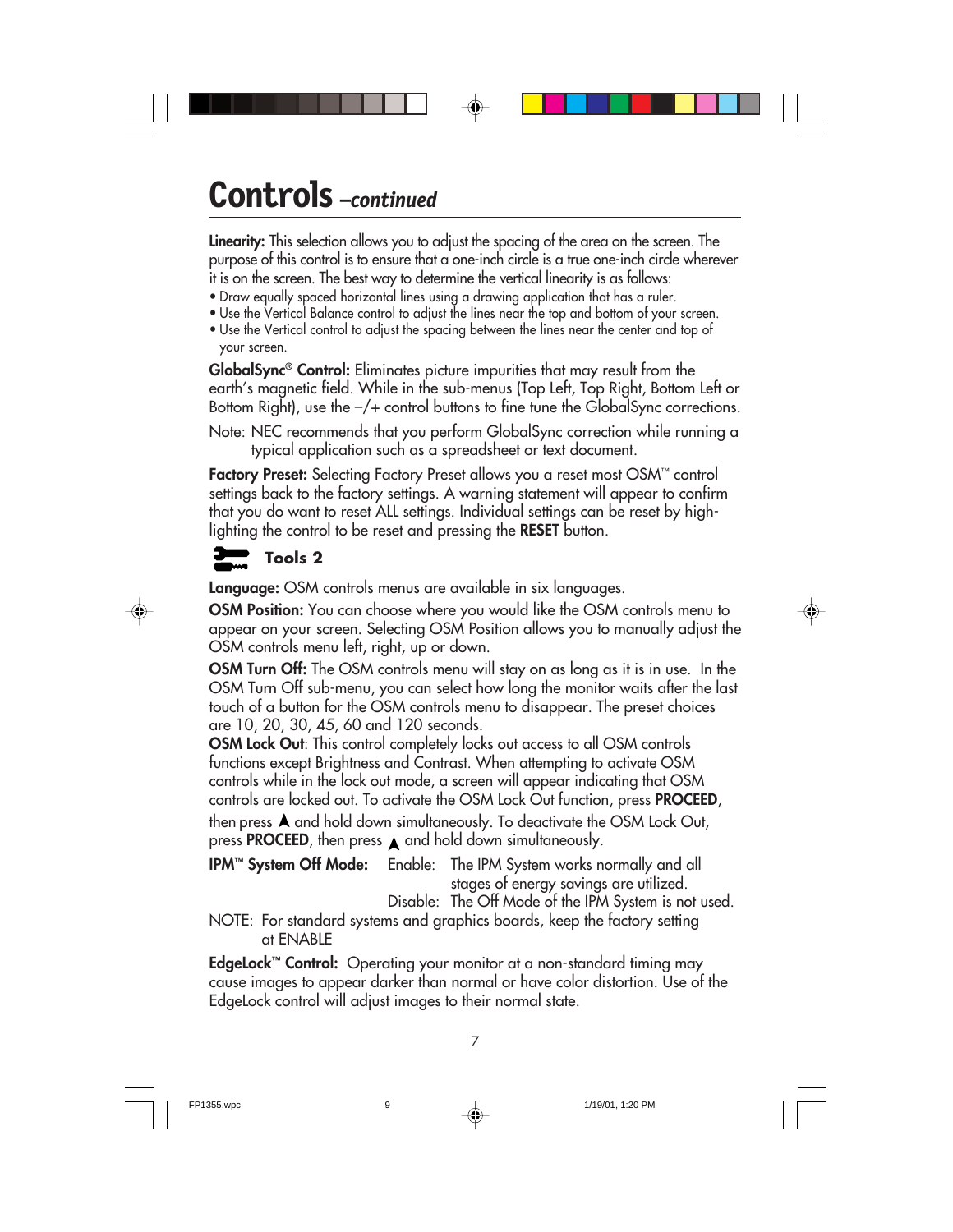# **Controls** *–continued*

# **Information**

**Display Mode:** Indicates the current mode and frequency setting of the monitor.

**Monitor Info:** Indicates the model and serial numbers of your monitor. **Refresh Notifier:** A message will advise you if the refresh rate of the signal being applied to the monitor by the computer is too low. For further information, please refer to your display card or system manual.

8

⊕

 $\spadesuit$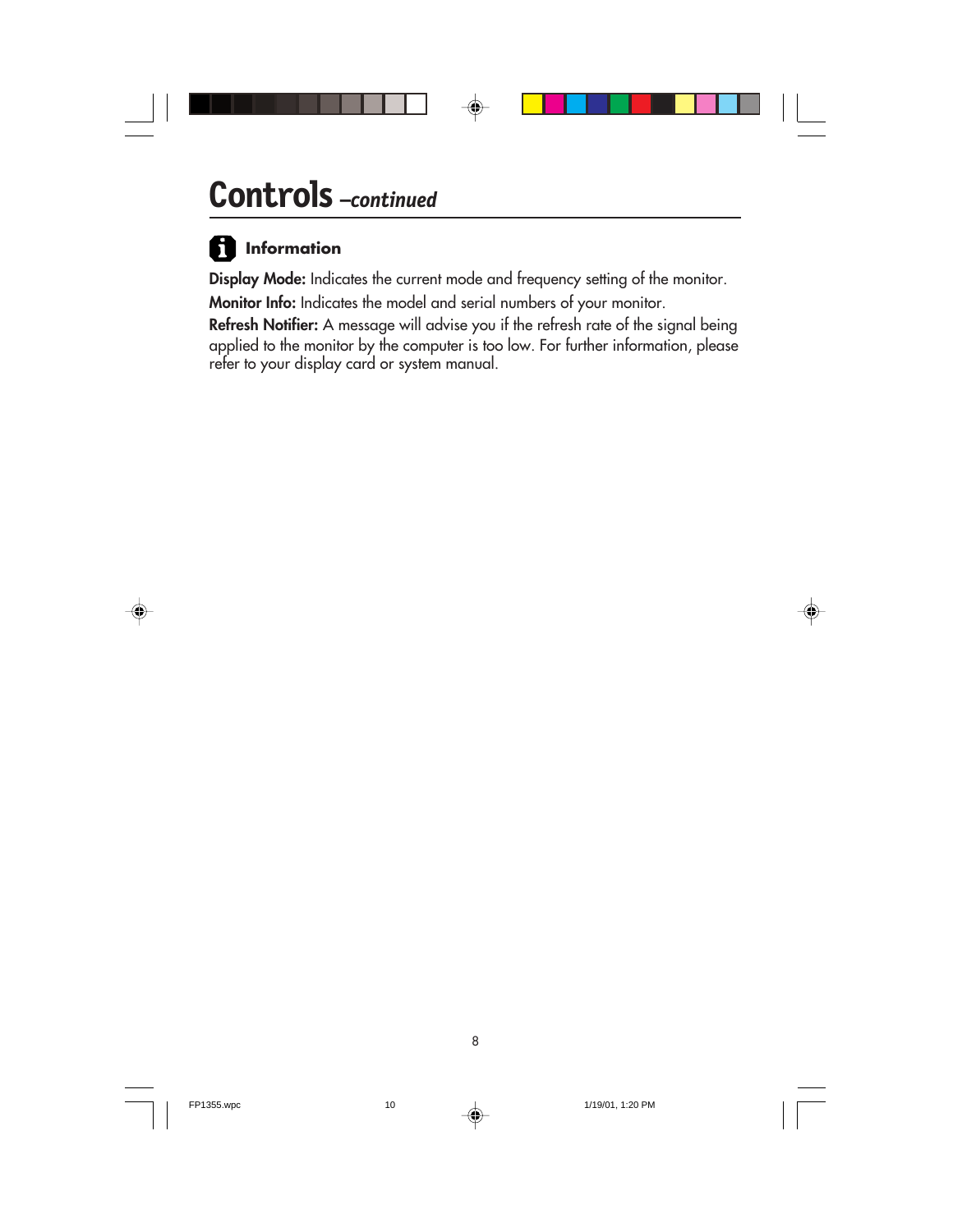# **Recommended Use**

# **Safety Precautions and Maintenance**

FOR OPTIMUM PERFORMANCE, PLEASE NOTE THE FOLLOWING WHEN SETTING UP AND USING THE MULTISYNC® FP1355 COLOR MONITOR:

- **DO NOT OPEN THE MONITOR.** There are no user serviceable par5ts inside and opening or removing covers may expose you to dangerous shock hazards or other risks. Refer all servicing to qualified service personnel.
- **•** Do not spill any liquids into the cabinet or use your monitor near water.
- **•** Do not insert objects of any kind into the cabinet slots, as they may touch dangerous voltage points, which can be harmful or fatal or may cause electric shock, fire or equipment failure.
- **•** Do not place any heavy objects on the power cord. Damage to the cord may cause shock or fire.
- **•** Do not place this product on a sloping or unstable cart, stand or table, as the monitor may fall, causing serious damage to the monitor.
- **•** Keep the monitor away from high capacity transformers, electric motors and other devices such as external speakers or fans, which may create strong magnetic fields.
- **•** If possible, position the monitor so that it is facing the east to minimize the effects of the earth's magnetic field.
- **•** Changing the direction of the monitor while it is powered on may cause image discoloration. To correct this, turn the monitor off for 20 minutes before powering it back on.
- **•** When operating the MultiSync FE Series with its AC 220-240V worldwide power supply, use a power supply cord that matches the power supply voltage of the AC power outlet being used. The power supply cord you use must have been approved by and comply with the safety standards of your country. (Type H05VV-F should be used except in UK)
- **•** In UK, use a BS-approved power cord with molded plug having a black (SA) fuse installed for use with this monitor. If a power cord is not supplied with this monitor, please contact your supplier.

Immediately unplug your monitor from the wall outlet and refer servicing to qualified service personnel under the following conditions:

- **•** When the power supply cord or plug is damaged.
- **•** If liquid has been spilled, or objects have fallen into the monitor.
- **•** If the monitor has been exposed to rain or water.
- **•** If the monitor has been dropped or the cabinet damaged.
- **•** If the monitor does not operate normally by following operating instructions.



**•** Allow adequate ventilation around the monitor so that heat can properly dissipate. Do not block ventilated openings or place the monitor near a radiator or other heat sources. Do not put anything on top of monitor.

The power cable connector is the primary means of detaching the system from the power supply. The monitor should be installed close to a power outlet which is easily accessible.

**•** Handle with care when transporting. Save packaging for transporting.

 $\circ$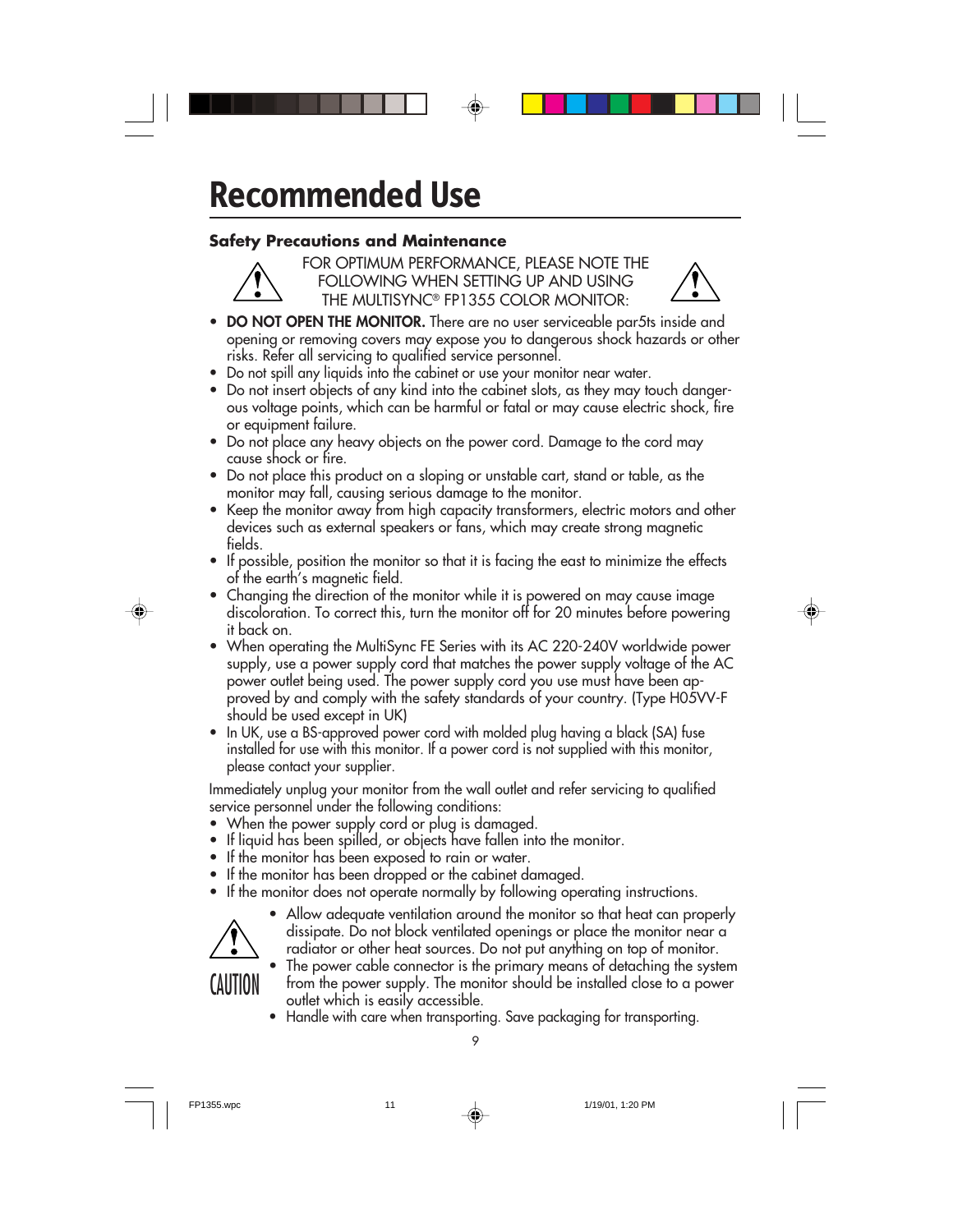# **Recommended Use** *–continued*



CORRECT PLACEMENT AND ADJUSTMENT OF THE MONITOR CAN REDUCE EYE, SHOULDER AND NECK FATIGUE. CHECK THE FOLLOWING WHEN YOU POSITION THE MONITOR:

- **•** Adjust the monitor height so that the top of the screen is at or slightly below eye level. Your eyes should look slightly downward when viewing the middle of the screen.
- **•** Position your monitor no closer than 12 inches and no further away than 28 inches from your eyes. The optimal distance is 24 inches.
- **•** Rest your eyes periodically by focusing on an object at least 20 feet away. Blink often.

**•** Position the monitor at a 90° angle to



windows and other light sources to minimize glare and reflections. Adjust the monitor tilt so that ceiling lights do not reflect on your screen.

- **•** If reflected light makes it hard for you to see your screen, use an anti-glare filter.
- **•** Clean your monitor regularly. Use a lint-free, non-abrasive cloth and a non-alcohol, neutral, non-abrasive cleaning solution or glass cleaner to minimize dust.
- Adjust the monitor's brightness and contrast controls to enhance readability.
- **•** Use a document holder placed close to the screen.
- **•** Position whatever you are looking at most of the time (the screen or reference material) directly in front of you to minimize turning your head while you are typing.
- **•** Get regular eye checkups.

### **Ergonomics**

To realize the maximum ergonomics benefits, we recommend the following:

- Adjust the Brightness until the background raster disappears
- Do not position the Contrast control to its maximum setting
- Use the preset Size and Position controls with standard signals
- Use the preset Color Setting and Sides Left/Right controls
- Use non-interlaced signals with a vertical refresh rate between 75-160Hz
- Do not use primary color blue on a dark background, as it is difficult to see and may produce eye fatigue due to insufficient contrast

For more detailed information on setting up a healthy work environment, call NEC-Mitsubishi Electronics Display at (800) 820-1230, NEC FastFacts™ information at (800) 366-0476 and request document #900108 or write the American National Standard for Human Factors Engineering of Visual Display Terminal Workstations – ANSI-HFS Standard No. 100-1988 – The Human Factors Society, Inc. P.O. Box 1369, Santa Monica, California 90406.

FP1355.wpc 1/19/01, 1:20 PM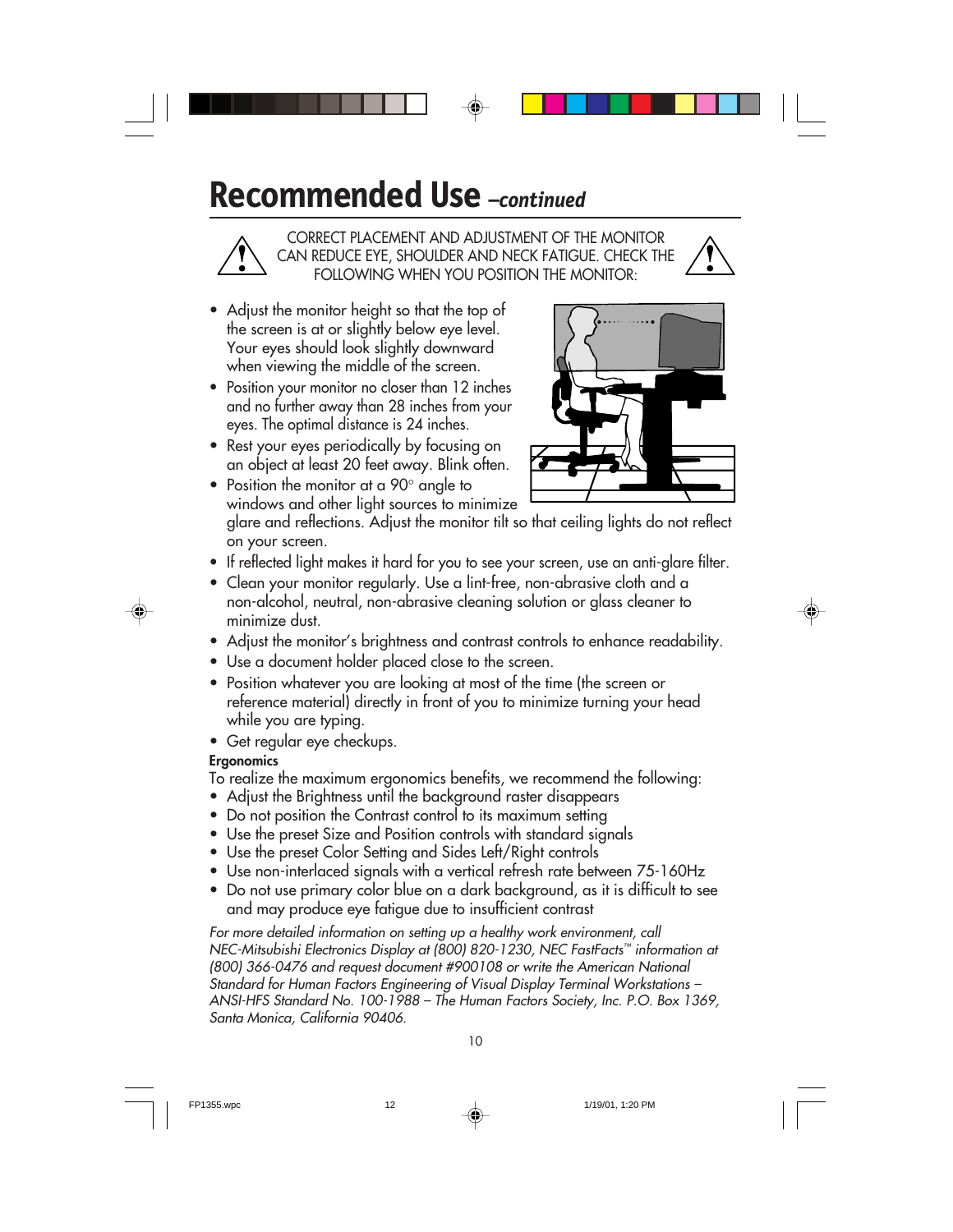# **Specifications**

 $\overline{\phantom{a}}$ 

 $\Rightarrow$ 

| <b>Monitor</b><br><b>Specifications</b>                                                         |                                                                                                           | MultiSync® FP1355™<br><b>Monitor</b>                                                                                                                                                                                                                                                          | <b>Notes</b>                                                                                                                                                        |
|-------------------------------------------------------------------------------------------------|-----------------------------------------------------------------------------------------------------------|-----------------------------------------------------------------------------------------------------------------------------------------------------------------------------------------------------------------------------------------------------------------------------------------------|---------------------------------------------------------------------------------------------------------------------------------------------------------------------|
| Picture Tube                                                                                    | Diagonal:<br>Viewable Image Size:<br>Radius:                                                              | 22 inch/55 cm<br>20 inch/508 mm<br>50000 mm                                                                                                                                                                                                                                                   | 90° deflection, 0.24 mm grille pitch,<br>medium short persistence phosphor,<br>aperture grille CRT, G-WARAS coating                                                 |
| Input Signal                                                                                    | Video:<br>Sync:                                                                                           | ANALOG 0.7 Vp-p/75 Ohms<br>Separate sync. TTL Level<br>Horizontal sync. Positive/Negative<br>Vertical sync. Positive/Negative<br>Composite sync. (Positive/Negative) (TTL Level)<br>Sync on Green video (Positive) 0.7Vp-p and sync.<br>Negative 0.3Vp-p                                      |                                                                                                                                                                     |
| Display Colors                                                                                  | Analog input:                                                                                             | Unlimited number of Colors                                                                                                                                                                                                                                                                    | Depends on display card used.                                                                                                                                       |
| Synchronization<br>Range                                                                        | Horizontal:<br>Vertical:                                                                                  | 30 kHz to 121 kHz<br>50 Hz to 160 Hz                                                                                                                                                                                                                                                          | Automatically<br>Automatically                                                                                                                                      |
| <b>Resolutions Supported</b><br>Resolution based on horizontal and<br>vertical frequencies only |                                                                                                           | 640 x 480 @ 50 to 160 Hz<br>800 x 600 @ 50 to 160 Hz<br>1024 x 768 @ 50 to 144 Hz<br>1280 x 1024 @ 50 to 110 Hz<br>1600 x 1200 @ 50 to 95 Hz<br>1800 x 1350 @ 50 to 85 Hz<br>1800 x 1440 @ 50 to 80 Hz<br>1856 x 1392 @ 50 to 82 Hz<br>1920 x 1440 @ 50 to 80 Hz<br>2048 x 1536 @ 50 to 75 Hz | Some systems may not support<br>all modes listed.<br>NEC-Mitsubishi Electronics Display cites<br>recommended resolution a 85 Hz for<br>optimal display performance. |
| Active Display Area<br>(Factory Setting)                                                        | Horizontal:<br>Vertical:                                                                                  | 396 mm/15.6 inches<br>297 mm/11.7 inches                                                                                                                                                                                                                                                      | Dependent upon signal timing used,<br>and does not include border area.                                                                                             |
| Active Display Area<br>(Full Scan)                                                              |                                                                                                           | 406 mm/16.0 inches<br>304.6 mm/12.0 inches                                                                                                                                                                                                                                                    | Dependent upon signal timing used,<br>and does not include border area.                                                                                             |
| Power Supply                                                                                    |                                                                                                           | AC 100 - 120 V/220 - 240 V, 50/60 Hz                                                                                                                                                                                                                                                          |                                                                                                                                                                     |
| <b>Current Rating</b>                                                                           | Monitor:<br>Monitor + USB Hub:                                                                            | 1.4A @ 100 - 120 V / 0.7A @ 220-240 V<br>1.55A 100-120V / 0.75A 220-240V                                                                                                                                                                                                                      |                                                                                                                                                                     |
| <b>Dimensions</b>                                                                               |                                                                                                           | 495 mm (W) x 493.5 mm (H) x 473 mm (D)<br>19.8 inches (W) x 19.7 inches (H) x 18.9 inches (D)                                                                                                                                                                                                 |                                                                                                                                                                     |
| Weight                                                                                          |                                                                                                           | 29.7 kg<br>65.5 lbs                                                                                                                                                                                                                                                                           |                                                                                                                                                                     |
| <b>Environmental Considerations</b>                                                             | <b>Operating Temperature:</b><br>Humidity:<br>Altitude:<br>Storage Temperature:<br>Humidity:<br>Altitude: | +10°C to +35°C/+50°F to +90°F<br>30% to 80%<br>3,000 m/10,000 Feet<br>$-20^{\circ}$ C to $+60^{\circ}$ C/ $-4^{\circ}$ F to $+140^{\circ}$ F<br>10% to 90%<br>15,000 m/50,000 Feet                                                                                                            |                                                                                                                                                                     |

 $\bigoplus$ 

 $\overline{\phantom{a}}$ 

 $\Rightarrow$ 

 $\overline{\Gamma}$ 

NOTE: Technical specifications are subject to change without notice.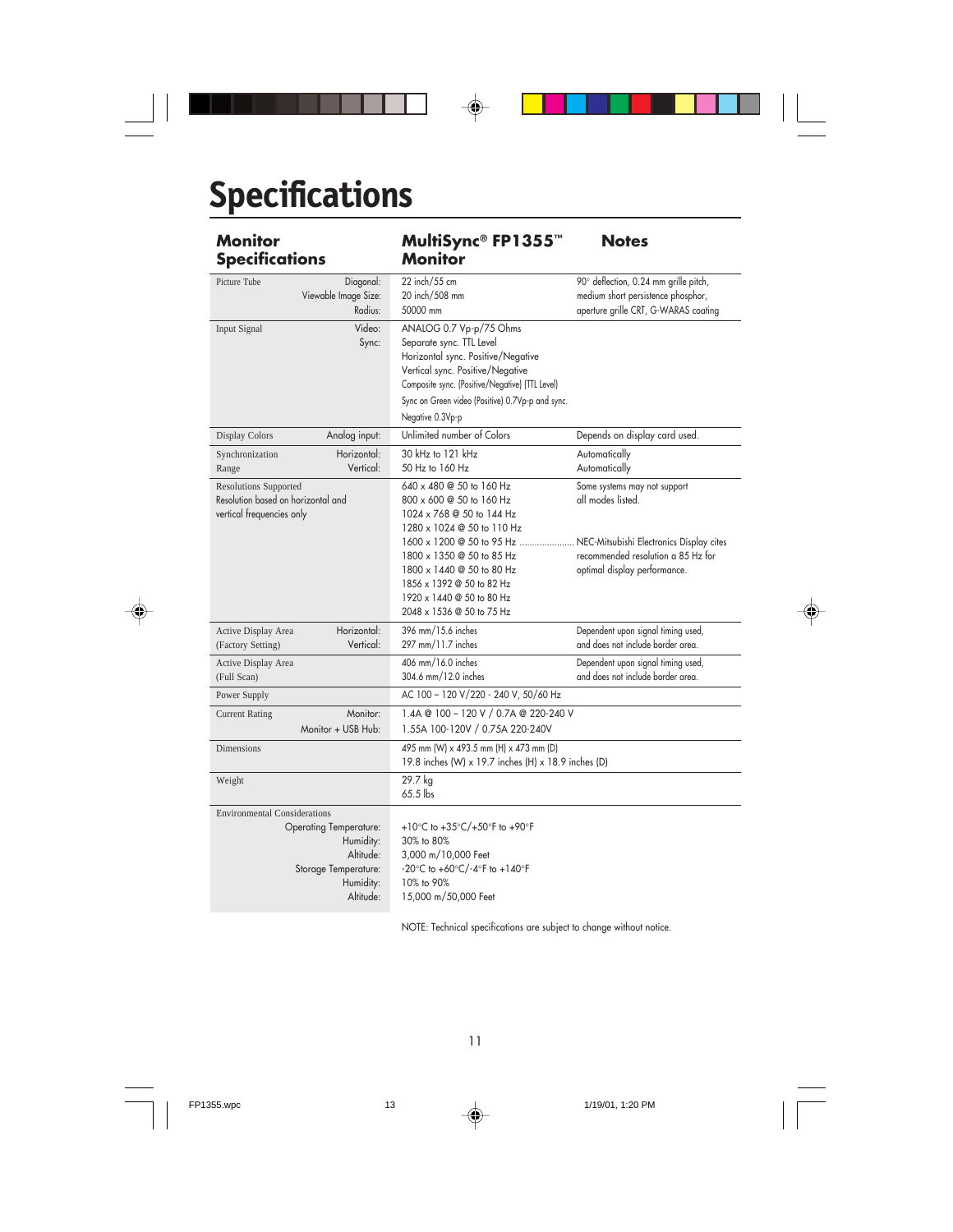# **Features**

**Flat Aperture Grille CRT:** Delivers an unparalleled viewing experience with a virtually flat image, eliminating distortion and reducing glare so that what you see on-screen is what you get on your printed output. The striped phosphor alignment of the CRT delivers superior vertical definition with improved brightness for more uniform image contrast.

**OptiClear® Screen Surface:** Reduces reflection and glare and increases contrast without sacrificing focus level, clarity or brightness.

**Dual Dynamic Beam Focus:** Provides precise, continuous focus adjustments of the electron beams resulting in optimum image quality, even to the far edges of the screen.

**AccuColor® Control System:** Allows you to change between five color settings on your display to match your personal preference.

**OSM<sup>™</sup> (On-Screen Manager) Controls:** Allow you to quickly and easily adjust all elements of your screen image via simple to use on-screen menus.

**ErgoDesign® Features:** Enhance human ergonomics to improve the working environment, protect the health of the user and save money. Examples include OSM controls for quick and easy image adjustments, tilt/swivel base for preferred angle of vision and compliance with MPRII guidelines for lower emissions. **Plug and Play:** The Microsoft**®** solution with the Windows**®**95/98/2000 operat-

ing system facilitates setup and installation by allowing the monitor to send its capabilities (such as screen size and resolutions supported) directly to your computer, automatically optimizing display performance.

**IPM™ (Intelligent Power Manager) System:** Provides innovative power-saving methods that allow the monitor to shift to a lower power consumption level when on but not in use, saving two-thirds of your monitor energy costs, reducing emissions and lowering the air conditioning costs of the workplace.

**Reduced Magnetic Field™ Technology:** Reduces magnetic and alternating electric field emissions and static electricity, addressing ergonomic concerns regarding potential risks from extended computer monitor use.

**Multiple Frequency Technology:** Automatically adjusts monitor to the display card's scanning frequency, thus displaying the resolution required.

**FullScan™ Capability:** Allows you to use the entire screen area in most resolutions, significantly expanding image size.

**GlobalSync®/Corner Purity Control:** Allows you to easily adjust impurities in the four corners of your monitor.

**GTF Auto Adjust:** Allows you to easily and quickly adjust the suitable horizontal and vertical size and position settings.

**Convergence Control:** Allows you to adjust the horizontal and vertical convergence of the top and bottom area to ensure that a white line drawn on the screen is as crisp and clear as possible.

**Auto Adjust:** Allows you to easily and quickly adjust and position for Non-preset timming.

OSM Display Screen Copyright 2001 by NEC-Mitsubishi Electronics Display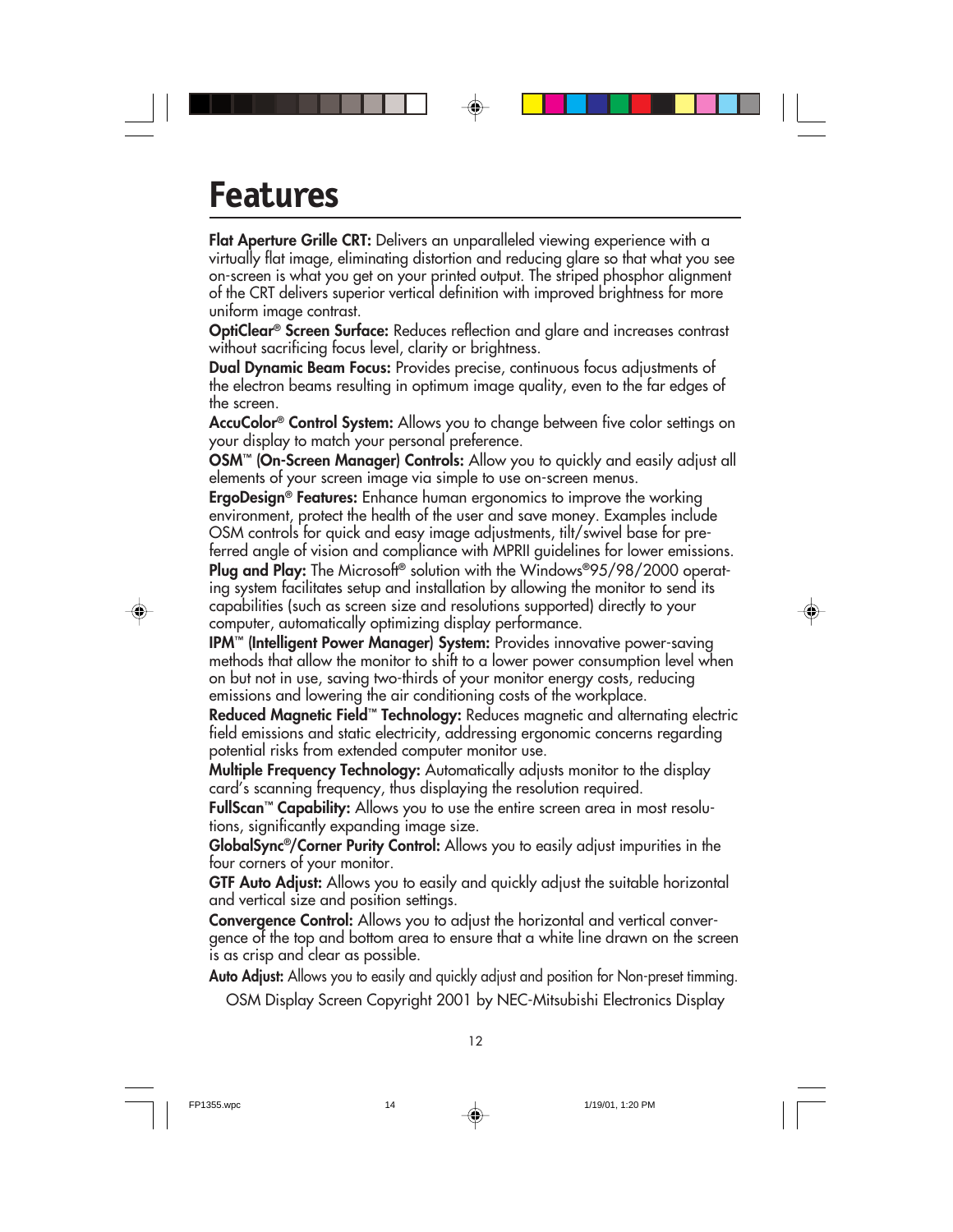# **Troubleshooting**

# **No picture**

- Display card should be completely seated in its slot.
- Power Button and computer power switch should be in the ON position.
- Signal cable should be completely connected to display card/computer.
- Check connector for bent or pushed-in pins.

# **Image is scrolling or unstable**

- Signal cable should be completely attached to the computer.
- Check pin assignments and signal timings of the monitor and your display card with respect to recommended timings and pin assignments.
- If the Macintosh cable adapter is used, check for proper connection or make sure the display card is Macintosh compatible and that the card is properly seated in the computer.

## **LED on monitor is not lit** (no green, orange, yellow color can be seen)

• Power Switch should be in the ON position and power cord should be connected.

# **Picture is fuzzy or color looks blotchy**

- If the picture is fuzzy, adjust the Moiré Canceler control. If the color looks blotchy, adjust the Brightness, Contrast or GlobalSync® controls, or use the EdgeLock™ control to change modes.
- Access the Degauss Control through OSM™ controls. Activate the Degauss Control.

CAUTION: A minimum interval of 20 minutes should elapse before the Deguass Control is used a second time when not switching between modes.

## **Picture bounces or a wavy pattern is present in the picture**

- Move electrical devices that may be causing electrical interference away from the monitor.
- See inside cover of User's Manual for FCC information.

## **Edges of the display image are not square**

- Use the OSM Geometry and Corner Correction Controls to straighten the edges.
- If possible, position the front of the monitor facing east.

## **Display image is not centered, too small, or too large**

• Use the OSM Size and Position Controls to adjust the image.

## **Thin lines appear on your screen**

• Thin lines are normal for an aperture grille CRT and are not a malfunction. These are shadows from the damper wires used to stabilize the aperture grille and are most noticeable when the screen's background is light (usually white).

FP1355.wpc 1/19/01, 1:20 PM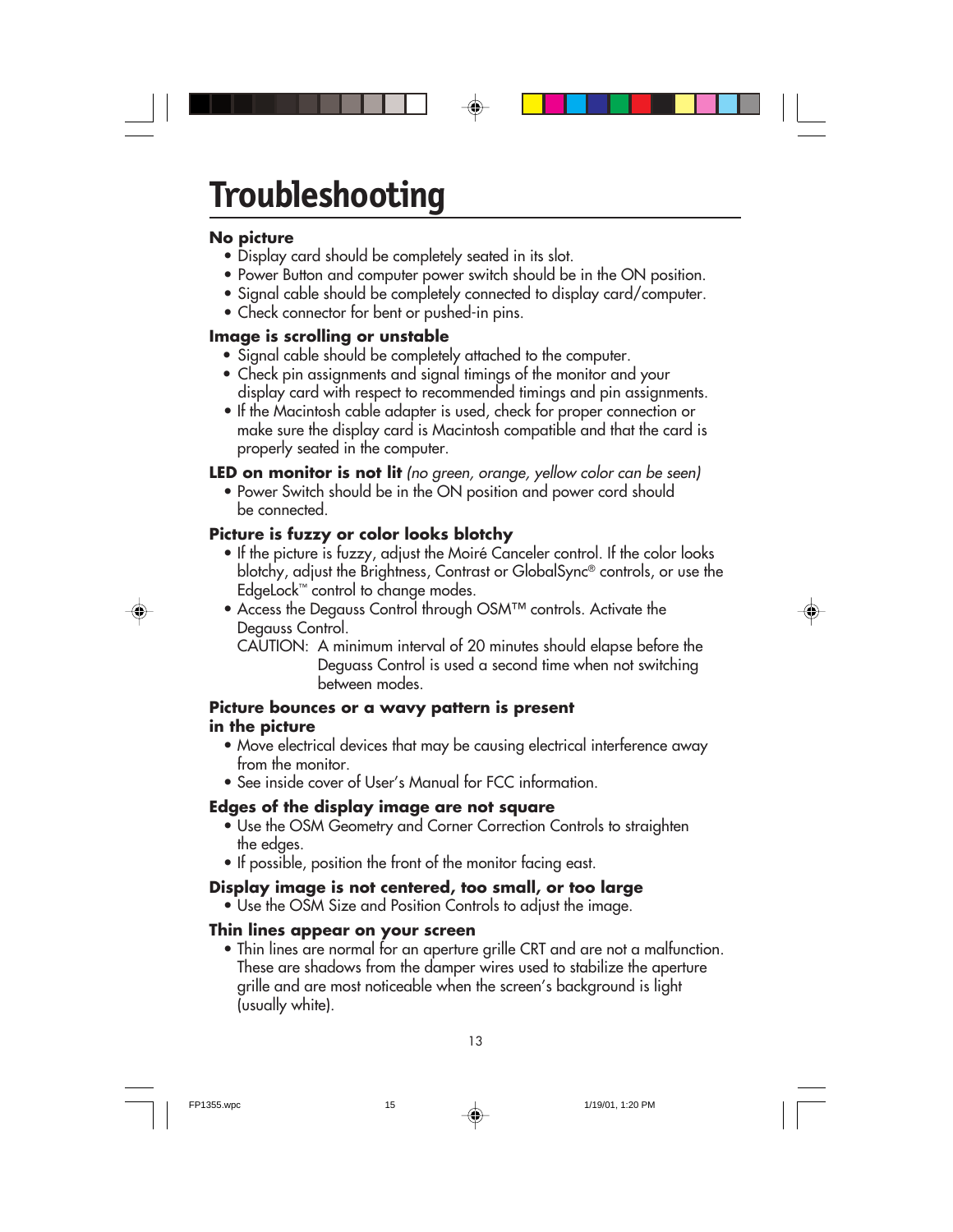# **References**

# **• BBS (978) 742-8706**

NEC-Mitsubishi Electronics Display of America Remote Bulletin Board System is an electronic service accessible with your system and a modem. Communication parameters are: 300/1200/2400/9600/14.4k/28.8k/33.6k bps, no parity, 8-data bits, 1 stop bit

# **• Customer Service/ Technical Support (800) 632-4662 Fax (978) 742-7049**

**• Electronic Channels:** Internet e-mail: tech-support@necmitsubishi.com Internet ftp site: ftp.necmitsubishi.com World Wide Web: http://www.necmitsubishi.com Product Registration: http://www.necmitsubishi.com/productregistration European Operations: http://www.nec-monitors.com

# Windows® 95/98/2000 INF File: http://support.necmitsubishi.com/software.htm then download the file NECMSINF.ZIP

# **• FastFacts™ Information (800) 366-0476 INFORMATION DESCRIPTION DOCUMENT #** Glossary **Definition of terms related** 900203 to functions, features and installation of the MultiSync® monitor More Information Names and addresses of 900204 other groups involved in standards and features of the MultiSync monitor Macintosh Connection Detailed information on 153006 connecting the MultiSync monitor to a Macintosh Healthy Work Environment Detailed information on 900108 setting up a healthy work environment **• Literature & Sales Info (800) NEC-INFO [(800) 632-4636] • MultiSync Fulfillment (800) 820-1230** [For software & accessories]

# **• TeleSales (800) 284-4484**

FP1355.wpc 1/19/01, 1:20 PM 16 1/19/01, 1:20 PM 1/19/01, 1:20 PM 1/19/01, 1:20 PM 1/19/01, 1:20 PM 1/19/01, 1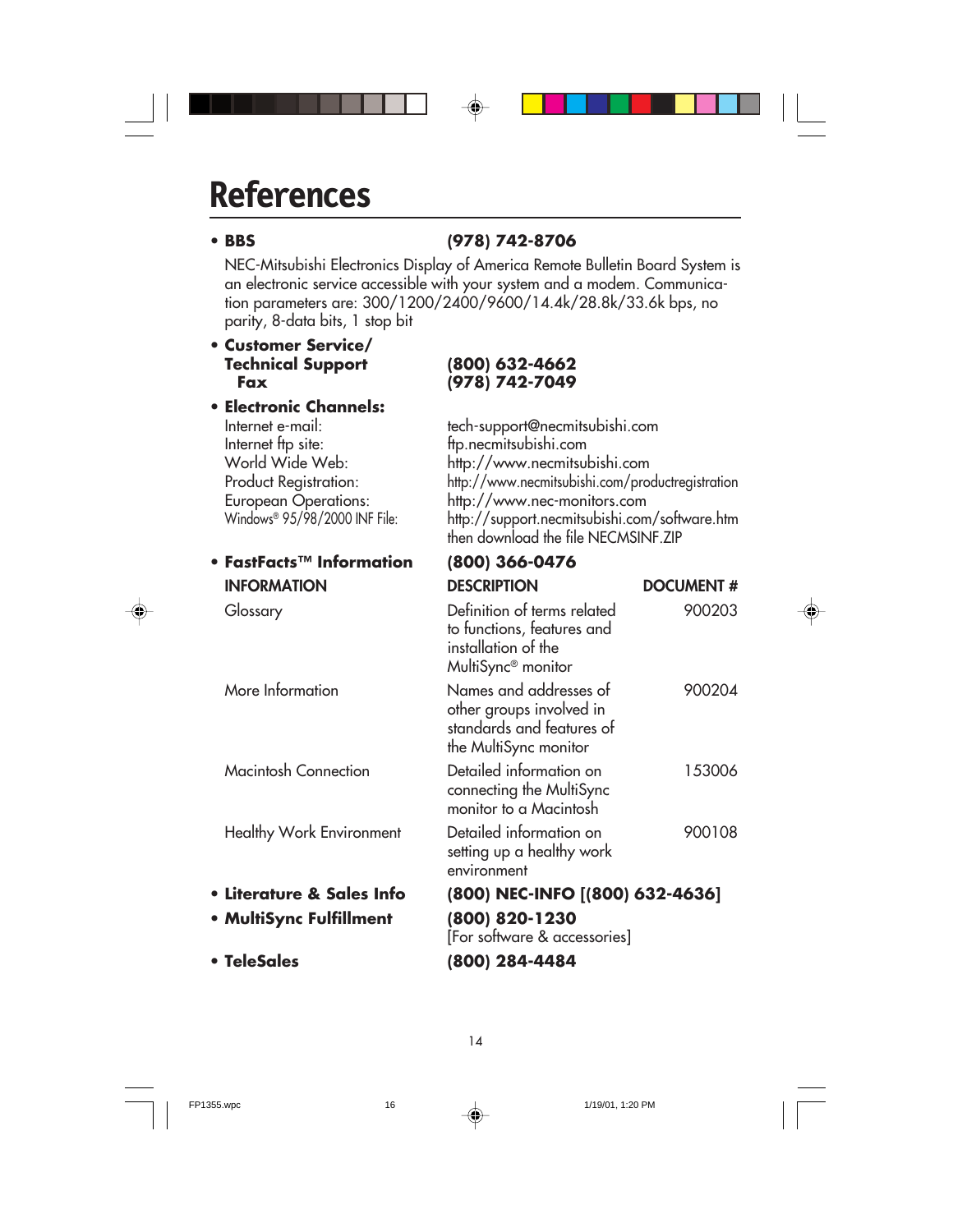# **Limited Warranty**

NEC-Mitsubishi Electronics Display of America, Inc. (hereinafter "NMD-A") warrants this Product to be free from defects in material and workmanship and, subject to the conditions set forth below, agrees to repair or replace (at NMD-A's sole option) any part of the enclosed unit which proves defective for a period of three (3) years from the date of first consumer purchase. Spare parts are warranted for ninety (90) days. Replacement parts or unit may be new or refurbished and will meet specifications of the original parts or unit.

This warranty gives you specific legal rights and you may also have other rights, which vary from state to state. This warranty is limited to the original purchaser of the Product and is not transferable. This warranty covers only NMD-A-supplied components. Service required as a result of third party components is not covered under this warranty. In order to be covered under this warranty, the Product must have been purchased in the U.S.A. or Canada by the original purchaser. This warranty only covers Product distribution in the U.S.A. or Canada by NMD-A No warranty service is provided outside of the U.S.A. or Canada. Proof of Purchase will be required by NMD-A to substantiate date of purchase. Such proof of purchase must be an original bill of sale or receipt containing name and address of seller, purchaser, and the serial number of the product.

It shall be your obligation and expense to have the Product shipped, freight prepaid, or delivered to the authorized reseller from whom it was purchased or other facility authorized by NMD-A to render the services provided hereunder in either the original package or a similar package affording an equal degree of protection. All Products returned to NMD-A for service MUST have prior approval, which may be obtained by calling 1-800-632-4662. The Product shall not have been previously altered, repaired, or serviced by anyone other than a service facility authorized by NMD-A to render such service, the serial number of the product shall not have been altered or removed. In order to be covered by this warranty the Product shall not have been subjected to displaying of fixed images for long periods of time resulting in image persistence (afterimage effects), accident, misuse or abuse or operated contrary to the instructions contained in the User's Manual. Any such conditions will void this warranty.

NMD-A SHALL NOT BE LIABLE FOR DIRECT, INDIRECT, INCIDENTAL, CONSEQUENTIAL, OR OTHER TYPES OF DAMAGES RESULTING FROM THE USE OF ANY NMD-A PRODUCT OTHER THAN THE LIABILITY STATED ABOVE. THESE WARRANTIES ARE IN LIEU OF ALL OTHER WARRANTIES EXPRESS OR IMPLIED, INCLUDING, BUT NOT LIMITED TO, THE IMPLIED WARRANTIES OF MERCHANTABILITY OR FITNESS FOR A PARTICULAR PURPOSE. SOME STATES DO NOT ALLOW THE EXCLUSION OF IMPLIED WARRANTIES OR THE LIMITATION OR EXCLUSION OF LIABILITY FOR INCIDENTAL OR CONSEQUENTIAL DAM-AGES SO THE ABOVE EXCLUSIONS OR LIMITATIONS MAY NOT APPLY TO YOU.

This Product is warranted in accordance with the terms of this limited warranty. Consumers are cautioned that Product performance is affected by system configuration, software, the application, customer data, and operator control of the system, among other factors. While NMD-A Products are considered to be compatible with many systems, specific functional implementation by the customers of the Product may vary. Therefore, suitability of a Product for a specific purpose or application must be determined by consumer and is not warranted by NMD-A.

For the name of your nearest authorized NEC-Mitsubishi Electronics Display service facility, contact NEC-Mitsubishi Electronics Display at 1-800-632-4662.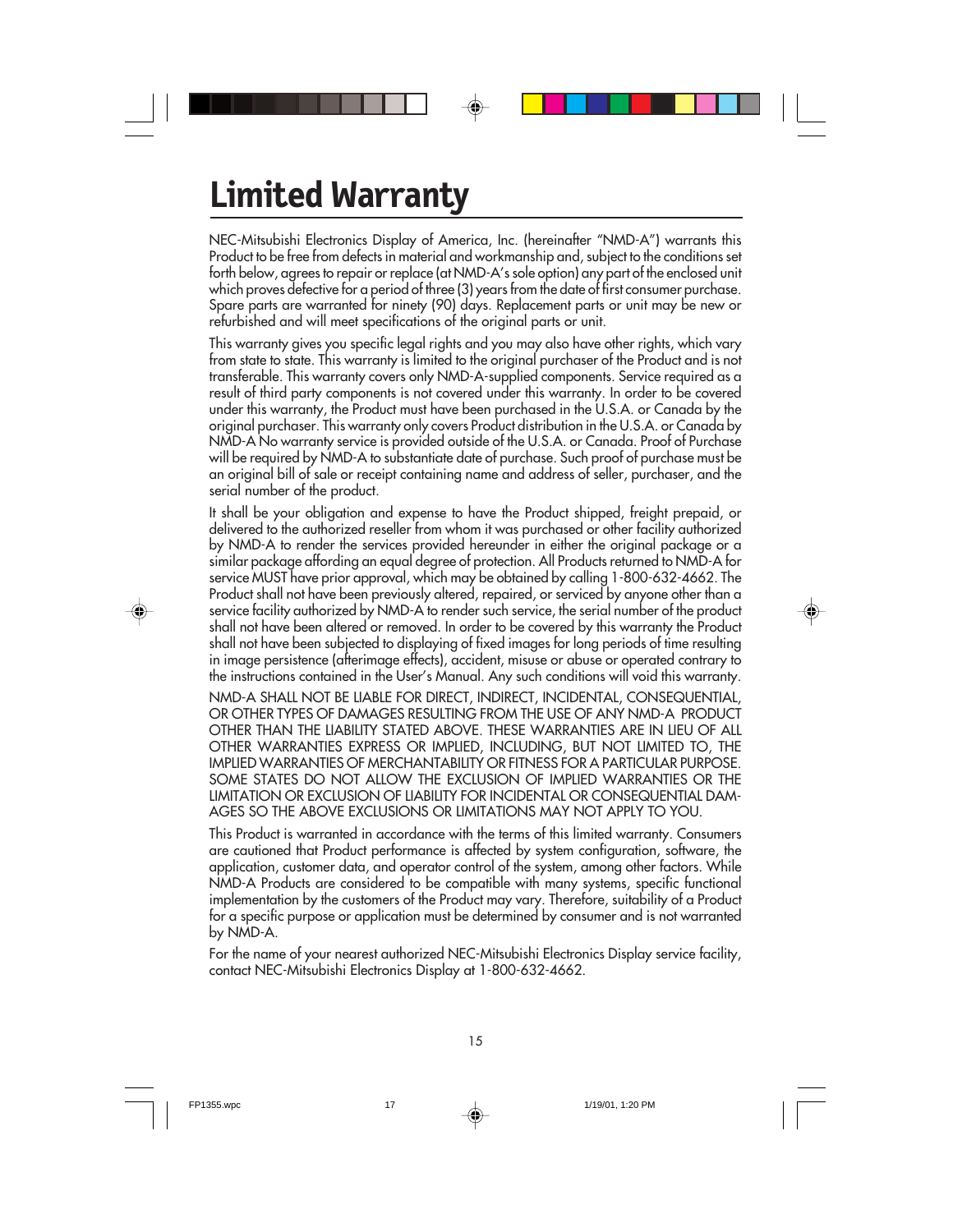# **TCO'99**

Congratulations! You have just purchased a TCO'99 approved and labeled product! Your choice has provided you with a product developed for professional use. Your purchase has also contributed to reducing the burden on the environment and also to the further development of environmentally adapted electronics products.



# **Why do we have environmentally labelled computers?**

In many countries, environmental labelling has become an established method for encouraging the adaptation of goods and services to the environment. The main problem, as far as computers and other electronics equipment are concerned, is that environmentally harmful substances are used both in the products and during the manufacturing. Since it has not been possible for the majority of electronics equipment to be recycled in a satisfactory way, most of these potentially damaging substances sooner or later enter Nature.

There are also other characteristics of a computer, such as energy consumption levels, that are important from the viewpoints of both the work (Internal) and natural (external) environments. Since all methods of conventional electricity generation have a negative effect on the environment (acidic and climate-influencing emissions, radioactive waste, etc.), it is vital to conserve energy. Electronics equipment in offices consume an enormous amount of energy since they are often left running continuously.

# **What does labelling involve?**

This product meets the requirements for the TCO'99 scheme which provides for international and environmental labelling of personal computers. The labelling scheme was developed as a joint effort by the TCO (The Swedish Confederation of Professional Employees), Svenska Naturskyddsforeningen (The Swedish Society for Nature Conservation) and Statens Energimyndighet (The Swedish National Energy Administration).

The requirements cover a wide range of issues: environment, ergonomics, usability, emission of electrical and magnetic fields, energy consumption and electrical and fire safety.

The environmental demands concern restrictions on the presence and use of heavy metals, brominated and chlorinated flame retardants, CFCs (freons) and chlorinated solvents, among other things. The product must be prepared for recycling and the manufacturer is obliged to have an environmental plan which must be adhered to in each country where the company implements its operational policy. The energy requirements include a demand that the computer and/or display, after a certain period of inactivity, shall reduce its power consumption to a lower level in one or more stages. The length of time to reactivate the computer shall be reasonable for the user.

Labelled products must meet strict environmental demands, for example, in respect of the reduction of electric and magnetic fields, physical and visual ergonomics and good usability.

# **Environmental Requirements**

### Flame retardants

Flame retardants are present in printed circuit boards, cables, wires, casings and housings. In turn, they delay the spread of fire. Up to thirty percent of the plastic in a computer casing can consist of flame retardant substances. Most flame retardants contain bromine or chloride and these are related to another group of environmental toxins, PCBs, which are suspected to give rise to severe health effects, including reproductive damage in fisheating birds and mammals, due to the bio-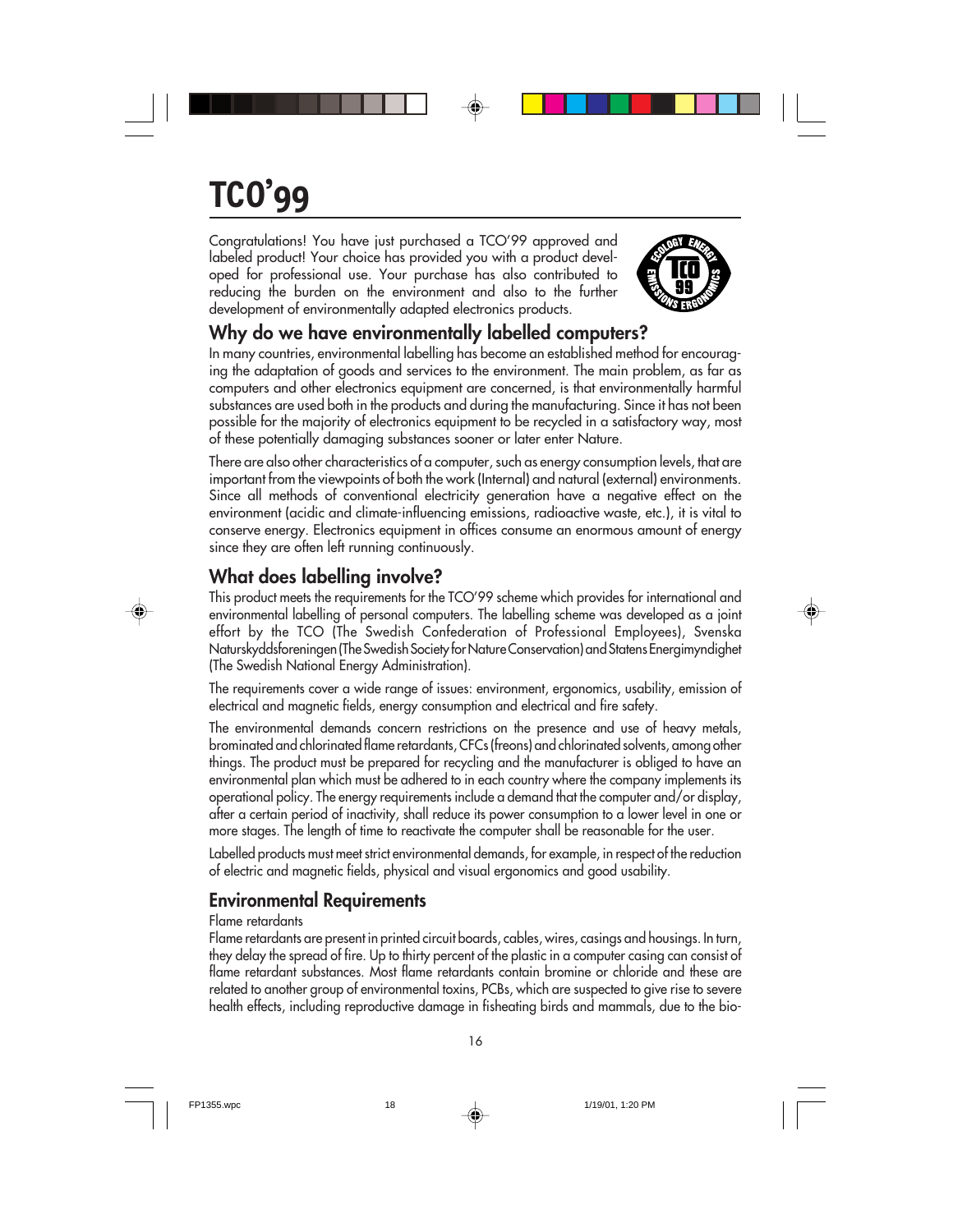# **TCO'99** *–continued*

accumulative\* processes. Flame retardants have been found in human blood and researchers fear that disturbances in foetus development may occur.

TCO'99 demand requires that plastic components weighing more than 25 grams must not contain flame retardants with organically bound chlorine and bromine. Flame retardants are allowed in the printed circuit boards since no substitutes are available.

### **Lead\*\***

Lead can be found in picture tubes, display screens, solders and capacitors. Lead damages the nervous system and in higher doses, causes lead poisoning.

TCO'99 requirement permits the inclusion of lead since no replacement has yet been developed.

### **Cadmium\*\***

Cadmium is present in rechargeable batteries and in the colourgenerating layers of certain computer displays. Cadmium damages the nervous system and is toxic in high doses.

TCO'99 requirement states that batteries, the colourgenerating layers of display screens and the electrical or electronics components must not contain any cadmium.

### **Mercury\*\***

Mercury is sometimes found in batteries, relays and switches, Mercury damages the nervous system and is toxic in high doses.

TCO'99 requirement states that batteries may not contain any Mercury. It also demands that no mercury is present in any of the electrical or electronics components associated with the display unit.

# **CFCs** (freons)

CFCs (freons) are sometimes used for washing printed circuit boards. CFCs break down ozone and thereby damage the ozone layer in the stratosphere, causing increased reception on Earth of ultraviolet light with consequent increased risks of skin cancer (malignant melanoma).

The relevant TCO'99 requirement; Neither CFCs nor HCFCs may be used during the manufacturing and assembly of the product or its packaging.

\*Bio-accumulative is defined as substances which accumulate within living organisms. \*\*Lead, Cadmium and Mercury are heavy metals which are Bio-accumulative.

To obtain complete information on the environmental criteria document, order from:

TCO Development Unit SE-114 94 Stockholm SWEDEN FAX Number: +46 8 782 92 07 E-mail (Internet): development@tco.se

You may also obtain current information on TCO'99 approved and labelled products by visiting their website at: http://www.tco-info.com/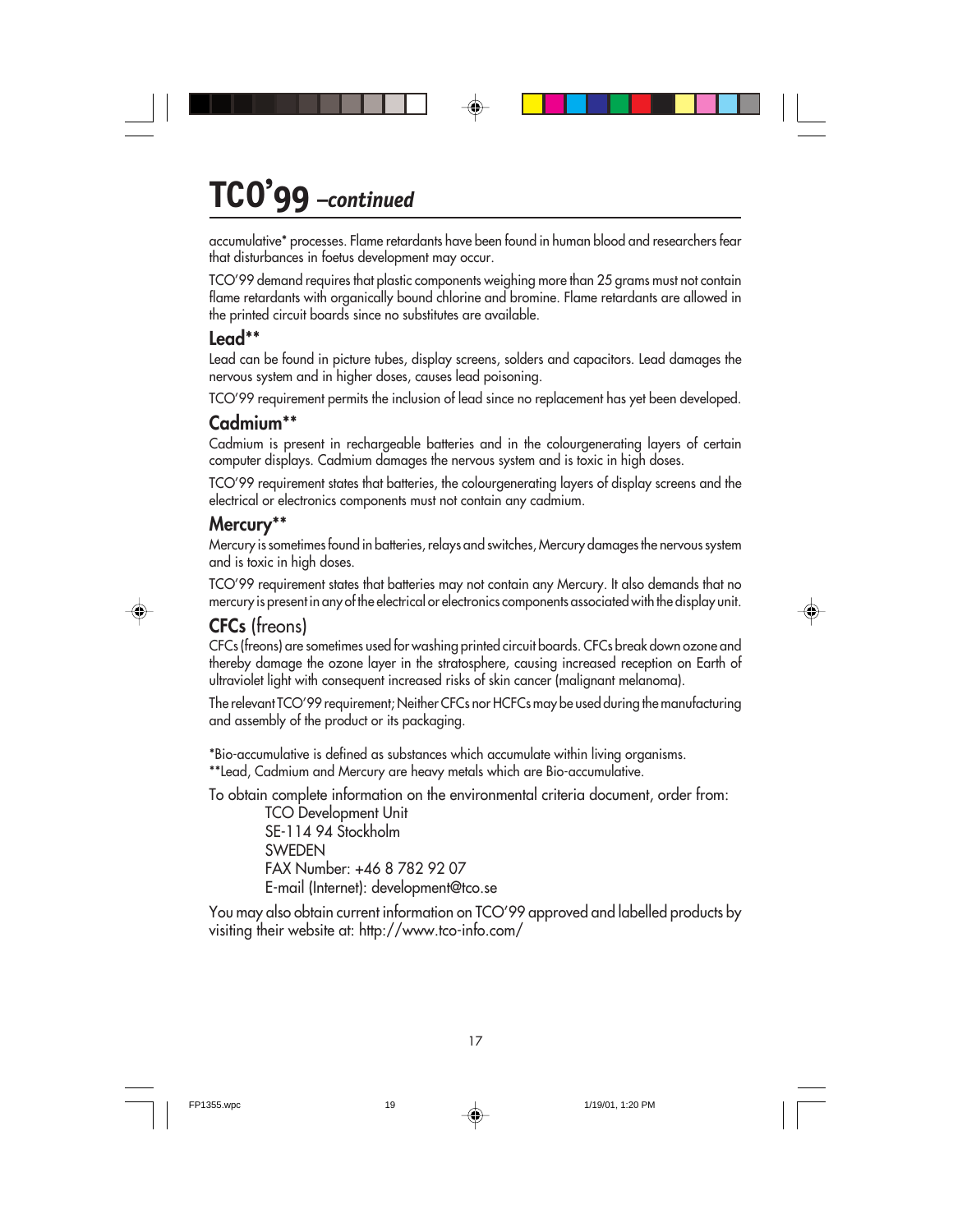

# **Röntgenstrahlung**

Die in diesem Gerät erzeugten Röntgenstrahlen sind durch die eigensichere Kathodenstrahlröhre ausreichend abgeschirmt.

Unsachgemäße Eingriffe, insbesondere Verändern der Hochspannung oder Einbau eines anderen Bildröhrentyps, können dazu führen, daß Röntgenstrahlung in erheblicher Stärke auftritt. So veränderte Geräte entsprechen nicht mehr dieser Zulassung und dürfen nicht betrieben werden.

18

◈

FP1355.wpc 20 20 1/19/01, 1:20 PM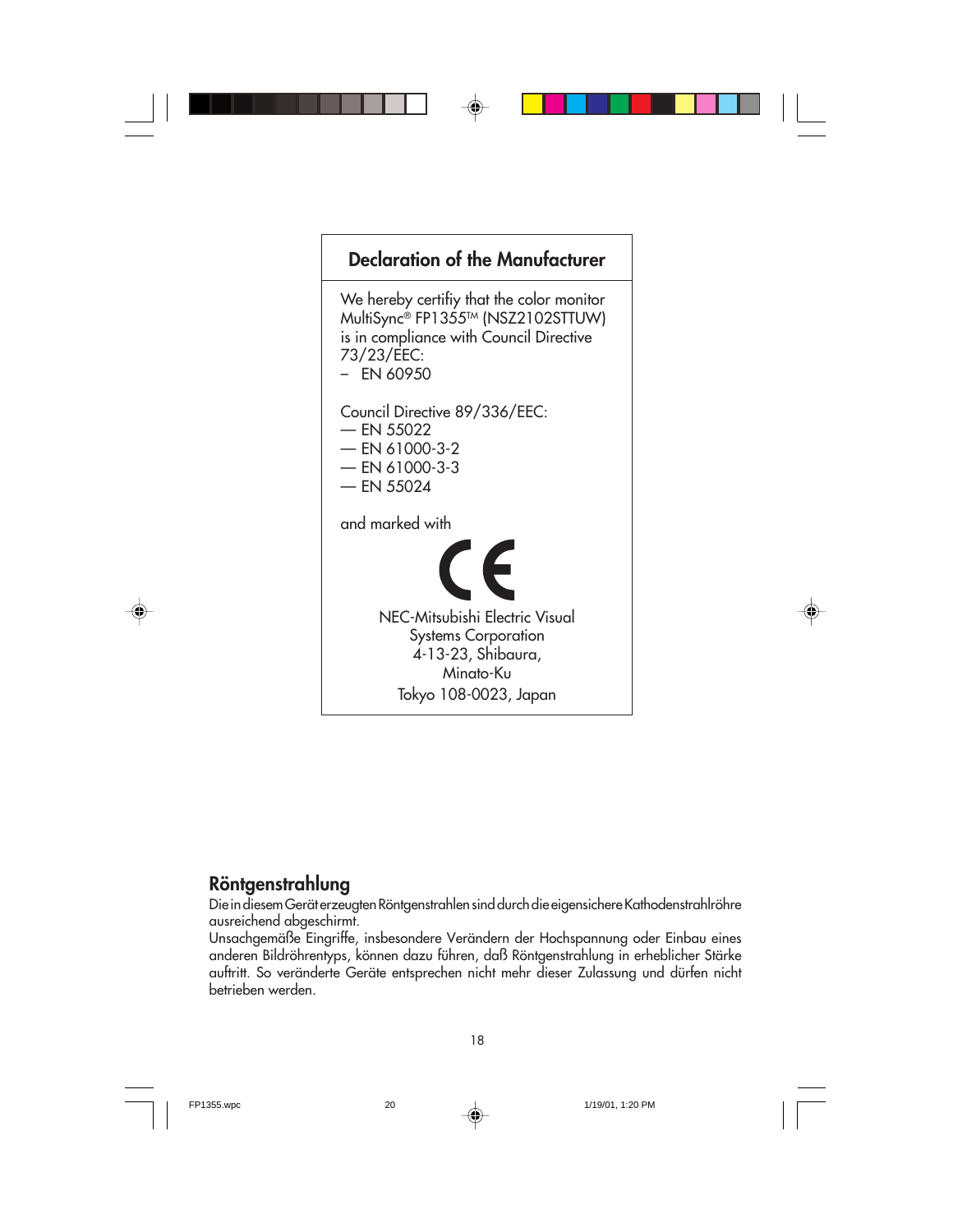| <u> Tanzania de la Politika de la Politika de la Politika de la Politika de la Politika de la Politika de la Poli</u> | $\bigoplus$  | <u> La Barca de la Ba</u> |  |
|-----------------------------------------------------------------------------------------------------------------------|--------------|---------------------------|--|
|                                                                                                                       |              |                           |  |
|                                                                                                                       |              |                           |  |
|                                                                                                                       | <b>Notes</b> |                           |  |

19

FP1355.wpc 21  $\frac{21}{2}$  1/19/01, 1:20 PM

 $\Rightarrow$ 

 $\overline{\overline{\Gamma}}$ 

 $\Rightarrow$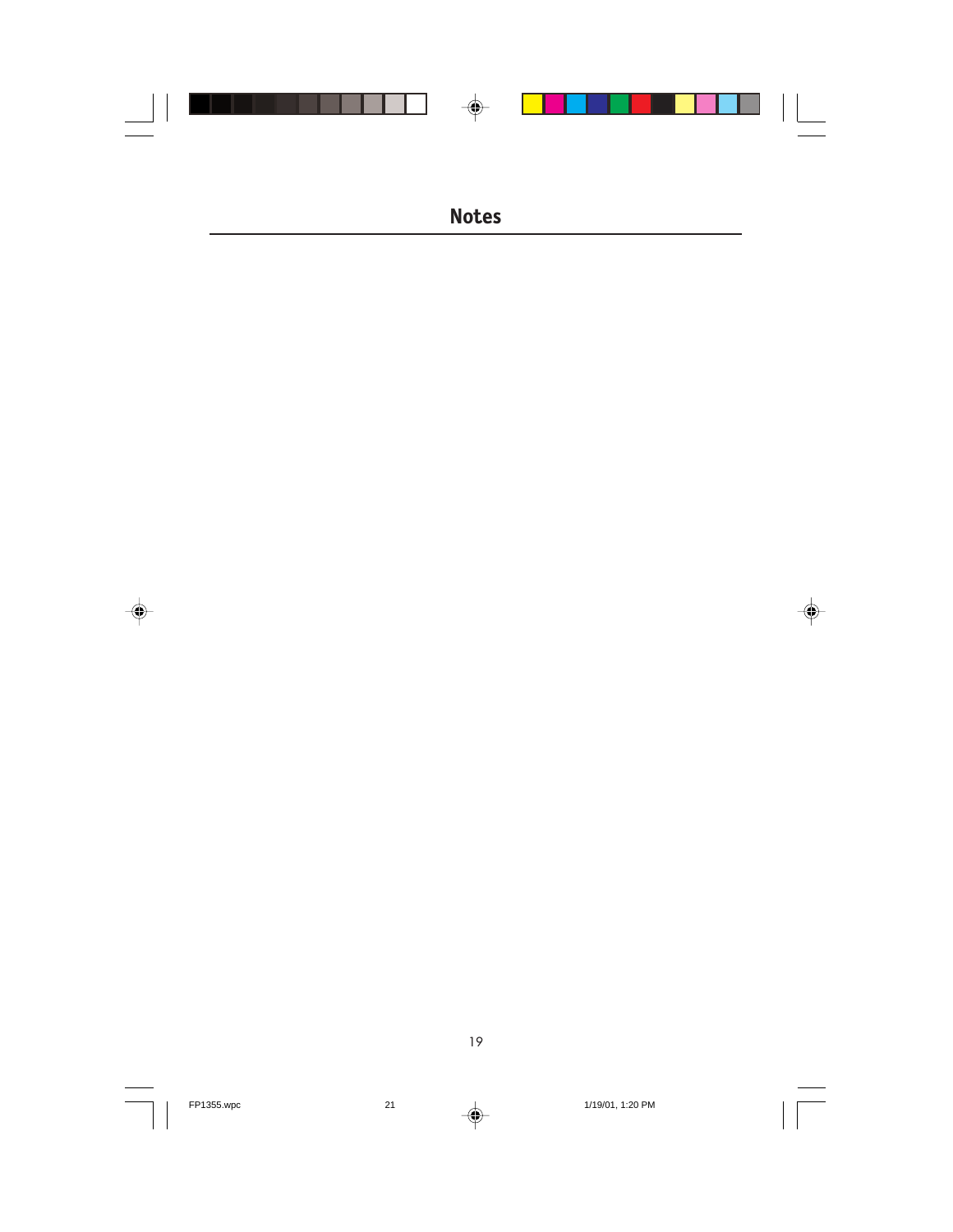|  | $\bigoplus$  | 1 F H |  |
|--|--------------|-------|--|
|  | <b>Notes</b> |       |  |

20

 $\Rightarrow$ 

FP1355.wpc 22  $\bigoplus$  1/19/01, 1:20 PM

 $\Rightarrow$ 

 $\overline{\overline{\Gamma}}$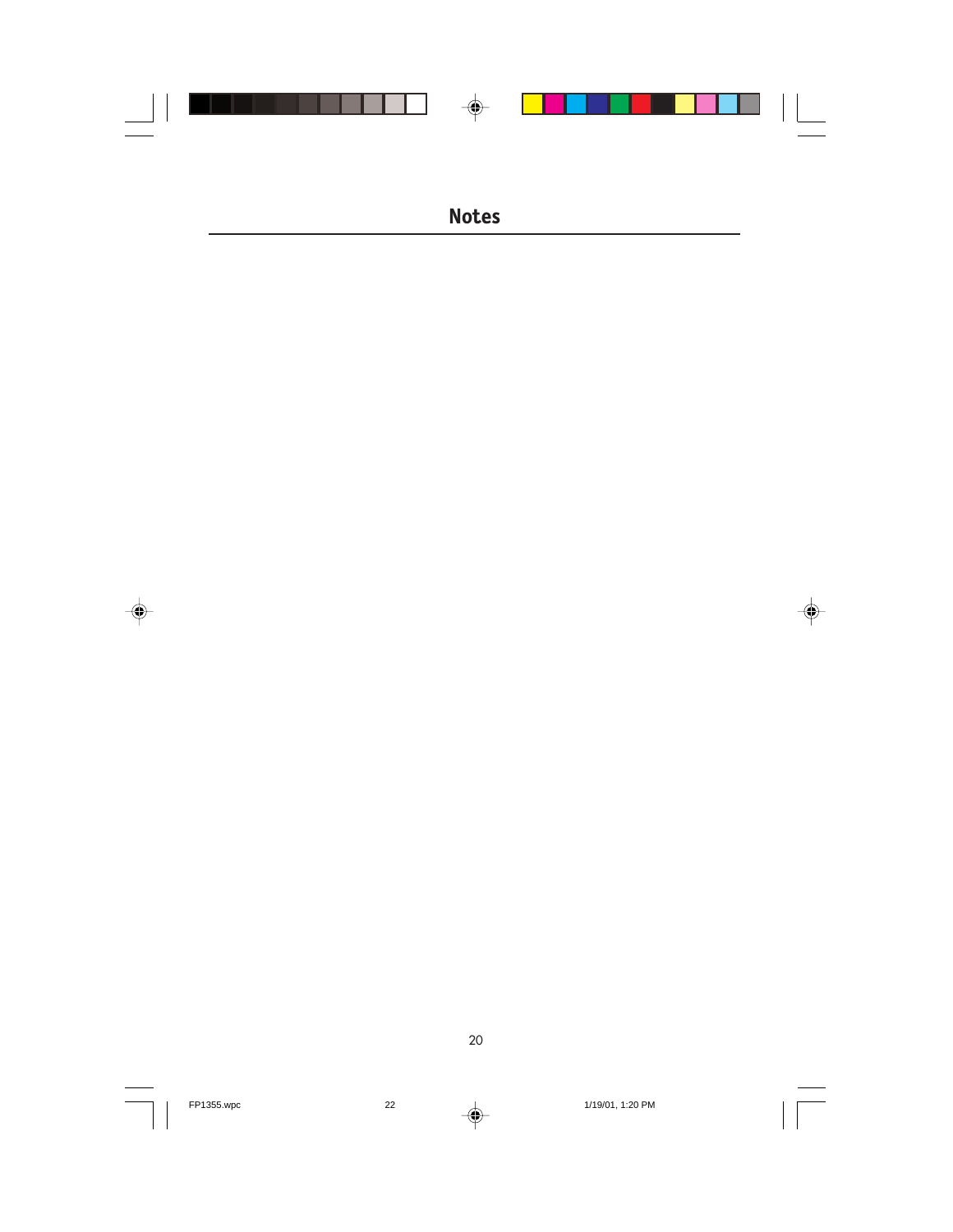# **AVERTISSEMENT**



AFIN D'ÉVITER TOUT RISQUE D'INCENDIE OU D'ÉLECTROCUTION, NE PAS EXPOSER CET APPAREIL À LA PLUIE OU À L'HUMIDITÉ. NE PAS UTILISER LA FICHE D'ALIMENTATION POLARISÉE AVEC UNE PRISE DE CORDON DE RALLONGE OU AUTRE PRISE SAUF SI LES BROCHES PEUVENT ÊTRE ENTIÈREMENT INTRODUITES.

NE PAS OUVRIR LE BOÎTIER, LEQUEL CONTIENT DES COMPOSANTS À HAUTE TENSION. CONFIER TOUS TRAVAUX À DU PERSONNEL TECHNIQUE QUALIFIÉ.

**ATTENTION**

RISQUE DE DÉCHARGE ÉLECTRIQUE • NE PAS OUVRIR

ATTENTION : POUR ÉVITER TOUT RISQUE D'ÉLECTROCUTION, NE PAS OUVRIR LE COUVERCLE (L'ARRIÈRE). À L'INTÉRIEUR, AUCUNE PIÈCE NE NÉCESSITE L'INTERVENTION DE L'UTILISATEUR. EN CAS DE PROBLÈME, S'ADRESSER À DU PERSONNEL TECHNIQUE QUALIFIÉ.

Ce symbole est une mise en garde contre les risques d'électrocution que présentent certaines parties dépourvues d'isolation à l'intérieur de l'appareil. Il est donc dangereux d'établir le moindre contact avec ces parties.

Ce symbole prévient l'utilisateur que des directives d'utilisation et de maintenance de cet appareil sont fournies avec ce guide d'utilisateur. Par conséquent, celles-ci doivent être lues attentivement pour éviter tout incident.

### **Déclaration de conformité au Département des Communications Canadien**

- DOC : Cet appareil numérique de classe B respecte toutes les exigences du Règlement sur le matériel à l'origine d'interférences du Canada.
- C-UL : Ce produit porte la marque «C-UL» et est conforme aux règlements de sûreté canadiens selon CAN/CSA 22.2 No. 950.



### **Informations FCC**

1. Utiliser les câbles spécifiés fournis avec les moniteurs couleur NSZ2102STTUW afin de ne pas provoquer d'interférences avec la réception radio et télévision.

- (1) Prière d'utiliser le câble d'alimentation fourni ou équivalent pour assurer la conformité FCC.
- (2) Câble d'interface blindé.

L'utilisation d'autres câbles et adaptateurs peut provoquer des interférences avec la réception radio et télévision.

2. Cet appareil a passé avec succès les tests de conformité des spécifications d'équipements de Classe A, section 15 de la réglementation FCC. Ces spécifications ont été établies pour garantir un niveau inoffensif des interférences produites pour une utilisation dans un lieu public. Cet appareil génère et utilise et peut irradier des fréquences radio et, s'il n'est pas installé et utilisé en accord avec les directives de ce mode d'emploi, il peut causer des interférences néfastes aux communications radio. Cependant, il n'est pas garanti qu<sup>i</sup>aucune interférence ne se produira dans une installation particulière. Si cet appareil provoque des interférences nuisibles à la réception radio ou télévision, lesquelles peuvent être décelées en allumant et en éteignant l'appareil, il est recommandé à l'utilisateur d'essayer de corriger les interférences en prenant une ou plusieurs des mesures suivantes :

- Réorienter ou repositionner l'antenne de réception.
- Augmenter l'espacement entre l'appareil et le récepteur.
- Connecter l'appareil à une prise de courant sur un circuit différent de celui sur lequel le récepteur est connecté.
- Consulter son revendeur ou un technicien radio/TV expérimenté pour obtenir de l'aide.
- L'utilisateur aucun des parties serviceable intérieur. Ne tente pas pour modifier cet équipement Si modifiai votre autorité à opére ça de l'équipement pouvez être évacué by FCC.

Si nécessaire, l'utilisateur doit contacter le revendeur ou un technicien radio/TV afin d'obtenir des informations supplémentaires. L'utilisateur peut se procurer le livret utile suivant, préparé par la Commission Fédérale des Communications : «How to Identify and Resolve Radio-TV Interference Problems» (comment cerner et résoudre les problèmes d'interférences radio/TV). Ce livret est disponible auprès du U.S. Government Printing Office, Washington, D.C., 20402, Stock No. 004-000-00345-4.

L'utilisateur aucun des parties serviceable intérieur. Ne tente pas pour modifier cet équipement. Si modifiai, votre autorité à opére ça de l'équipement pouvez être évacué by FCC.





FP1355.wpc 23 1/19/01, 1:21 PM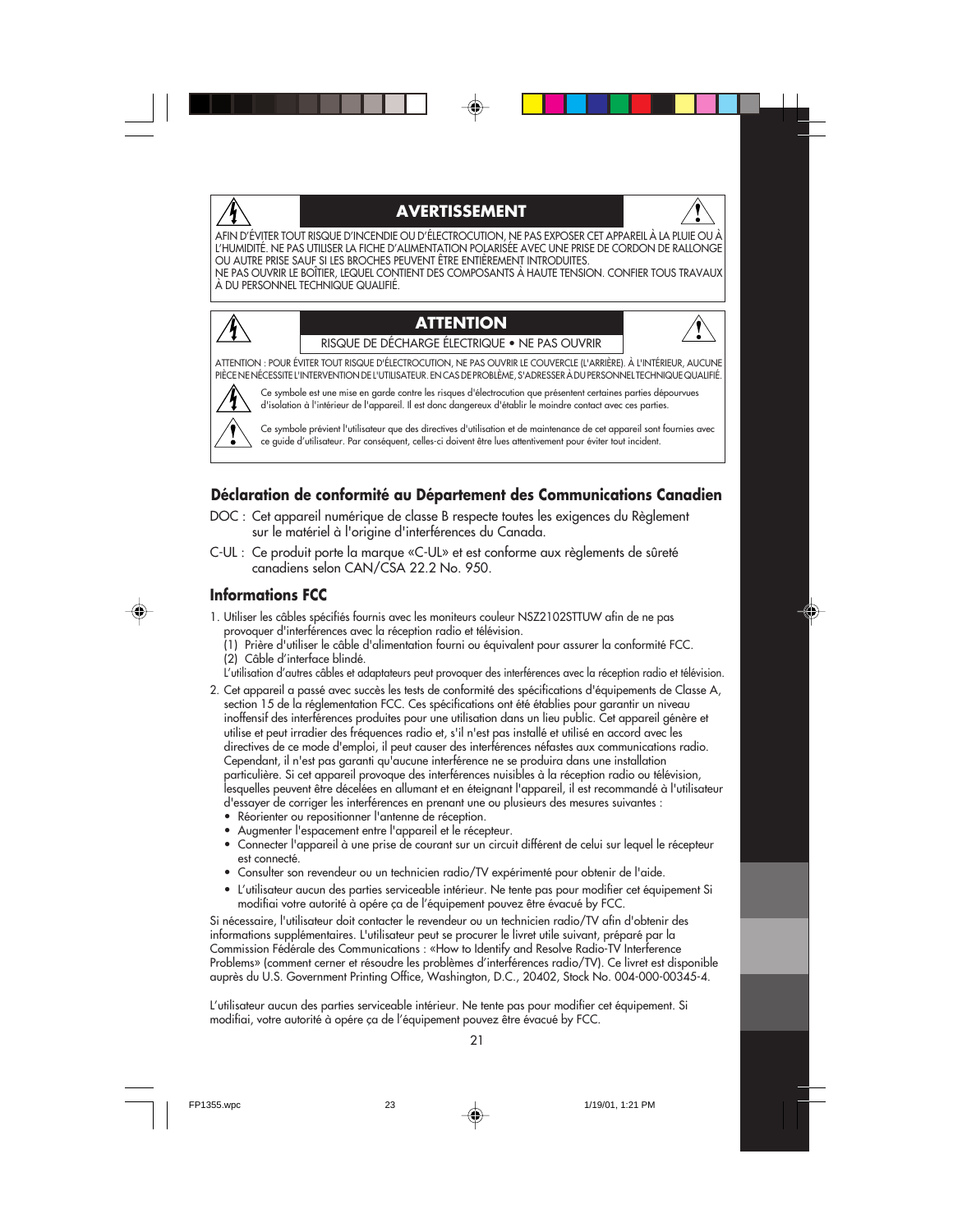

\* Ne pas oublier de conserver la boîte et le matériel d'emballage d'origine pour transporter ou expédier le moniteur.

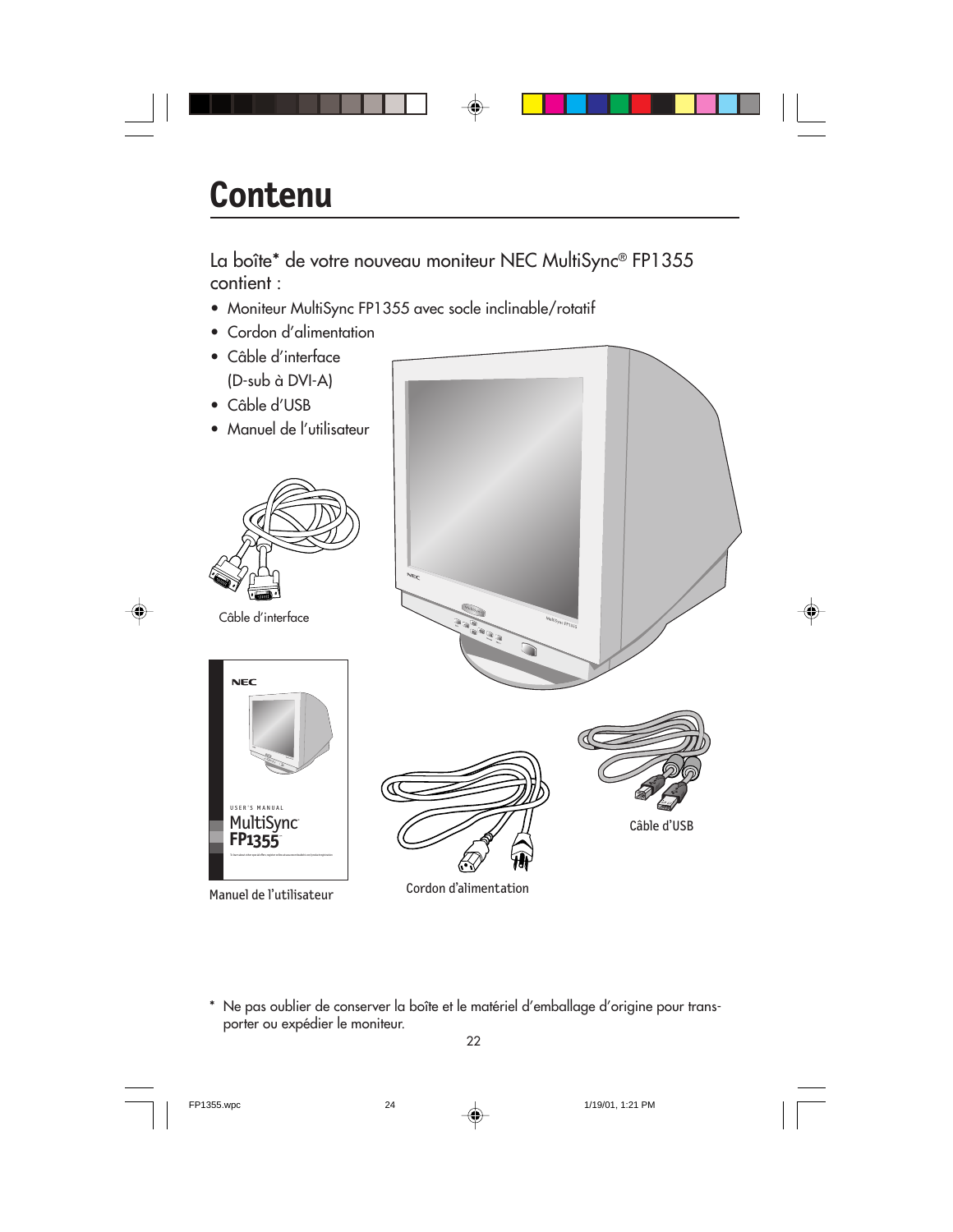# **Mise en marche rapide**

Pour raccorder le moniteur MultiSync® FP1355 au système, suivre les directives ci-après :

- 1. Mettre l'ordinateur hors tension.
- 2. Si nécessaire, installer la carte vidéo dans le système. Pour plus d'informations, se reporter au manuel de l'utilisateur de la carte vidéo.

REMARQUE : Cet écran ne travaille pas sur de DVI (numérique).

3. Pour le PC : Connecter la mini-fiche D-SUB à 15 broches ou DVI-A du câble de signal captif au connecteur de la carte vidéo du système **(Figure A.1).** Serrer toutes les vis.

Pour le Mac : Connecter l'adaptateur de câble Macintosh au connecteur sur le Macintosh **(Figure B.1).** Connecter la mini-fiche D-SUB à 15 broches du câble d'interface sur l'adaptateur de câble Macintosh **(Figure B.1)** et l'autre extrémité du câble d'interface sur le connecteur à l'arrière du moniteur **(Figure B.2).** Serrer toutes les vis.

### **REMARQUE : Pour obtenir un adaptateur de câble MultiSync Macintosh, appeler NEC-Mitsubishi Electronics Display au (800) 820-1230.**

- 4. Pour les informations de téléchargement sur le fichier INF Windows® 95/98/2000/ Me pour le moniteur MultiSync, se reporter à la section **Références** de ce manuel.
- 5. Connecter une extrémité du cordon d'alimentation au moniteur MultiSync et l'autre extrémité à la prise de courant **(Figure C.1).**
- 6. Allumer le moniteur **(Figure D.1)** et l'ordinateur.
- REMARQUE : En cas de problème, prière de se reporter à la section **Dépannage** de ce manuel.



FP1355.wpc 25 25 1/19/01, 1:21 PM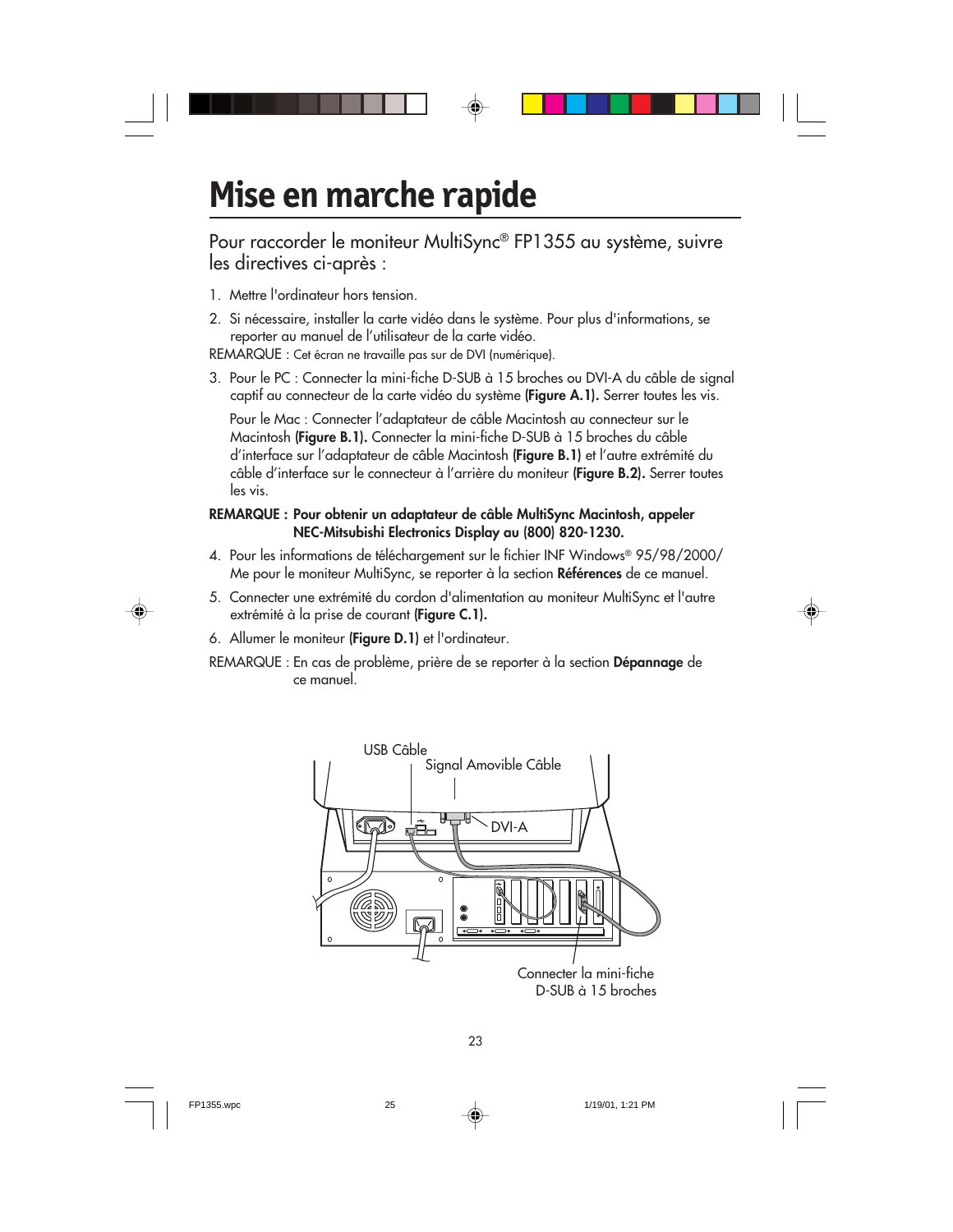





Figure C.1



Figure D.1

24

 $\clubsuit$ 

⊕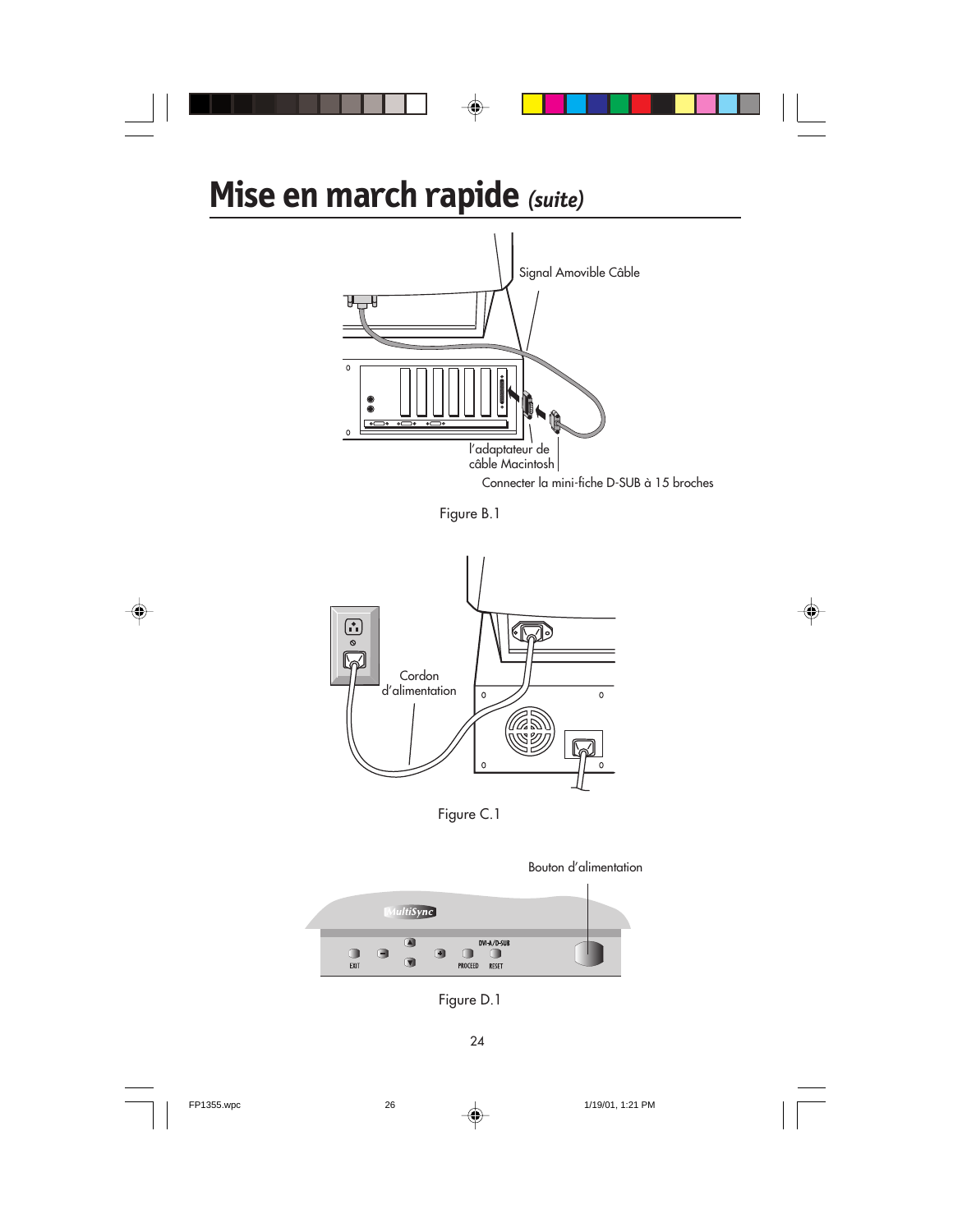# **Commandes**

Les touches de commandes OSM<sup>MC</sup> (Gestionnaire à l'écran) à l'avant du moniteur fonctionnent comme suit :

| <b>EXIT</b>            | Menu principal<br>Quitte le menu OSM.                                                                                             | Sous-menu<br>Retour au menu principal OSM.                                                     |
|------------------------|-----------------------------------------------------------------------------------------------------------------------------------|------------------------------------------------------------------------------------------------|
| <b>CONTROL</b><br>A/V  | Déplace la zone en surbrillance vers<br>le haut/le bas pour sélectionner une<br>des commandes.                                    | Déplace la zone en surbrillance vers<br>le haut/le bas pour sélectionner une<br>des commandes. |
| <b>CONTROL</b><br>$-1$ | Déplace la zone en surbrillance vers<br>la gauche/la droite pour sélectionner<br>une des commandes.                               | Déplace le curseur vers le + ou -<br>pour augmenter ou diminuer la<br>valeur du réglage.       |
| <b>PROCEED</b>         | Pas de fonction.                                                                                                                  | Permet d'accéder à un sous-menu<br>ou d'exécuter un réglage.                                   |
| RESET                  | Sur menu de OSM écran, réinitialisé.                                                                                              | Rappel des paramètres usine de<br>tous les réglages.                                           |
| NOTA:                  | Quand RESET est pressé in the main et sub menu, un avertissement fenêtre<br>apper permettant-vous à annule réinitialisé fonction. |                                                                                                |
| <b>D-SUB/DVI-A</b>     | Sans menu de OSM écran, pousse pour<br>sélectionner à de input connecteur,<br>D-SUB ou DVI au signal.                             |                                                                                                |

Lorsque les commandes OSM sont activées, des icônes sont affichées au sommet du menu. Si une flèche (➔) est affichée dans un sous-menu, elle indique que d'autres choix sont disponibles. Pour entrer dans un sous-menu, appuyez sur PROCEED.

# **C** Commandes de luminosité/contraste

**Luminosité :** Règle la luminosité de l'image générale et de l'écran d'arrière-plan. **Contraste :** Règle la luminosité de l'image par rapport à l'arrière-plan.

**Démagnétisation :** Élimine l'accumulation de champs magnétiques parasites qui modifieraient le balayage correct du faisceau d'électrons et affecteraient la pureté des couleurs de l'écran, la netteté et la convergence. Lorsque cette commande est activée, l'image saute et tremble quelque peu pendant la démagnétisation de l'écran. **Attention : Prière de laisser s'écouler un minimum de 20 minutes entre chaque utilisation de la commande Degauss.**

# **Example 2** Commandes de format et de position

**Auto Ajuste :** Automatiquement ajuster la dimension horizontale et verticale et position réglages pour les minutages pertinents.

Gauche/Droite : Déplace l'image horizontalement (vers la gauche ou vers la droite). Bas/Haut : Déplace l'image verticalement (vers le haut ou vers le bas).

**Étroit/Large :** Augmente ou diminue le format horizontal de l'image.

Petit/Grand : Augmente ou diminue le format vertical de l'image.

25

◈

FP1355.wpc 27 1/19/01, 1:21 PM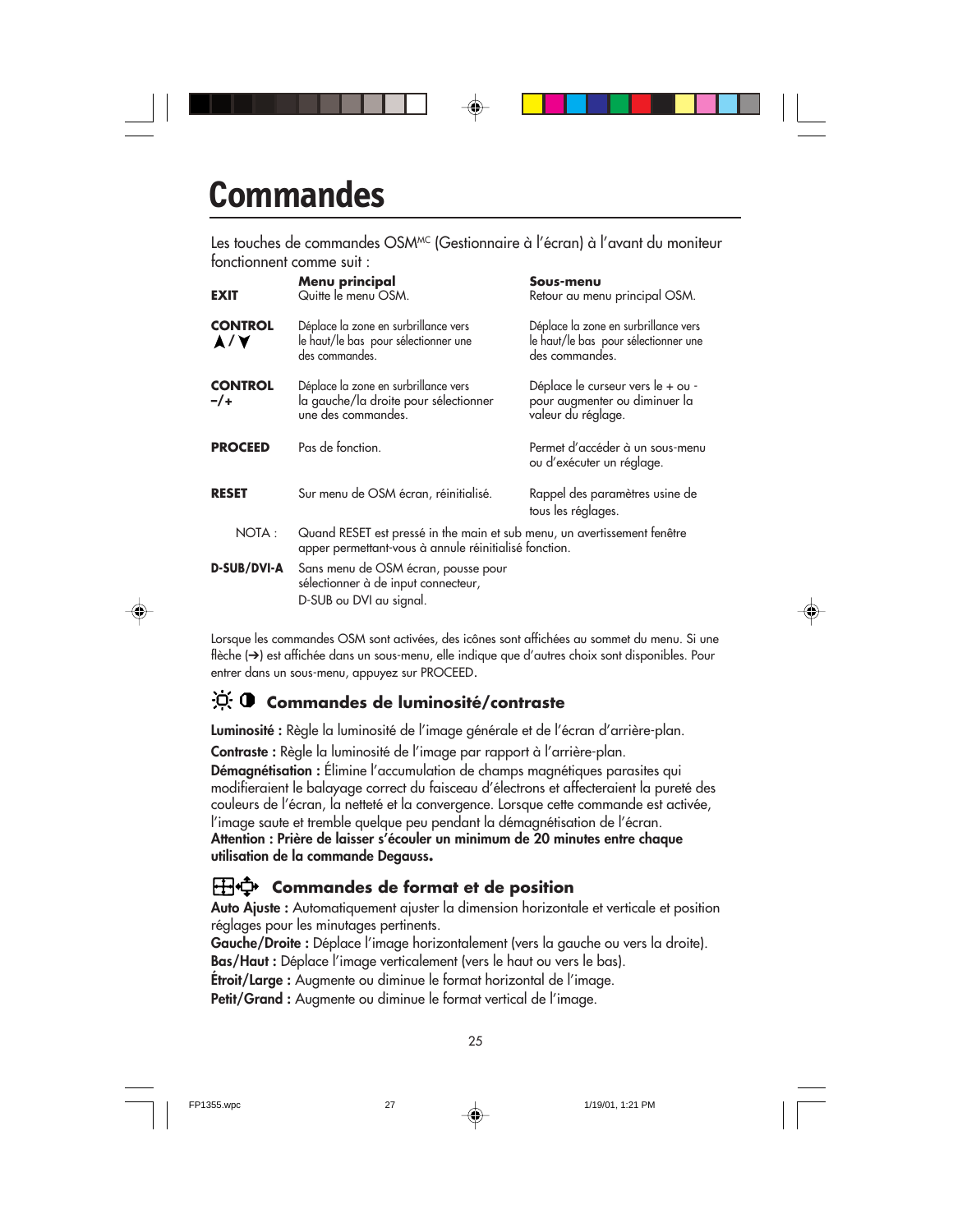# **Commandes** *(suite)*

#### (R)G)B) **Système de commande de couleurs/ Système de commande AccuColor®**

Sélectionnez le réglage couleur au moyen des réglages préprogrammés 1 à 5. La barre est remplacée par le réglage couleur initial de 1, 2, 3, 5. Chaque réglage couleur préprogrammé est exprimé en Kelvin. Si un préréglage est modifié, le message «Custom» (au choix) s'affiche et remplace la température en Kelvin.

**Rouge, vert, bleu** : Augmente ou diminue la valeur des couleurs rouge, vert, bleu en fonction de celle qui a été sélectionnée. Le changement du réglage de la couleur apparaît à l'écran et le sens (augmentation ou diminution) du réglage est indiqué par la barre de progression. NOTA: sRGB ne vous permet pas pour contrôler le AccuColor, Luminosité et Contraste.

# **Commandes du menu Géométrie**

Les commandes du menu **Géométrie** permettent de régler la courbure ou l'angle des côtés de l'affichage.

Int/Ext (coussin) : Augmente ou diminue la courbure des côtés vers l'intérieur ou vers l'extérieur.

**Gauche/Droite (balance de la distorsion du coussin) :** Augmente ou diminue la courbure des côtés vers la gauche ou vers la droite.

**Pente (distorsion de parallélogramme) :** Augmente ou diminue l'inclinaison des côtés vers la gauche ou vers la droite.

**Alignement (distorsion du trapèze) :** Augmente ou diminue le dessous de l'écran pour qu'il soit le même que le dessus.

**Rotation (rotation de balayage) :** Fait pivoter tout l'affichage dans le sens horaire ou dans le sens antihoraire.

# **Outils 1**

**Éliminateur de Moiré :** Moiré est un motif ondulé qui peut s'afficher à l'écran de temps à autre. Ce motif est répétitif et se superpose sous forme d'images ondulées. Ce phénomène peut être plus prononcé avec certaines applications. Pour réduire le motif Moiré, réglez les valeurs Horizontal et/ou Vertical à l'aide des boutons CONTROL –/+.

**Convergence :** Aligne les trois couleurs (R, V, B) pour composer une seule couleur (blanc). Cette commande a pour but d'assurer qu'une ligne blanche dessinée à l'écran est aussi précise et nette que possible.

• En utilisant le réglage ‹‹horizontal››, vous ajustez l'alignement des lignes blanches dans le sens haut/bas.

26

• En utilisant le réglage ‹‹vertical››, vous ajustez l'alignement des lignes blanches dans le sens gauche/droite.

**Correction des coins :** Permet de régler la géométrie des coins de l'affichage – haut, équilbre haut, bas ou équilbre bas.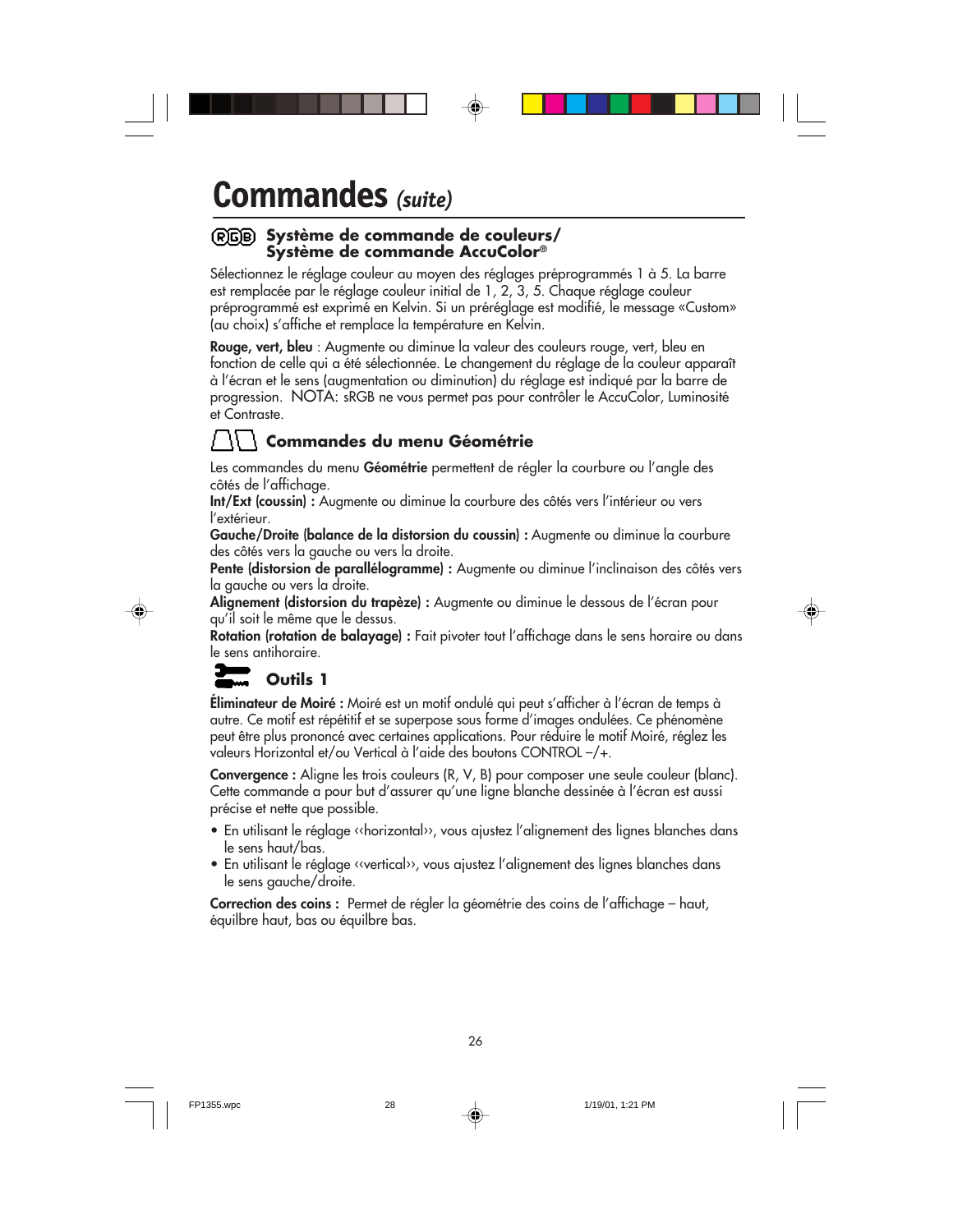# **Commandes** *(suite)*

**Linéarité :** Le contrôle de linéarité verticale vous permet de régler les espaces dans le haut, le bas et le centre de l'écran pour qu'ils soient identiques. Le but de ce réglage est de s'assurer qu'un cercle de 2,5 cm de diamètre soit un vrai cercle de 2,5 cm de diamètre quel que soit l'endroit de l'écran où il est affiché. La procédure pour régler la linéarité verticale est la suivante :

- Dessinez à l'écran des lignes horizontales équidistantes à l'aide d'un logiciel de dessin possédant une règle.
- En utilisant le réglage «balance verticale», vous ajustez l'espacement entre les lignes du bas et du haut de l'écran.
- En utilisant le réglage «vertical», vous ajustez l'espacement entre les lignes au centre et les lignes en haut de l'écran.

**Commande GlobalSync® :** Pour éliminer les impuretés de l'image causées par les champs magnétiques terrestres. Dans les sous-menus (Haut gauche, Haut droit, Bas gauche, Bas droit), utiliser les boutons de commande –/+ pour bien régler les corrections GlobalSync.

Nota : NEC recommande l'utilisation de la fonction GlobalSync pendant l'exécution d'une application, p. ex., un tableur ou un document texte.

Préréglages usine : Cette fonction vous permet de remettre tous les paramètres de l'OSM™ à leur état d'origine. Une fenêtre d'alerte vous demandera de confirmer si vous désirez rappeller tous les réglages usine. Les réglages individuels peuvent être réinitialisés en mettant en surbrillance la commande à réinitialiser, puis en appuyant sur le bouton **RESET**.



### **Outils 2**

**Langage :** Les menus de l'OSM sont disponibles en six langues.

**Position OSM :** Vous pouvez choisir l'emplacement où vous souhaitez que la fenêtre des commandes OSM apparaisse sur l'écran. En choisissant Position OSM, vous pouvez régler manuellement la position du menu de commande OSM : gauche, droite, haut ou bas.

Extinction de l'OSM : Le menu de l'OSM restera actif aussi longtemps que vous l'utiliserez. Dans le menu d'extinction de l'OSM, vous pouvez choisir le temps que mettra l'affichage pour s'effacer après la dernière pression sur une touche. Les temps préréglés sont de 10, 20, 30, 45, 60 et de 120 secondes.

**Verrouillage de l'OSM :** Cette fonction vous permet de verrouiller l'accès aux fonctions de l'OSM sauf les commandes de contraste et de luminosité. En essayant d'accéder au menu lorsqu'il est verrouillé, une fenêtre s'ouvrira à l'écran et vous indiquera que les réglages ne sont pas accessibles. Pour verrouiller, appuyer sur les touches **PROCEED** et simultanément. Pour déverrouiller, appuyer sur les touches **PROCEED** et **A** simultanément.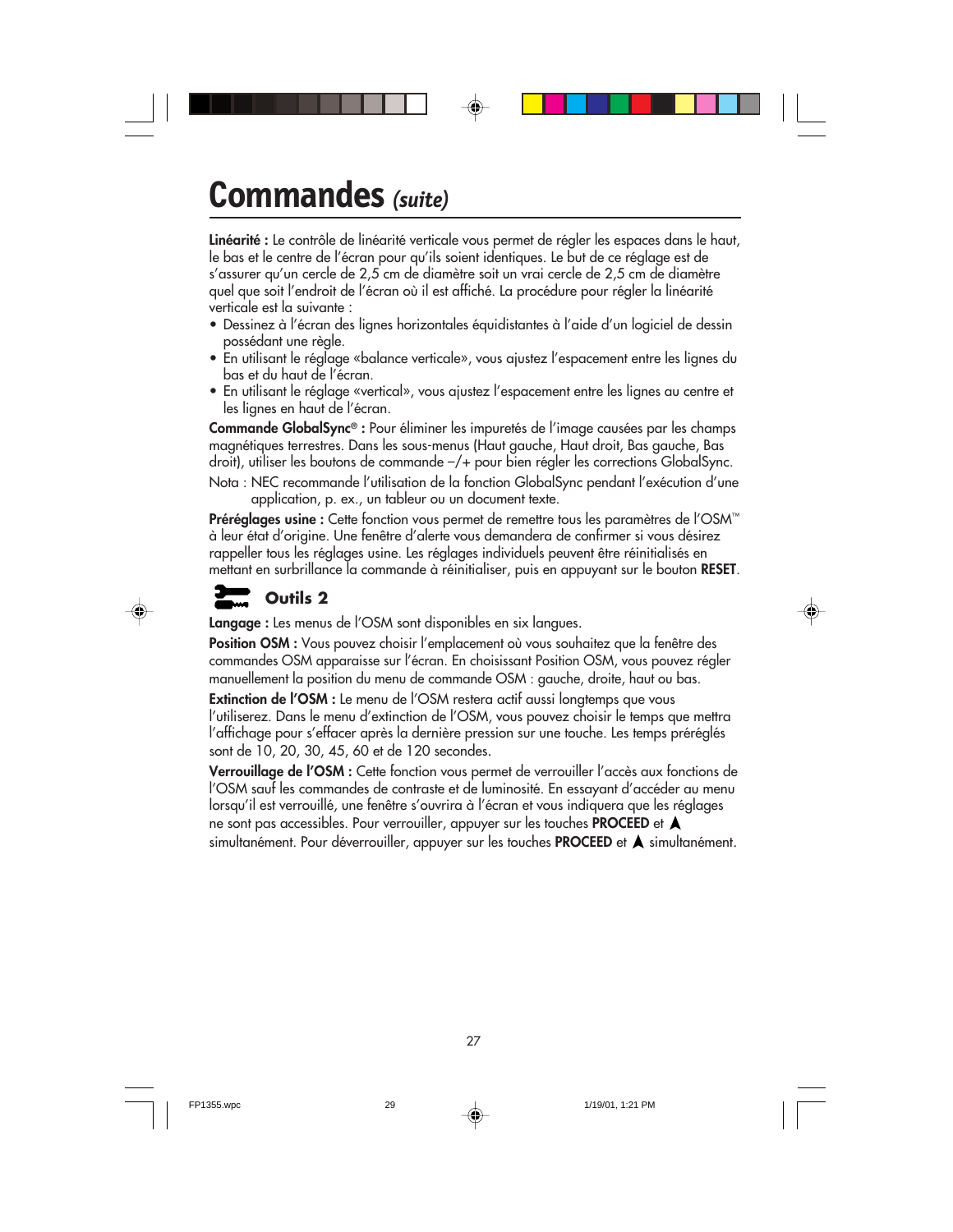# **Commandes** *(suite)*

Système IPM<sup>MC</sup>: Activé : Le système IPM fonctionne normalement et toutes les étapes de sauvegarde d'énergie sont utilisées.

Désactivé : Le système IPM n'est pas utilisé.

NOTA : Pour les systèmes standard et les cartes graphiques, laisser les réglages d'usine sur ENABLE.

Commande EdgeLock<sup>Mc</sup>: L'utilisation du moniteur à des résolutions non standard peut provoquer une distorsion de la couleur ou une mauvaise luminosité des images. Utiliser la commande EdgeLock pour régler l'affichage des images.



◈

### **Information**

**Mode d'affichage :** Ce menu vous renseigne sur le mode et la fréquence courante du moniteur.

**Information moniteur :** Le numéro du modèle et le numéro de série y sont indiqués. **Avis de rafraîchissement** : Si le taux de rafraîchissement est trop bas, un message apparaîtra à cet effet. Pour plus d'informations, reportez-vous au manuel de la carte vidéo ou du système.

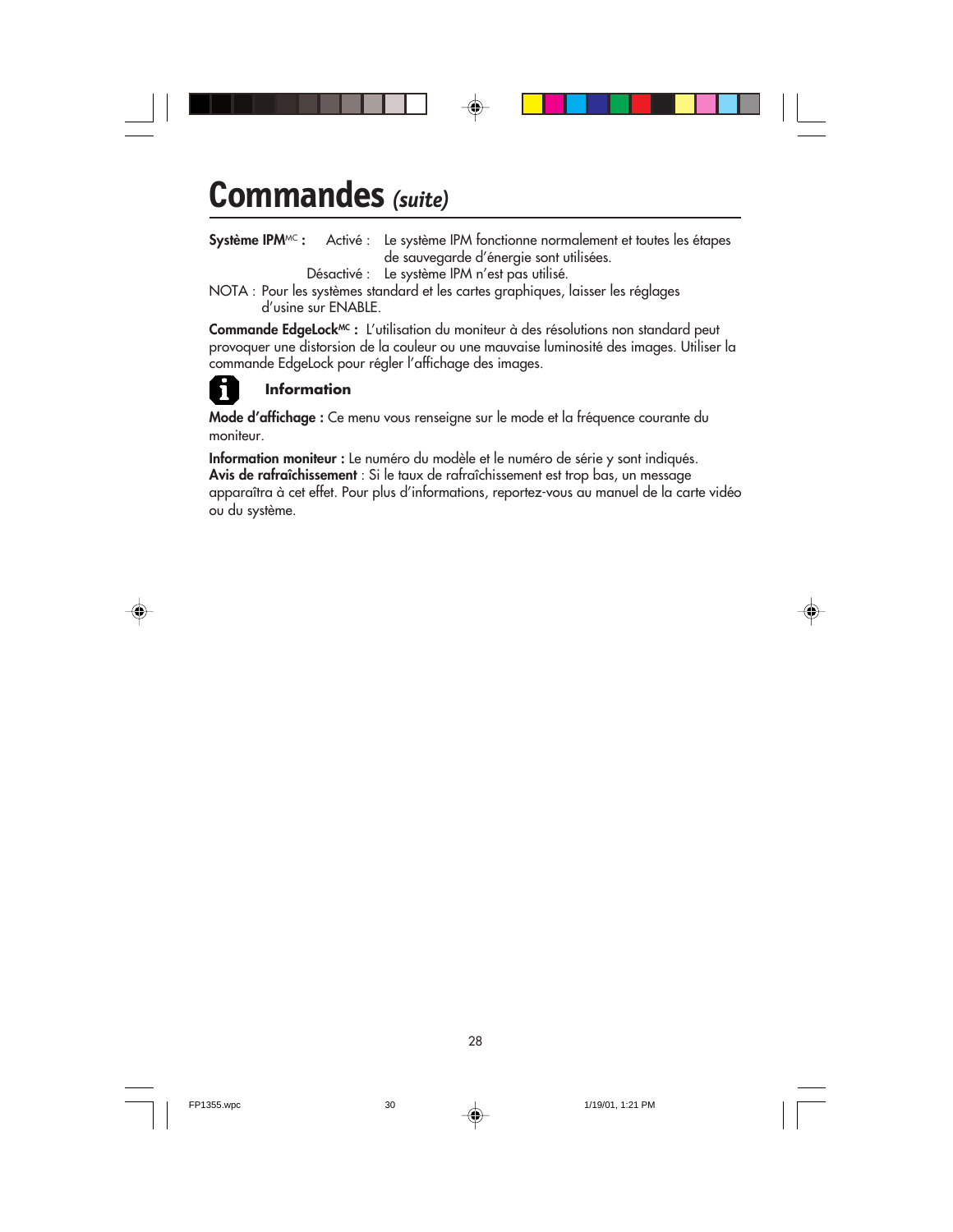# **Usage recommandé**

# **Consignes de sécurité et d'entretien**

POUR UN FONCTIONNEMENT OPTIMAL, PRIÈRE DE NOTER CE QUI SUIT POUR LE RÉGLAGE ET L'UTILISATION DU MONITEUR COULEUR MULTISYNC® FP1355 :

- **NE PAS OUVRIR LE MONITEUR.** Aucune pièce intérieure ne nécessite l'intervention de l'utilisateur, et l'ouverture ou la dépose des couvercles peut entraîner des risques de décharges électriques dangereuses ou d'autres risques. Confier tous travaux à du personnel technique qualifié.
- **•** Ne pas renverser de liquides dans le boîtier, ni utiliser le moniteur près de l'eau.
- **•** Ne pas introduire d'objets de quelque nature que ce soit dans les fentes du boîtier car ceuxci pourraient toucher des endroits sous tension dangereuse, ce qui peut provoquer des blessures, voire être fatal, ou peut occasionner une décharge électrique, un incendie ou une panne de l'appareil.
- **•** Ne pas placer d'objets lourds sur le cordon d'alimentation. Un cordon endommagé peut occasionner une décharge électrique ou un incendie.
- **•** Ne pas placer cet appareil sur un chariot, un support ou une table inclinée ou instable, afin d'éviter que le moniteur ne tombe, occasionnant de sérieux dommages au moniteur.
- **•** Maintenir le moniteur éloigné des transformateurs à haute capacité, des moteurs électriques et de tous autres dispositifs tels que des haut-parleurs ou ventilateurs externes, lesquels peuvent créer des champs magnétiques puissants.
- **•** Si possible, positionner le moniteur de sorte qu'il soit orienté vers l'est, afin de minimiser les effets du champs magnétique terrestre.
- **•** Changer l'orientation du moniteur alors que celui-ci est sous tension peut occasionner une décoloration de l'image. Pour éviter cela, mettre le moniteur hors tension pendant 20 minutes avant de le remettre sous tension.
- **•** Pour l'utilisation du moniteur MultiSync de Série FE avec l'alimentation CA mondiale de 220-240 V, utiliser un cordon d'alimentation qui correspond à la tension de l'alimentation fournie à la prise de courant CA. Le cordon d'alimentation utilisé doit être agréé et en conformité avec les normes de sécurité de son pays. (Type H05VV-F à utiliser sauf au Royaume-Uni.)
- **•** Au Royauma-Uni, utiliser un cordon d'alimentation certifié BS avec une prise mouiée ayant un fusible noir (SA) installé pour l'utilisation avec ce moniteur. Si un cordon d'alimentation n'est pas fourmi avec ce moniteur, veuiller contacter votre fournisseur.

Débrancher immédiatement le moniteur de la prise murale et confier la réparation à du personnel technique qualifié dans les cas suivants :

- **•** Lorsque le cordon d'alimentation ou la fiche est endommagé(e).
- **•** Si du liquide a été renversé ou des objets sont tombés à l'intérieur du moniteur.
- **•** Si le moniteur a été exposé à la pluie ou à de l'eau.
- **•** Si le moniteur est tombé ou le boîtier est endommagé.
- **•** Si le moniteur ne fonctionne pas normalement en suivant les directives d'utilisation.
	- **•** Prévoir une aération suffisante autour du moniteur pour que la chaleur puisse se dissiper correctement. Ne pas obstruer les ouvertures de ventilation ni placer le moniteur près d'un radiateur ou autre source de chaleur. Ne rien poser sur le moniteur.

AVERTISSEMENT

- **•** La fiche du cordon d'alimentation est le moyen principal de débrancher le système de l'alimentation. Le moniteur doit être installé à proximité d'une prise de courant facilement accessible.
- **•** Manipuler avec soin lors du transport. Conserver l'emballage pour le transport.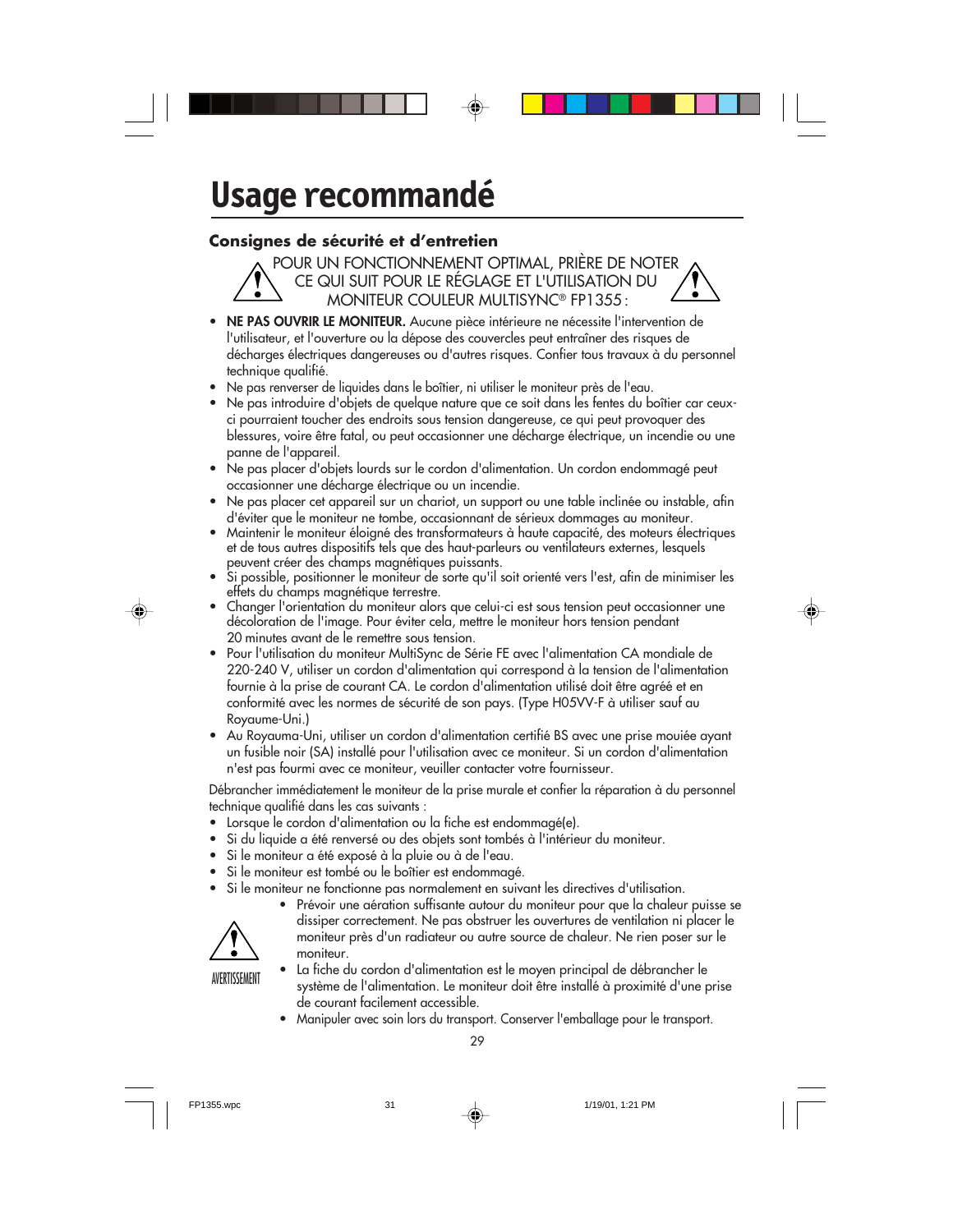# **Usage recommandé** *(suite)*

LA MODIFICATION DE LA POSITION ET DU RÉGLAGE DU MONITEUR PEUT RÉDUIRE LA FATIGUE DES YEUX, DES ÉPAULES ET DE LA NUQUE. OBSERVER LES DIRECTIVES CI-APRÈS LORS DU POSITIONNEMENT DU MONITEUR :

- **•** Régler la hauteur du moniteur de sorte que le dessus de l'écran soit au niveau ou légèrement endessous du niveau des yeux. Les yeux doivent regarder légèrement vers le bas lorsque l'on regarde le milieu de l'écran.
- **•** Positionner le moniteur à une distance minimale de 30 cm (12 po) et maximale de 70 cm (28 po) des yeux. La distance optimale est de 60 cm (24 po).
- **•** Reposer ses yeux régulièrement en regardant vers un objet situé à au moins 6 m (20 pieds). Cligner régulièrement.



- **•** Positionner le moniteur à un angle de 90° par rapport aux fenêtres et autres sources de lumière, afin de réduire au maximum les reflets et l'éblouissement. Régler l'inclinaison du moniteur de sorte que l'éclairage du plafond ne soit pas reflété sur l'écran.
- **•** Si une lumière réfléchie rend la vision de l'écran difficile, utiliser un filtre anti-reflet.
- **•** Nettoyer régulièrement le moniteur. Utiliser un chiffon sans peluches et non abrasif et une solution de nettoyage sans alcool, neutre, non abrasive ou un produit nettoyant pour vitres pour éliminer au maximum la poussière.
- **•** Régler les commandes de luminosité et de contraste du moniteur pour améliorer la lisibilité.
- **•** Utiliser un support de document placé près de l'écran.
- **•** Positionner ce que l'on regarde le plus souvent (l'écran ou les documents de référence) directement devant soi pour réduire au maximum les mouvements de la tête lorsque l'on dactylographie.
- **•** Consulter régulièrement un ophtalmologiste.

### **Ergonomie**

Pour optimiser les avantages ergonomiques, observez les directives suivantes :

- Régler la luminosité jusqu'à ce que la trame de fond disparaisse.
- Ne pas placer la commande de contrate à son réglage maximum.
- Utiliser les commandes de format et position préprogrammées avec signaux standard .
- Utiliser le réglage couleur et les commandes gauche/droite préprogrammés.
- Utiliser des signaux non entrelacés avec fréquence de rafraîchissement vertical de 75 à 160 Hz.
- Ne pas utiliser la couleur bleu primaire sur fond foncé car cela rend la lecture difficile et peut occasionner de la fatigue oculaire en raison de contraste insuffisant.

Pour des informations plus détaillées sur l'établissement d'un environnement de travail sain, appeler NEC-Mitsubishi Electronics Display au (800) 820-1230, demander le service d'information par télécopieur NEC FastFacts au (800) 366-0476 et demander le document n° 900108 ou écrire à American National Standard for Human Factors Engineering of Visual Display Terminal Workstations - ANSI-HFS Standard No. 100- 1988 - The Human Factors Society, Inc. P.O. Box 1369, Santa Monica, California 90406.

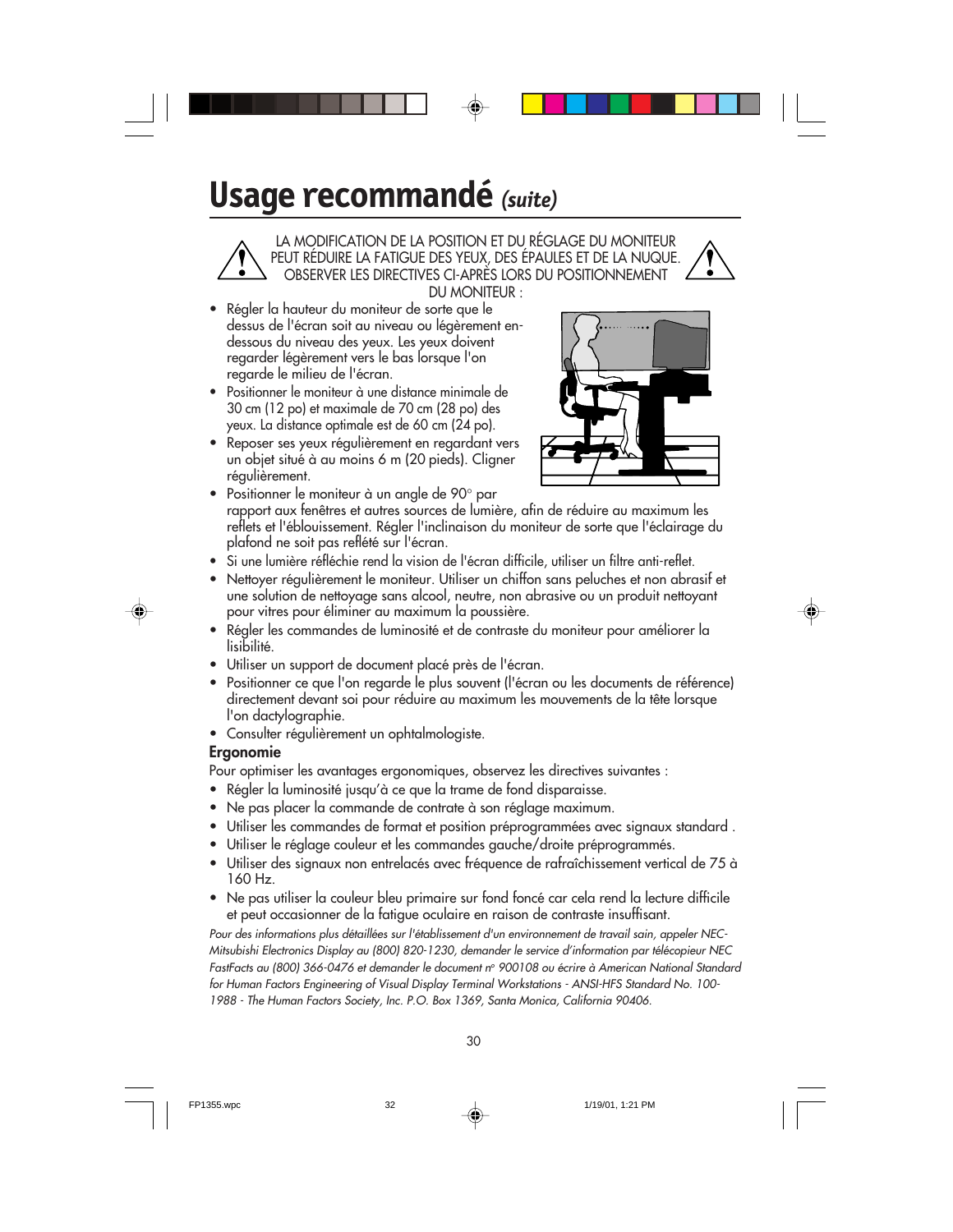# **Fiche technique**

| <b>Caractér. techniques</b><br>du moniteur                                                                                                           | <b>Moniteur</b><br>MultiSync® FP1355MC                                                                                                                                                                                                                                                    | <b>Remarques</b>                                                                                                                                                                                  |
|------------------------------------------------------------------------------------------------------------------------------------------------------|-------------------------------------------------------------------------------------------------------------------------------------------------------------------------------------------------------------------------------------------------------------------------------------------|---------------------------------------------------------------------------------------------------------------------------------------------------------------------------------------------------|
| Diagonale:<br>Tube cathodique<br>Surface utile :<br>Rayon:                                                                                           | 22 po/55 cm<br>20 po/508 mm<br>50000 mm                                                                                                                                                                                                                                                   | Déflexion de 90°, pas de grille 0,24,<br>le TRC à grille d'ouverture, luminophore<br>à persistance moyenne-courte, G-WARAS<br>coating.                                                            |
| Vidéo:<br>Signal d'entrée<br>Sync:                                                                                                                   | ANALOGIQUE 0,7 Vp-p/75 ohms<br>Sync. séparée - niveau TTL<br>Sync. horizontale positif/négatif<br>Sync. verticale positif/négatif<br>Sync. composite (positif/négatif) (niveau TTL)<br>Synchro sur le vert (positive) 0,7<br>Vp-p et synchro négative 0,3 Vp-p                            |                                                                                                                                                                                                   |
| Couleurs d'affichage Entrée analogique :                                                                                                             | Nombre illimité de couleurs                                                                                                                                                                                                                                                               | Dépend de la carte vidéo utilisée.                                                                                                                                                                |
| Horizontale:<br>Gamme de<br>Verticale:<br>Synchronisation                                                                                            | 30 kHz à 121 kHz<br>50 Hz à 160 Hz                                                                                                                                                                                                                                                        | Automatique<br>Automatique                                                                                                                                                                        |
| Résolutions autorisées<br>Résolutions basées sur les fréquences<br>horizontales et verticales uniquement                                             | 640 x 480 @ 50 à 160 Hz<br>800 x 600 @ 50 à 160 Hz<br>1024 x 768 @ 50 à 132 Hz<br>1 280 x 1 024 @ 50 à 101 Hz<br>1 600 x 1 200 @ 50 à 87 Hz<br>1800 x 1350 @ 50 à 77 Hz<br>1800 x 1440 @ 50 à 73 Hz<br>1856 x 1392 @ 50 à 75 Hz<br>1 920 x 1 440 @ 50 à 73 Hz<br>2048 x 1 536 @ 50 à 5 Hz | Certains systèmes peuvent ne pas accepter<br>tous les modes listés.<br>NEC-Mitsubishi Electronics Display<br>recommande une résolution à<br>85 Hz pour des performances d'affichage<br>optimales. |
| Horizontale:<br>Zone d'affichage active<br>Verticale:<br>(réglages d'usine)                                                                          | 396 mm/15,6 po<br>297 mm/11,7 po                                                                                                                                                                                                                                                          | Dépend de la synchronisation du signal<br>utilisée et ne comprend pas la zone de bord.                                                                                                            |
| Zone d'affichage active<br>(balayage complet)                                                                                                        | 406mm/16,0 po<br>304.6 mm/12,0 po                                                                                                                                                                                                                                                         | Dépend de la synchronisation du signal<br>utilisée et ne comprend pas la zone de bord.                                                                                                            |
| Alimentation                                                                                                                                         | CA 100-120 V / 220-240 V, 50/60 Hz                                                                                                                                                                                                                                                        |                                                                                                                                                                                                   |
| Tension d'alimentation<br>Moniteur:<br>Moniteur + USB Hub:                                                                                           | 1.4A @ 100 - 120 V / 0.7A @ 220-240 V<br>1.55A 100-120V / 0.75A 220-240V                                                                                                                                                                                                                  |                                                                                                                                                                                                   |
| <b>Dimensions</b>                                                                                                                                    | 495 mm (L) x 493,5 mm (H) x 473 mm (P)<br>19,8 po (L) x 19,7 po (H) x 18,9 po (P)                                                                                                                                                                                                         |                                                                                                                                                                                                   |
| Poids                                                                                                                                                | 29,7 kg<br>$65,5$ lbs                                                                                                                                                                                                                                                                     |                                                                                                                                                                                                   |
| Considérations environnementales<br>Température de fonctionnement :<br>Humidité:<br>Altitude:<br>Température de stockage :<br>Humitié:<br>Altitude : | +10 °C à +35 °C/+50 ° à 90 °F<br>30 % à 80 %<br>3 000m/10 000 pieds<br>-20 °C à +60 °C/-4 ° à +140 °F<br>10 % à 90 %<br>15 000m/50 000 pieds                                                                                                                                              |                                                                                                                                                                                                   |
|                                                                                                                                                      |                                                                                                                                                                                                                                                                                           | REMARQUE : Les caractéristiques techniques sont sujettes à changement sans préavis                                                                                                                |

 $\Rightarrow$ 

 $\mathbb{R}^n$ 

 $\clubsuit$ 

 $\overline{\Gamma}$ 

 $\mathcal{L}$ 

31

 $\Rightarrow$ 

FP1355.wpc 33 1/19/01, 1:21 PM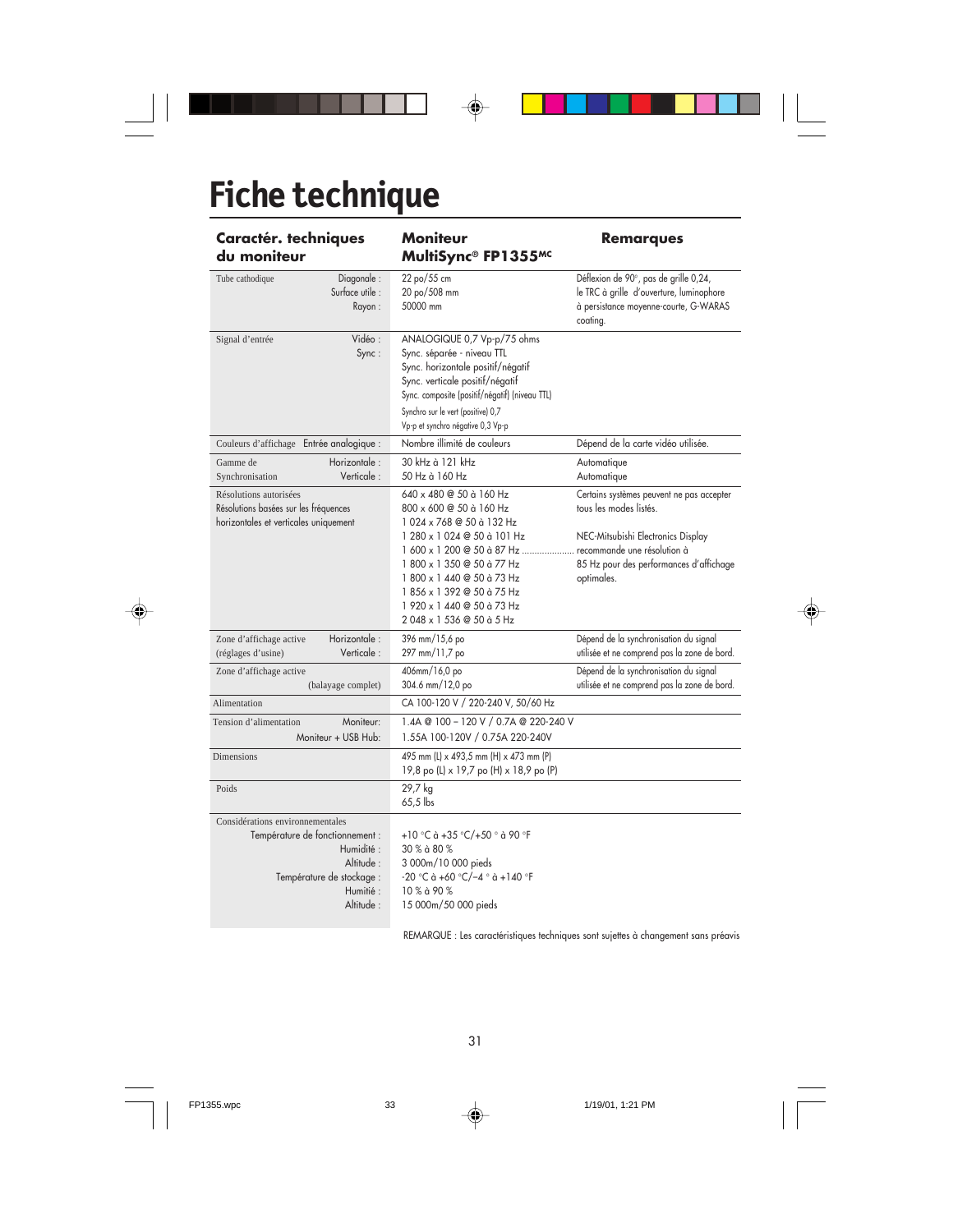# **Fonctions Fonctions**

**TRC à grille d'ouverture plate :** Assure une qualité de visualisation inégalée avec une image quasi-plate, éliminant la distorsion et réduisant les reflets de sorte que ce que vous voyez à l'ecran est identique à ce qui est imprimé sur paper. L'alignement luminophore strié su TRC fournit une résolution verticale supérieure et une luminosité améliorée pour un contraste d'image plus uniforme.

**Surface d'écran OptiClear® :** Réduit la réflexion et l'éblouissement et augmente le contraste sans sacrifier le niveau de netteté, la clarté ni la luminosité.

**Mise au point à double faisceau dynamique :** Permet des réglages précis et continus des faisceaux électroniques et une qualité d'image optimale, jusqu'à l'extrémité des bords de l'écran. **Système de commande AccuColor® :** Permet de régler les couleurs à l'écran et de personnaliser la précision des couleurs selon diverses normes.

Commandes OSM<sup>MC</sup> (Gestionaire à l'écran) : Permet de régler facilement et rapidement tous les éléments de l'image de l'écran via les menus à l'écran simples à utiliser.

**Fonctions ErgoDesign® :** Améliore l'ergonomie humaine pour améliorer l'environnement de travail, protéger la santé de l'utilisateur et épargner de l'argent. On peut citer comme exemple les commandes OSM pour un réglage rapide et facile de l'image, un socle inclinable et rotatif pour un meilleur confort de visualisation et la conformité aux directives MPRII concernant les réductions d'émissions.

**Plug and Play:** La solution Microsoft**®** avec le système d'exploitation Windows**®**95/98/2000 facilite la configuration et l'installation en permettant au moniteur d'envoyer ses capacités (telles que le format et les résolutions d'écran acceptés) directement à l'ordinateur, optimisant ainsi automatiquement les performances d'affichage.

Système IPM<sup>MC</sup> (Intelligent Power Manager/Gestionnaire d'énergie intelligent) : Procure des méthodes d'économie d'énergie novatrices qui permettent au moniteur de passer à un niveau de consommation d'énergie plus faible lorsqu'il est allumé mais non utilisé, épargnant deux tiers des coûts énergétiques, réduisant les émissions et diminuant les coûts de conditionnement d'air du lieu de travail.

Technologie Reduced Magnetic Field<sup>MC</sup> (Champs magnétiques réduits) : Réduit les émissions de champs magnétiques et électriques alternatifs et l'électricité statique, dans un but de réduire les risques potentiels découlant d'une utilisation prolongée d'un moniteur d'ordinateur. **Technologie à fréquence multiple :** Règle automatiquement le moniteur à la fréquence de la

carte vidéo, affichant ainsi la résolution requise.

**Capacité FullScanMC (Balayage complet) :** Permet d'utiliser la totalité de la surface d'écran dans la plupart des résolutions, augmentant ainsi de façon significative la taille de l'image. **GlobalSync®/commande de pureté des coins :** Permet de régler du niveau d'impuretés à chaque coin de l'écran.

**GTF Réglage automatique :** Permet de regler avec facilité et rapidité la position et les formats horizintal et vertical de l'image.

**Commande de convergence :** Permet de régler la convergence horizontale et verticale au haut et au bas de l'écran pour assurer qu'une ligne blanche dessinée à l'écran est aussi précise et nette que possible.

**Auto Ajuste :** Vous permet facilement et rapidement à ajuste préréglé timming et positionne pour le Non.

> OSM Display Screen Copyright 2001 par NEC-Mitsubishi Electronics Display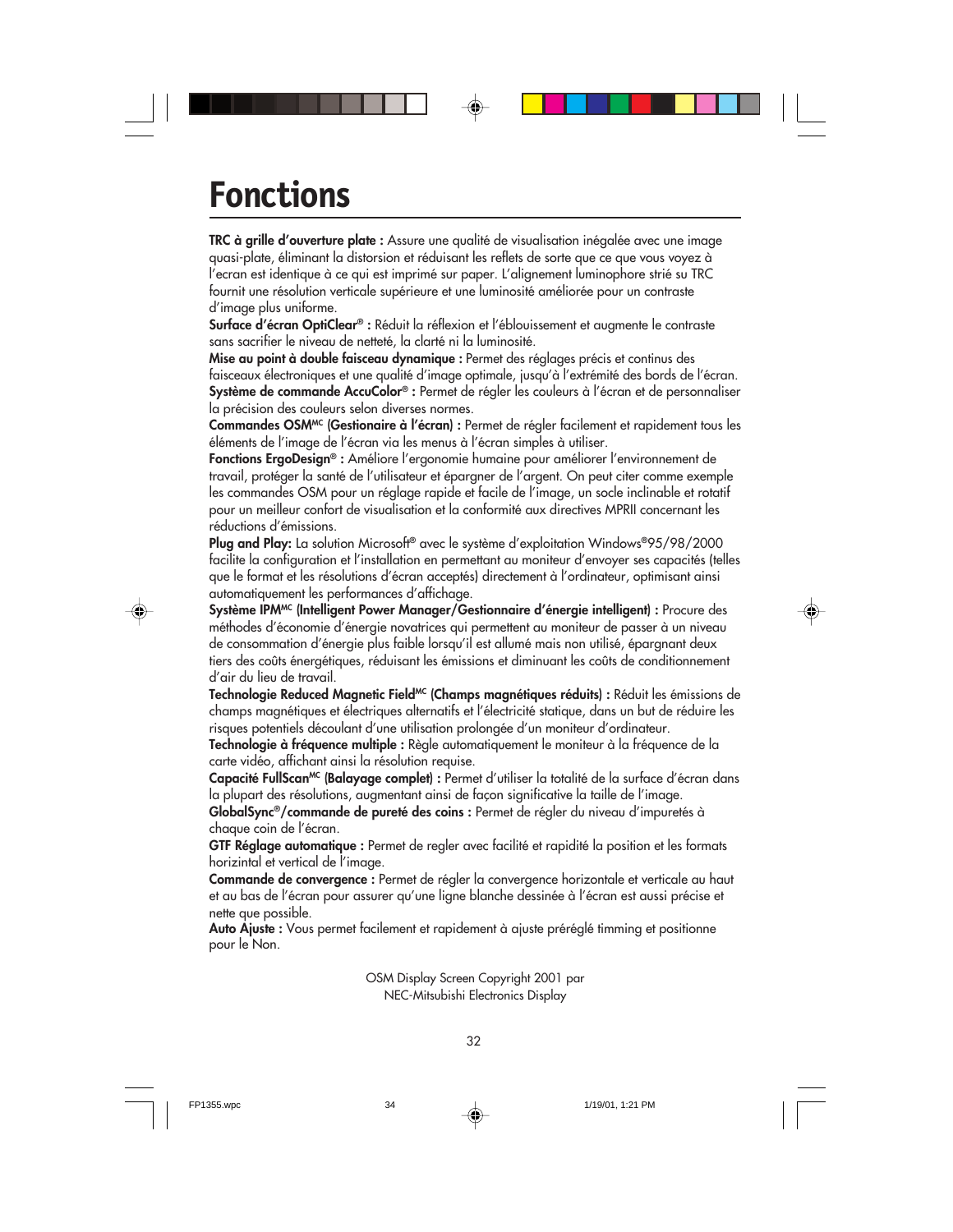# **Dépannage**

## **Pas d'image**

- La carte vidéo doit être complètement introduite dans son logement.
- La touche d'alimentation et le commutateur d'alimentation de l'ordinateu doivent être en position ON (Marche).
- Le câble d'interface doit être bien connecté à la carte vidéo/l'ordinateur.
- Vérifier si les broches du connecteur ne sont pas pliées ou renfoncées.

### **L'image défile ou est instable**

- Le câble d'interface doit être bien fixé à l'ordinateur.
- Contrôler la répartition des broches et la synchronisation de signal du moniteur et la carte vidéo en respectant les synchronisations et la répartition des broches recommandées.
- Si l'adaptateur de câble Macintosh est utilisé, vérifier la connexion au préalable ou s'assurer si la carte vidéo est compatible Macintosh et si la carte est bien mise en place dans l'ordinateur.

### **La DEL sur le moniteur n'est pas allumée** (aucune couleur, verte,

orange ou jaune, n'est visible)

• Le commutateur d'alimentation doit être en position ON et le cordo d'alimentation doit être connecté.

### **L'image est floue ou les couleurs semblent brouillées**

- Si l'image est brouillée, régler la commande de Élinimateur de Moiré. Se la coleur semble brouillée, régler les commandes de Luminosite, de Contrast et GlabalSync® ou employez la commande d'EdgeLock<sup>MC</sup> pour changes des modes.
- Accéder à la commande Degauss via les commandes OSMMC. Activer la commande Degauss.
	- ATTENTION : Un intervalle d'au moins 20 minutes doit s'écouler avant que la commande Degauss ne soit utilisée une seconde fois lorsqu'il n'y a pas de commutation entre les modes.

### **L'image danse ou une trame onduleuse est présente sur l'image**

- Éloigner du moniteur les appareils électriques qui peuvent occasionner des interférences électriques.
- Voir à l'intérieur de la couverture du guide pour les informations FCC.

## **Les bords de l'image affichée ne sont pas carrés**

- Utiliser les commandes des géométrie et Correction des coins OSM pour redresser les bords.
- Si possible, orienter l'avant du moniteur vers l'est.

### **L'image affichée n'est pas centrée, est trop petite ou trop large**

• Utiliser les commandes de format et de positionnement OSM pour ajuster l'image.

### **Fines lignes apparaissent à l'écran**

• Les lignes que vous apercevez sur votre écran sont une caractéristique normale de aperture grille CRT et ne constituet donc pas un dysfonctionnement. Il s'agit de l'ombre des fils d'amortissement employés pour stabiliser la grille d'ouverture qui sont le plus facilement visibles lorsque l'arrière-plan de l'écran est clair (géneralement blanc).

FP1355.wpc 35 1/19/01, 1:21 PM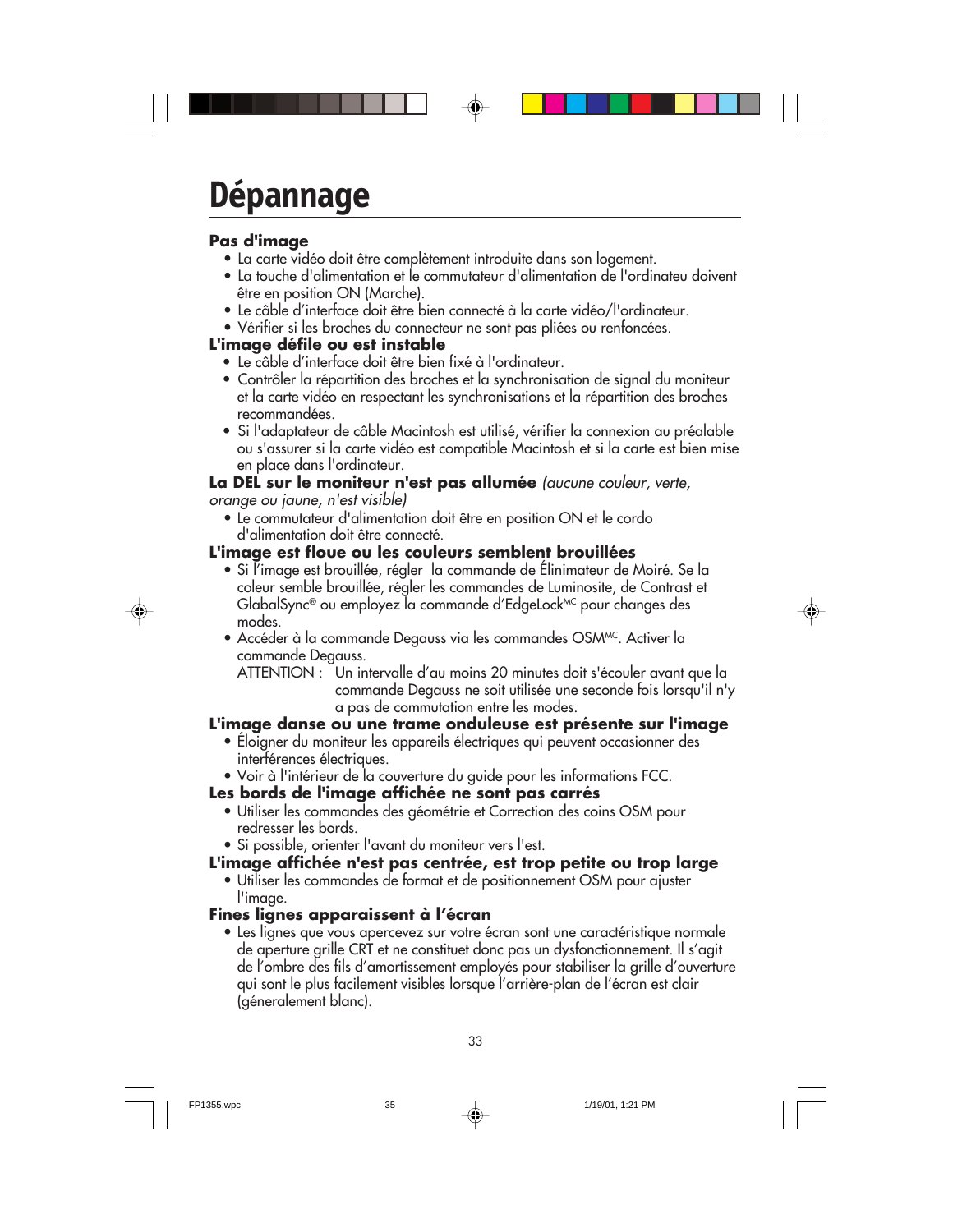# **Références**

# **• BBS (978) 742-8706**

Le système de babillard électronique NEC-Mitsubishi Electronics Display of America, Inc. est un service électronique accessible avec votre système et un modem. Les paramètres de communication sont : 300/1200/2400/9600/ 1,4 k/28,8 k/33,6 k bps, pas de parité, 8 bits de données, 1 bit d'arrêt

# **• Service à la clientèle/ Assistance technique (800) 632-4662 Télécopieur (978) 742-7049**

**• Canaux électroniques :**

Courrier électronique Internet (e-mail) : tech-support@necmitsubishi.com Site internet ftp : ftp.necmitsubishi.com World Wide Web : http://www.necmitsubishi.com Produit enregistré: http://www.necmitsubishi.com/productregistration Opérations Européennes: www.nec-monitors.com Fichier INF Windows® 95/98/2000: http://support.necmitsubishi.com/software.htm

Ensuite, télécharger le fichier NECMSINF.ZIP

| • Informations FastFacts <sup>mc</sup>          | (800) 366-0476                                                                                                               |             |
|-------------------------------------------------|------------------------------------------------------------------------------------------------------------------------------|-------------|
| <b>INFORMATION</b>                              | <b>DESCRIPTION</b>                                                                                                           | N° DOCUMENT |
| Glossaire                                       | Définition des termes en relation<br>avec les fonctions, les caractéristiques<br>et l'installation du moniteur<br>MultiSync® | 900203      |
| Informations complémentaires                    | Noms et adresses d'autres<br>groupes impliqués dans les<br>normes et les fonctions<br>du moniteur MultiSync                  | 900204      |
| <b>Connexion Macintosh</b>                      | Informations détaillées sur le<br>raccordement du moniteur MultiSync<br>à un Macintosh                                       | 153006      |
| Environnement de travail sain                   | Informations détaillées sur<br>l'établissement d'un environnement<br>de travail sain                                         | 900108      |
| · Info docum. & vente                           | (800) NEC-INFO [(800) 632-4636]                                                                                              |             |
| · Commande de produits MultiSync (800) 820-1230 | [Pour logiciels et accessoires]                                                                                              |             |
| • Téléventes                                    | (800) 284-4484                                                                                                               |             |

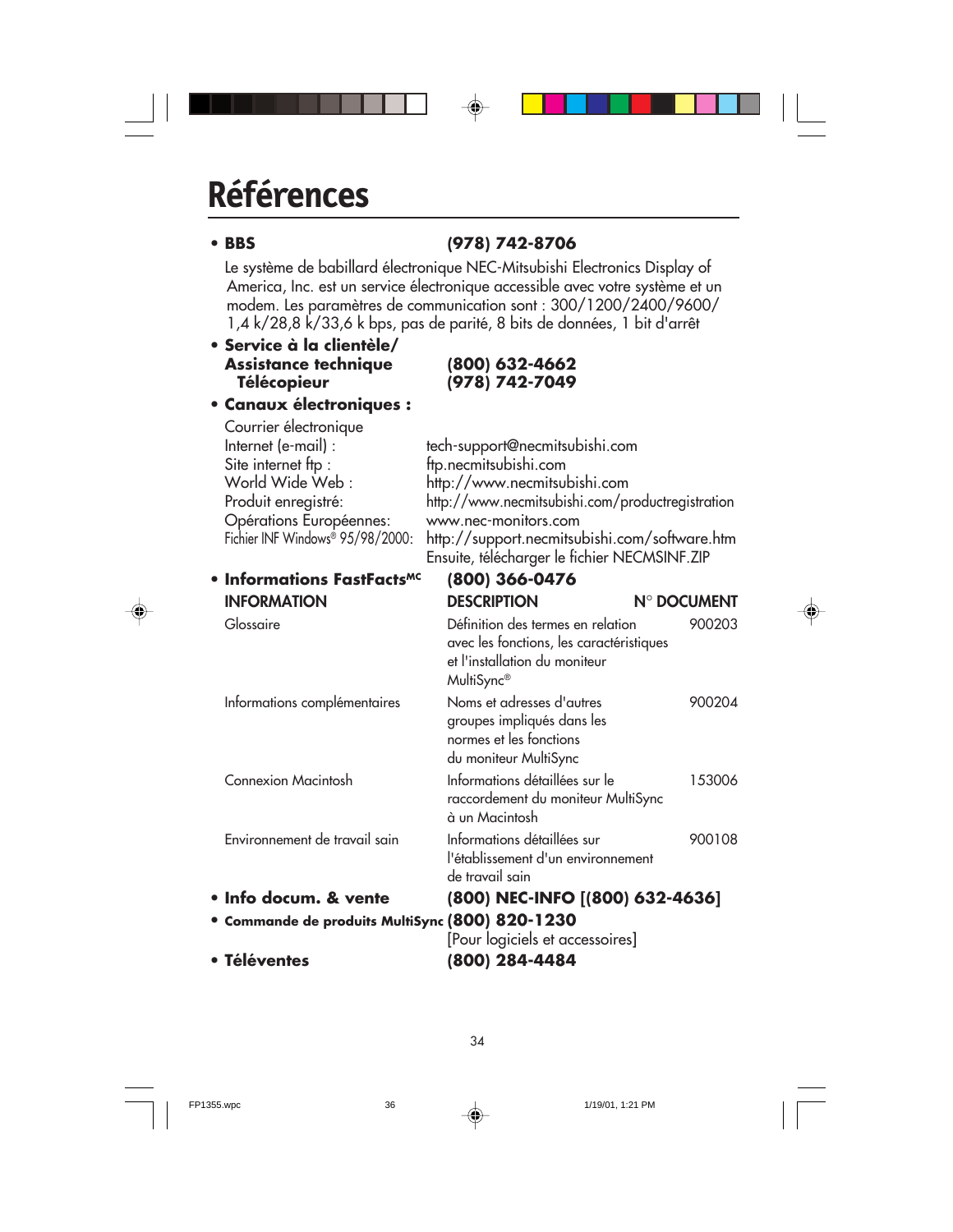# **Garantie limitée**

NEC-Mitsubishi Electronics Display of America, Inc. (ci-après «NMD-A») garantit que ce produit est exempt de vice de fabrication et de main-d'oeuvre et, selon les conditions énoncées ci-dessous, accepte de réparer ou remplacer, à sa discrétion, toute pièce de l'appareil concerné qui s'avérerait défectueuse et ce, pendant une période de trois (3) ans à partir de la date d'achat initial. Les pièces de rechange sont garanties pendant quatre-vingt dix (90) jours. Les pièces de rechange ou unités peuvent être neuves ou reconditionnées et seront conformes aux spécifications des pièces et des unités d'origine. Cette garantie vous accorde des droits légaux spécifiques auxquels peuvent s'ajouter d'autres droits pouvant varier d'une juridiction à l'autre. Cette garantie est limitée à l'acheteur d'origine du produit et n'est pas transférable. Cette garantie couvre uniquement les composants fournis par NMD-A. Une réparation requise à la suite de l'utilisation des pièces provenant d'un tiers n'est pas couverte par cette garantie. Pour être couvert par cette garantie, le produit doit avoir été acheté aux États-Unis ou au Canada par l'acheteur d'origine. Cette garantie couvre uniquement la distribution du produit aux États-Unis ou au Canada par NMD-A. Aucune garantie n'est offerte à l'extérieur des États-Unis et du Canada. La preuve d'achat sera exigée par NMD-A pour prouver la date d'achat. Une telle preuve d'achat doit être une facture de vente d'origine ou un reçu reprenant le nom et l'adresse du vendeur, de l'acheteur et le numéro de série du produit.

Pour obtenir un service au titre de la garantie, vous devez expédier le produit en port prépayé ou le déposer chez le revendeur agréé qui vous l'a vendu ou dans un autre centre autorisé par NMD-A, soit dans l'emballage d'origine, soit dans un emballage similaire procurant un niveau équivalent de protection. Avant de retourner tout produit à NMD-A, vous devez d'abord obtenir une autorisation de retour de marchandise en composant le 1-800-632- 4662. Le produit ne pourra avoir été enlevé ou modifié, réparé ou entretenu au préalable par personne d'autre que du personnel technique autorisé par NMD-A, et le numéro de série du produit ne pourra pas avoir été enlevé. Pour être couvert par cette garantie, le produit ne pourra pas avoir été soumis à l'affichage d'une image fixe pendant de longues périodes de temps résultant en une persistance de l'image, un accident, une utilisation incorrecte ou abusive ou une utilisation contraire aux directives contenues dans le guide de l'utilisateur. Une seule de ces conditions annulera la garantie.

NMD-A NE POURRA ÊTRE TENUE RESPONSABLE DE DOMMAGES DIRECTS, INDIRECTS, ACCIDENTELS, SECONDAIRES OU D'AUTRES TYPES DE DOMMAGES RÉSULTANT DE L'UTILISATION D'UN PRODUIT QUI N'ENTRENT PAS SOUS LA RESPONSABILITÉ DÉCRITE CI-DESSUS. CES GARANTIES REMPLACENT TOUTE AUTRE GARANTIE EXPLICITE OU IMPLICITE, Y COMPRIS, MAIS SANS S'Y LIMITER, TOUTE GARANTIE DE QUALITÉ MARCHANDE OU D'APTITUDE À UNE FIN PARTICULIÈRE. CERTAINES JURIDICTIONS NE PERMETTANT PAS L'EXCLUSION DE GARANTIES IMPLICITES OU LA LIMITATION OU L'EXCLUSION DE RESPONSABILITÉ POUR DOMMAGES ACCIDENTELS OU SECONDAIRES, LES EXCLUSIONS OU LIMITATIONS CI-DESSUS POURRAIENT NE PAS S'APPLIQUER DANS VOTRE CAS.

Ce produit est garanti selon les termes de cette garantie limitée. Les consommateurs doivent savoir que les performances du produit peuvent varier selon la configuration du système, le logiciel, l'application, les données du client et la manière dont le produit est utilisé par l'opérateur, ainsi que d'autres facteurs. Bien que les produits NMD-A soient considérés compatibles avec de nombreux systèmes, la mise en oeuvre fonctionnelle du produit peut varier d'un client à l 'autre. Par conséquent, l'adéquation d'un produit à un besoin ou une application spécifique doit être déterminée par le consommateur et n'est pas garantie par NMD-A.

Pour connaître le nom du centre de service technique agréé NEC-Mitsubishi Electronics Display le plus proche, appeler NEC-Mitsubishi Electronics Display au 1-800-632-4662.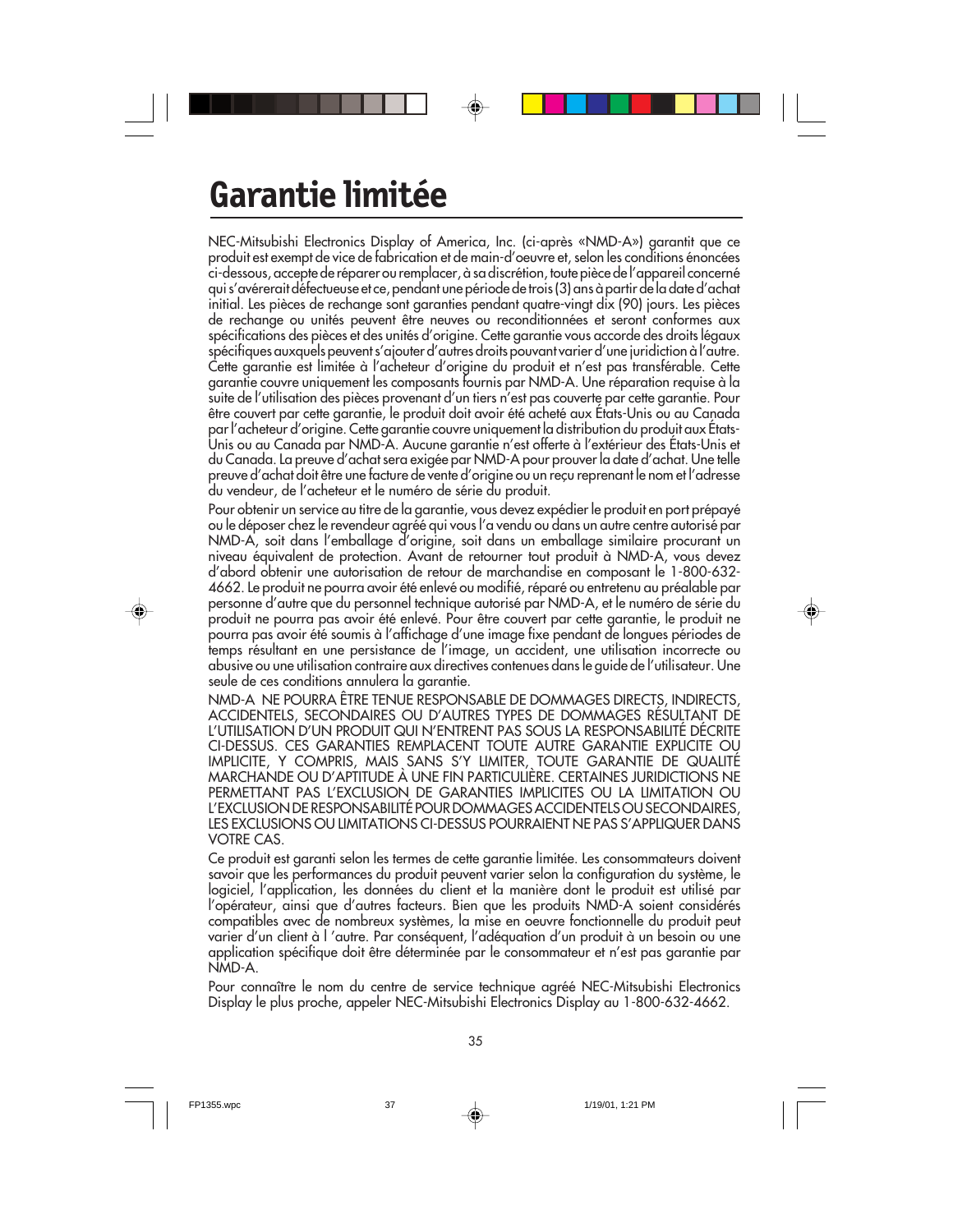# **TCO'99**

Félicitations! Vous avez acheté un produit qui répond à la directive TCO'99. En choisissant ce produit conçu pour une utilisation professionnelle, vous contribuez aussi à la réduction des effets nuisibles sur l'environnement et aussi au développement continu de produits électroniques respectueux de l'environnement.



### **Pourquoi des ordinateurs «éco-étiquetés»?**

Dans de nombreux pays, l'éco-étiquetage est devenu une méthode reconnue pour favoriser la mise au point de biens et de services respectueux de l'environnement. Pour ce qui est des ordinateurs et autre équipement électronique, le problème est double : des substances nuisibles à l'environnement sont utilisées à la fois dans le produit et au cours du processus de fabrication. Comme il n'a pas été possible de recycler de manière appropriée la majeure partie de l'équipement électronique, ces substances sont tôt ou tard introduites dans la nature.

L'ordinateur comporte d'autres caracté ristiques comme les niveaux de consommation énergétique, qui influent à la fois sur l'environnement de travail (interne) et sur l'environnement naturel (externe). Étant donné que toutes les méthodes de génération d'électricité traditionnelle ont un impact négatif sur l'environnement (retombées acides et émissions provoquant des changements climatiques, déchets radioactifs, etc.), la conservation de l'énergie est cruciale. Les appareils électroniques utilisés dans des bireaux consomment une quantité énorme d'énergie puisqu'ils sont souvent laissés continuellement en marche.

### **Qu'est-ce qu'implique l'éco-étiquetage?**

Ce produit répond aux exigences de la directive TCO'99 qui prévoit l'éco-étiquetage et étiquetage international d'ordinateurs personnels. La directive d'étiquetage a été élaborée par le TCO (Confédération suédoise des employés professionnels), Svenska Naturakyddsforeningen (Société suédoise de conservation de la nature) et Statens Energimyndighet (Administration nationale de l'énergie de la Suéde).

La directive couvre plusieurs volets : environnement, ergonomie, facilité d'utilisation, émissions de champs électriques et magnétiques, consommation énergétique, sécurité-électrique et sécuritéincendie.

Les exigences environnementales concernent la restriction de la présence et de l'utilisation, entre autres, de métaux lourds, de retardateurs de flamme contenant du brome et du chlore, d'hydrocarbure chlorofluoré (fréon) et de solvants chlorés. Le produit doit être préparé en vue d'être éventuellement recyclé et le fabricant est tenu d'élaborer un plan environnemental qui doit être respecté dans chaque pays où la société met en oeuvre sa politique opérationnelle. Dans le cadre des exigences relatives à la consommation, l'ordinateur et/ou l'écran doit, après une certaine période d'inactivité, réduire sa consommation énergétique en une ou plusieurs phases. Le temps nécessaire à la réactivation de l'ordinateur devra être raisonnable. Le produits étiquetés doivent répondre à des exigences environnementales rigoureuses, par exemple, eu égard à la réduction des champs électriques et magnétiques, à l'ergonomie physique et visuelle et à la facilité d'utilisation.

#### **Exigences environnementales**

#### Retardateurs de flamme

Les retardateurs de flamme sont présents dans les cartes à circuits imprimés, les câbles, les fils, les châssis et les boîtiers. Leur présence permet de retarder la propagation du feu. Le plastique d'un boîtier d'ordinateur peut contenir jusqu'à trente pour cent de substances ignifuges. La plupart des retardateurs de flamme contiennent du brome ou du chlrore et ces derniers s'apparentent à un autre groupe de toxines environnementales, les PCB, qui sont suspectésde provoquer des effets néfastes pour la santé, dont la modification de la reproduction chez les oiseaux piscivores et les mammifères, attribuable aux processus biocumulatifs\*. La présence de retardateurs de flamme a été détectée dans le sang humain et les chercheurs craignent que le développement du foetus pourrait être perturbé. La directive TCO'99 exige que les composants en plastique pesant plus de

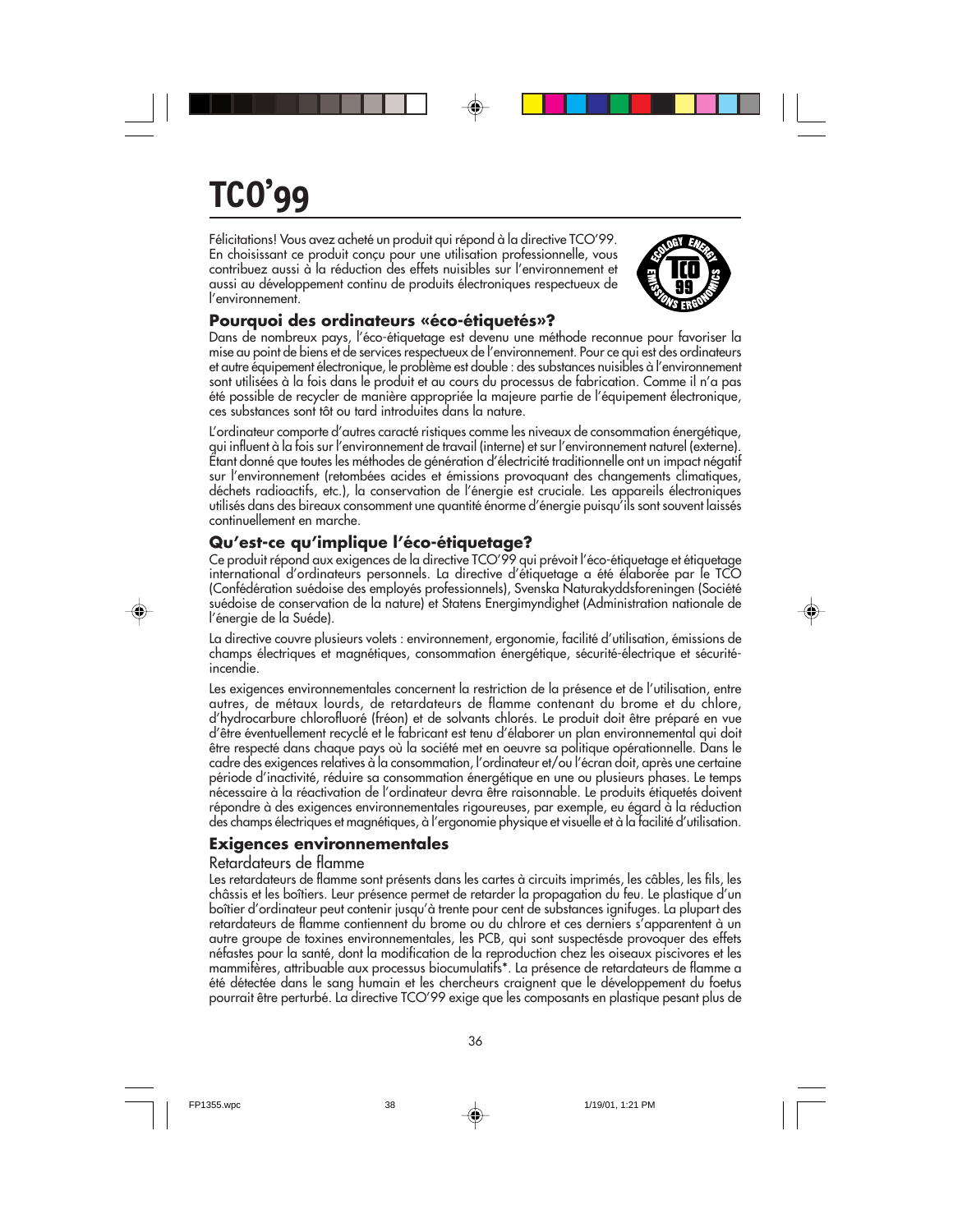# **TCO'99** *(suite)*

25 grammes ne contiennent pas de retardateurs de flame contenant du chlore ou du brome organiquement liés. Les retardateurs de flame sont autorisés dans les cartes à circuits imprimés étant donné qu'aucun substitut n'est encore disponible.

### **Plomb\*\***

Le plomb peut être présent dans les tubes cathodiques, les écrans, les soudures et les condensateurs. Le plomb s'attaque au système nerveux et, à doses élevées, entraîne l'intoxication par le plomb.

La directive TCO'99 permet l'inclusion du plomb était donné qu'aucun remplacement n'ait encore été mis au point.

### **Cadmium\*\***

Le cadmium est présent dans les batteries rechargeables et dans les couches de génération des couleurs de certains écrans d'ordinateur. Le cadmium s'attaque au système nerveux et est toxique à doses élevées.

La directive TCO'99 stipule que les batteries, les couches de génération de couleurs d'écrans d'ordinateur et les composants électriques ou électroniques ne doivent pas contenir de cadmium.

#### **Mercure\*\***

Le mercure est parfois présent dans les batteries, les relais, les interrupteurs et les systèmes rétroéclairés. Le cadmium s'attaque au système nerveux et est toxique à doses élevées.

La directive TCO'99 stipule que les batteries ne peuvent de mercure. Elle exige aussi que le mercure soit absent de tous les composants électriques ou électroniques associés à l'écran.

### **Hydrocarbures chlorofluorés (fréon)**

Les hydrocarbures chlorofluorés (fréon) sont parfois utilisés dans le lavage des cartes à circuits imprimés. Les hydrocarbures chlorofluorés décomposent la couche d'ozone et endommagent la couche l'ozone dans la stratosphère, ce qui provoque l'augmentation de rayonnement ultraviolet sur la terre et entraîne le risque accru de cancer de la peau (mélanome malin).

La directive TCO'99 : les hydrocarbures chlorofluorés et les hydrocarbures partiellement halogénés ne peuvent pas être utilisés dans la fabrication ou l'assemblage du produit ou de son emballage.

\*Biocumulatif signifie les substances qui s'accumulent au sein d'organismes vivants. \*\*Le plomb, le cadmium et le mercure sont des métaux lourds qui sont biocumulatifs.

Pour obtenir des informations détaillées sur le document des critères environnementaux, adressez-vous á: TCO Development Unit SE 114 94 Stockholm **SUEDE** 

Numéro de télécopieur : +46 8 782 92 07 Courriel (Internet) : development@tco.se

Vous pouvez aussi obtenir des informations à jour sur les produits approvés et étiquetés TCO'99 en visitant le site Web http://www.tco-info.com

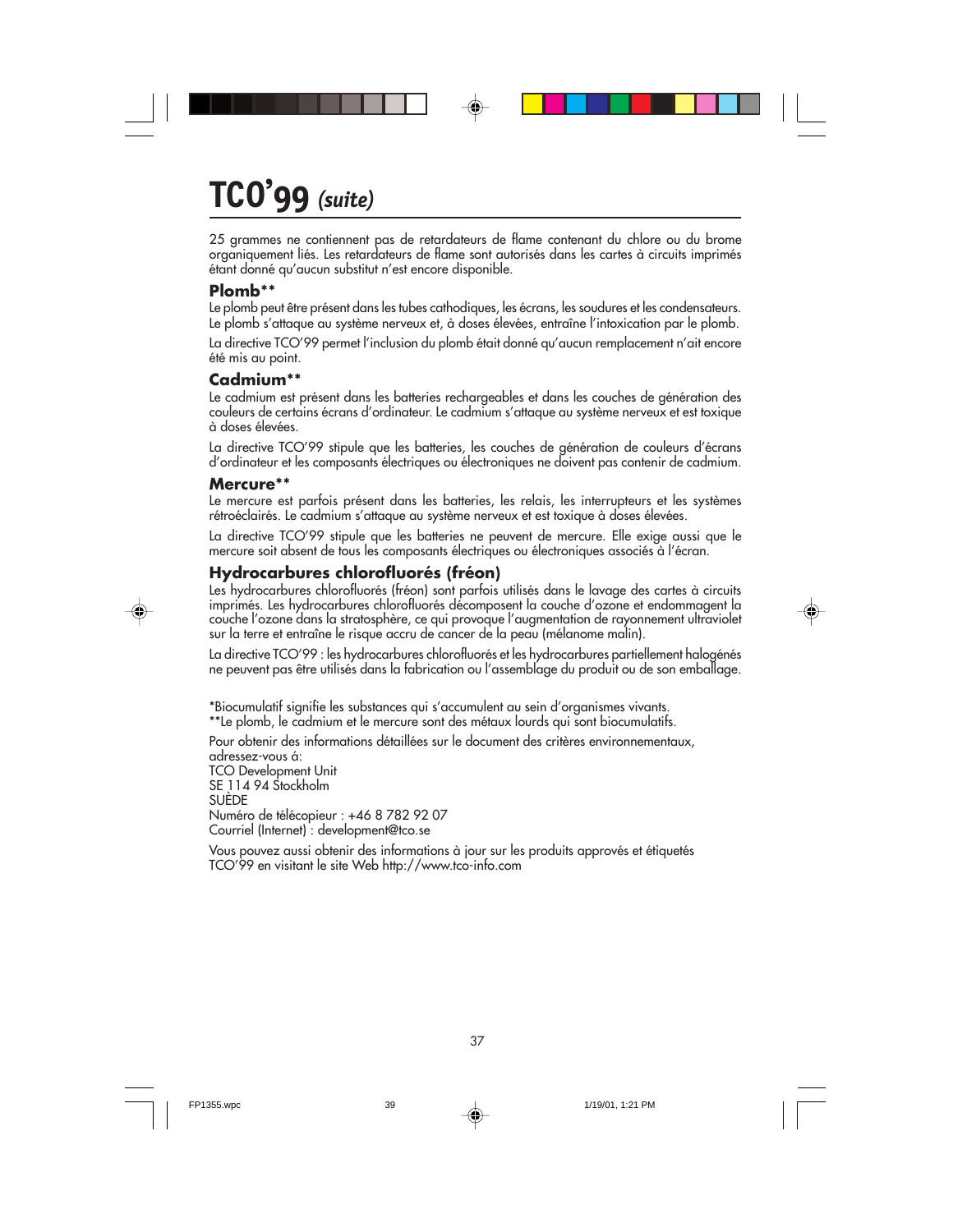

# **Röntgenstrahlung**

Die in diesem Gerät erzeugten Röntgenstrahlen sind durch die eigensichere Kathodenstrahlröhre ausreichend abgeschirmt.

Unsachgemäße Eingriffe, insbesondere Verändern der Hochspannung oder Einbau eines anderen Bildröhrentyps, können dazu führen, daß Röntgenstrahlung in erheblicher Stärke auftritt. So veränderte Geräte entsprechen nicht mehr dieser Zulassung und dürfen nicht betrieben werden.

38

◈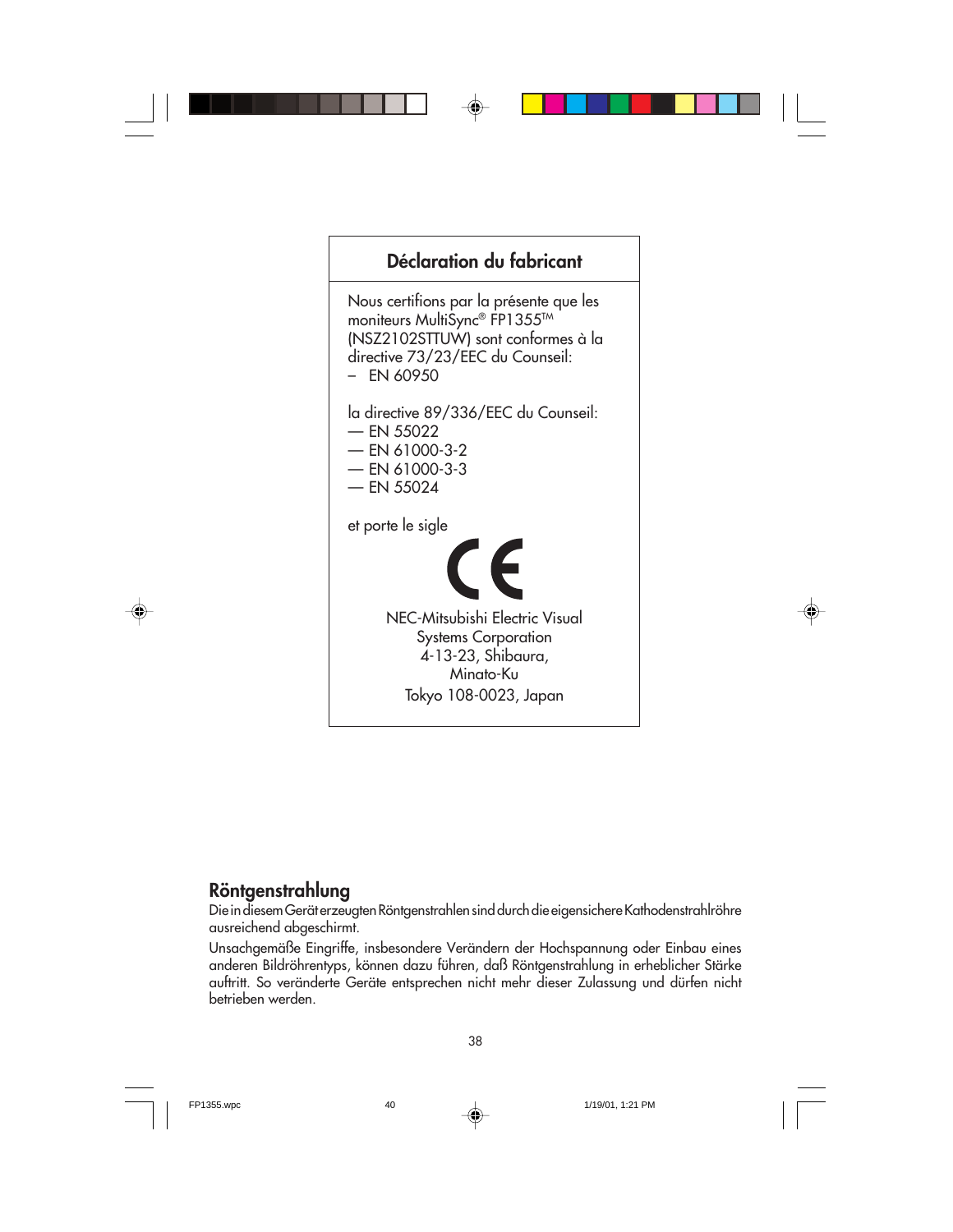

# **Série Flat Enterprise NEC**

# **AVIS DE PROPRIÉTÉ EXCLUSIVE ET DE DÉGAGEMENT DE RESPONSABILITÉ**

Les informations contenues dans ce document, y compris tous les designs et matériel s'y rapportant, sont la propriété de NEC-Mitsubishi Electronics Display of America et/ou ses concédants. NEC-Mitsubishi Electronics Display of America se réserve les droits de fabrication brevetée, les droits d'auteurs et autres propriétés exclusives à ce document, y compris tous les droits de design, de fabrication, de reproduction, d'utilisation et de vente y afférent, à condition que ces droits n'ont pas été directement délivrés à d'autres.

Les produits de NEC-Mitsubishi Electronics Display of America dont il est question dans ce document sont garantis conformément aux termes de la déclaration de garantie limitée accompagnant chaque produit. Cependant, les performances réelles de chaque produit dépendent de facteurs tels que la configuration du système, les données du client et la manière dont le produit est utilisé. Étant donné que la mise en oeuvre fonctionnelle du produit peut varier d'un client à l'autre, l'adéquation et l'application de configurations spécifiques du produit peuvent être déterminées par le client et ne sont pas garanties par NEC-Mitsubishi Electronics Display of America.

Afin de permettre l'amélioration du design et des caractéristiques techniques, les informations contenues dans ce document sont sujettes à modifications sans préavis. La reproduction totale ou partielle de ce document sans l'accord préalable de NEC-Mitsubishi Electronics Display of America est interdite.

# *DÉCLARATION DE CONFORMITÉ*

Cet appareil est conforme à l'article 15 du règlement de la FCC. L'utilisation est soumise à deux conditions. 1) Cet appareil ne peut pas occasionner d'interférences nuisibles, et 2) cet appareil doit accepter toutes interférences reçues, y compris les interférences qui peuvent occasionner un mauvais fonctionnement.

| Adresse:                                                      | 1250 N. Arlington Heights Road |
|---------------------------------------------------------------|--------------------------------|
| Itasca, Illinois 60143<br>(630) 467-3000<br>$N^{\circ}$ tél.: |                                |



⊕

Classification de l'appareil : Périphérique classe B Modèles : MultiSync FP1355

Type de produit : Moniteur d'ordinateur

*Nous déclarons par la présente que les appareils mentionnés ci-dessus sont conformes aux normes techniques spécifiées dans le règlement de la FCC.*

Windows est une marque déposée de Microsoft Corporation. NEC est une marque déposée de NEC Corporation.**ENERGY STAR** est une marque déposée aux États-Unis. Tous les autres noms de marques et de produits sont des marques de commerce ou des marques déposées de leurs propriétaires respectifs.

En tant que partenaire **ENERGY STAR®**, NEC-Mitsubishi Electronics Display of America, Inc. a veillé à ce que ce produit respecte les normes **ENERGY STAR** en matière de rendement énergétique. Le logo **ENERGY STAR** ne représente aucun aval par l'EPA de quelque produit ou service que ce soit.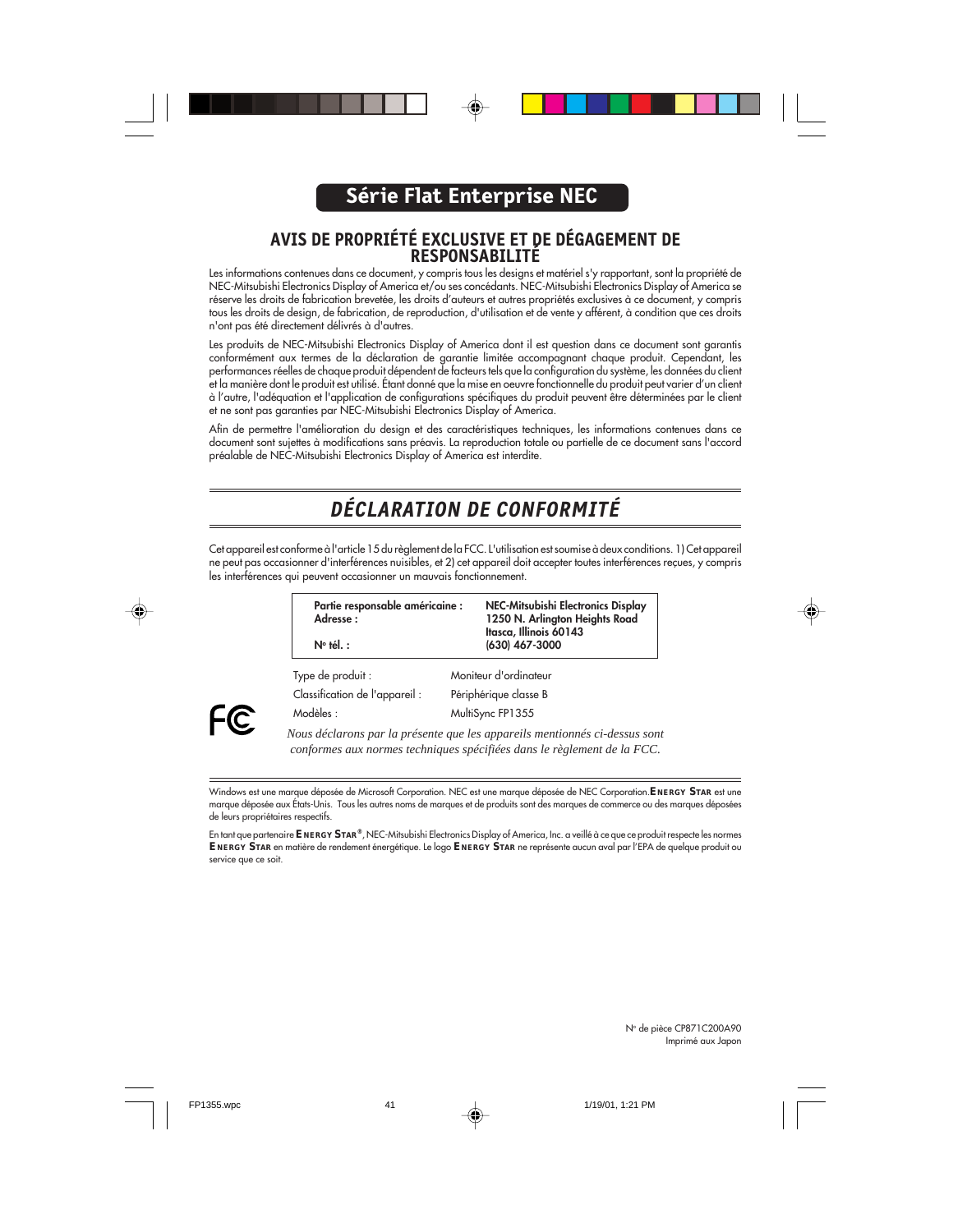| .<br>. . | $\bigoplus$  | <u>en de la Bi</u><br><u> Timba k</u> |  |
|----------|--------------|---------------------------------------|--|
|          | <b>Notes</b> |                                       |  |

40

$$
1/19/01, 1:21 \, \text{PM}
$$

 $\Rightarrow$ 

 $\begin{array}{|c|c|} \hline \quad \quad & \quad \quad & \quad \quad \\ \hline \quad \quad & \quad \quad & \quad \quad \\ \hline \quad \quad & \quad \quad & \quad \quad \\ \hline \end{array}$ 

FP1355.wpc 42 42

 $\spadesuit$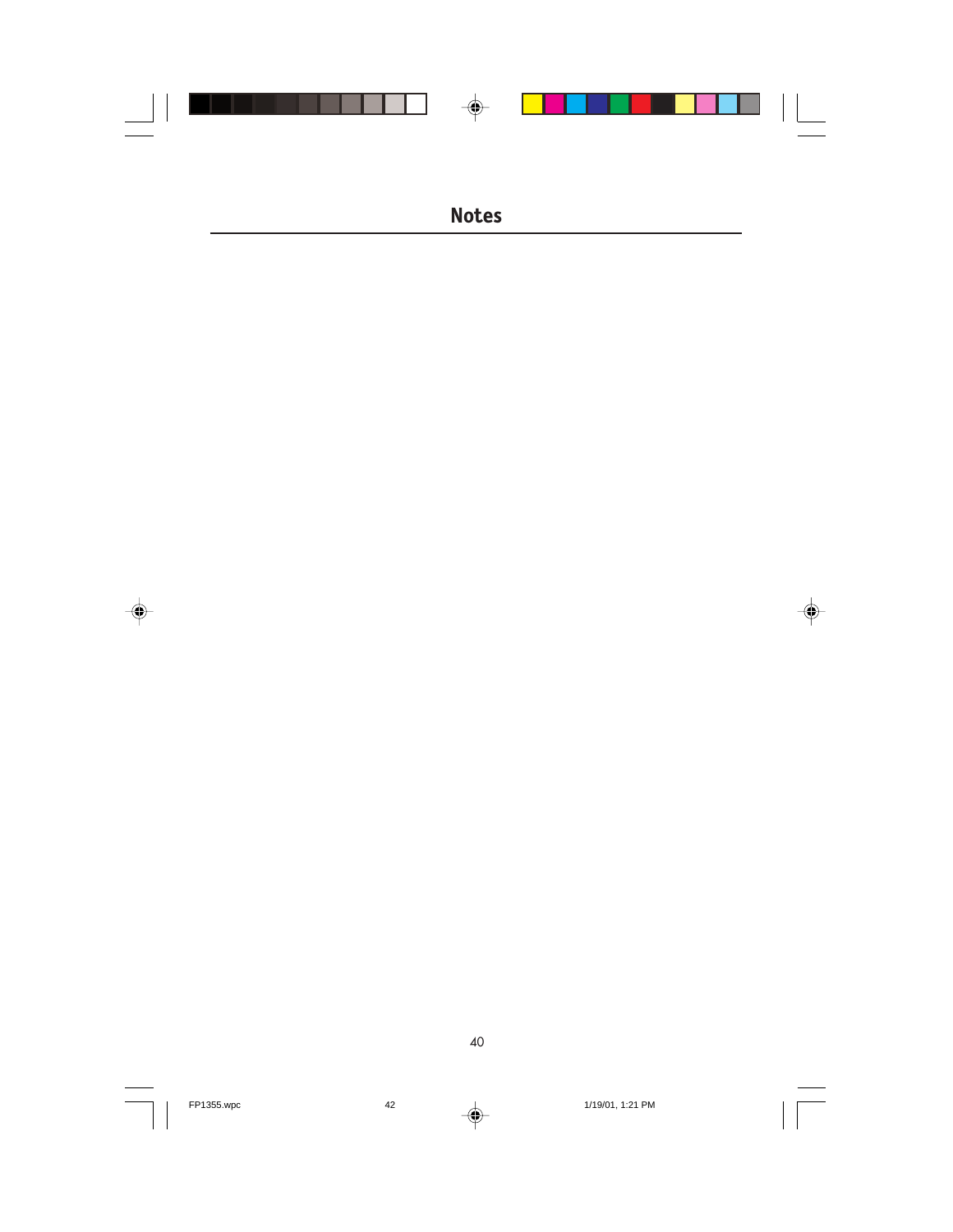# **WARNUNG**

UM BRÄNDE BZW. ELEKTRISCHE SCHLÄGE ZU VERMEIDEN, SETZEN SIE DIESES GERÄT WEDER REGEN NOCH SONSTIGER FEUCHTIGKEIT AUS. VERWENDEN SIE DEN GEPOLTEN STECKER DIESES GERÄTS NICHT MIT EINER VERLÄNGERUNGSSTECKDOSE ODER ANDEREN STECKDOSEN, WENN DIE POLE NICHT ZUR GÄNZE IN DIESE EINGEFÜHRT WERDEN KÖNNEN. ÖFFNEN SIE DAS GERÄT NICHT SELBST, DA ES UNTER HOHER SPANNUNG STEHENDE KOMPONENTEN ENTHÄLT. ÜBERLASSEN SIE WARTUNGSARBEITEN QUALIFIZIERTEN SERVICETECHNIKERN.

### **VORSICHT** GEFAHR VON ELEKTRISCHEN SCHLÄGEN • NICHT ÖFFNEN

VORSICHT: UM DIE GEFAHR EINES ELEKTRISCHEN SCHLAGS ZU VERRINGERN, ENTFERNEN SIE DIE ABDECKUNG (BZW. DIE RÜCKWAND) NICHT. IM INNEREN DES GERÄTS BEFINDEN SICH KEINE TEILE, DIE VOM BENUTZER SELBST GEWARTET WERDEN KÖNNEN. ÜBERLASSEN SIE WARTUNGSARBEITEN QUALIFIZIERTEN **SERVICETECHNIKERN** 



1

Dieses Symbol macht den Benutzer darauf aufmerksam, daß nicht isolierte Spannungen im Inneren des Geräts stark genug sein können, um einen elektrischen Schlag hervorzurufen. Aus diesem Grund ist das Berühren jeglicher Komponente im Inneren dieses Geräts gefährlich.

Dieses Symbol macht den Benutzer darauf aufmerksam, daß wichtige Literatur zur Bedienung und Wartung dieses Geräts mitgeliefert wurde. Diese Unterlagen sollten sorgfältig gelesen werden, um jegliche Probleme zu vermeiden.

#### **Konformitätsbestätigung des kanadischen Department of Communications**

- DOC : Dieses digitale Gerät der Klasse B entspricht allen Anforderungen der kanadischen Bestimmungen in bezug auf Interferenzen verursachende Geräte.
- C-UL : Trägt das C-UL-Zeichen und entspricht den kanadischen Sicherheitsbestimmungen gemäß C.S.A. 22.2 # 950.

### **Informationen der FCC (Federal Communications Commission)**

- 1. Verwenden Sie mit den Farbmonitoren NSZ2102STTUW die angeschlossenen und genannten Kabel, um keinerlei Interferenzen mit Radio- und Fernsehempfang zu verursachen.
	- (1) Verwenden Sie bitte das mitgelieferte Netzkabel bzw. ein äquivalentes Kabel, um die FCC-Konformität sicherzustellen.
	- (2) Geschirmtes Videosignalkabel.

Die Verwendung anderer Kabel und Adapter kann Interferenzen mit Radio- und Fernsehempfang verursachen.

2. Dieses Gerät wurde geprüft und gemäß Teil 15 der Regeln der FCC für mit den Grenzwerten für ein digitales Gerät der Klasse B konform befunden. Diese Grenzwerte sollen angemessen vor Interferenzen schützen, die von im Wohnbereich installierten Geräten ausgehen. Dieses Gerät erzeugt und verwendet Radiofrequenzenergie und kann diese auch ausstrahlen. Wenn es nicht in Übereinstimmung mit der Gebrauchsanweisung installiert und betrieben wird, kann es Interferenzen hervorrufen, die Funkverbindungen beeinträchtigen. Allerdings besteht keine Garantie dafür, daß Interferenzen bei einer bestimmten Anlage nicht auftreten werden. .

Wenn dieses Gerät den Radio- oder Fernsehempfang beeinträchtigende Interferenzen verursacht (dies kann durch An- und Abschalten des Geräts festgestellt werden), sollte der Benutzer versuchen, die Interferenzen durch eine oder mehrere der folgenden Maßnahmen zu beseitigen:

- Richten Sie die Empfangsantenne neu aus bzw. stellen Sie sie an einem anderen Ort auf.
- Vergrößern Sie den Abstand zwischen dem Gerät und dem Empfänger.
- Stecken Sie das Gerät an eine Steckdose an, die sich in einem anderen Stromkreis befindet als die Steckdose, an die der Empfänger angeschlossen ist.
- Wenden Sie sich an Ihren Händler oder an einen erfahrenen Radio- / TV-Techniker.
- Keinerlei Verwerter strapazierfähige Teile Innere. Bemühe um dieses Rüstzeug abzuwandeln. Wenn abwandelte, Ihre Vollmacht zu bediene dieses Rüstzeug mag eventuell voided werden mal FCC.

Falls erforderlich sollte der Benutzer sich an den Händler oder an einen erfahrenen Radio- / TV-Techniker wenden, um zusätzliche Empfehlungen zu erhalten. Auch die von der Federal Communications Commission herausgegebene Broschüre "How to Identify and Resolve Radio-TV Interference Problems" kann sich für den Benutzer unter Umständen als nützlich erweisen. Diese Broschüre ist beim U.S. Government Printing Office, Washington, D.C., 20402, unter Bestellnummer 004-000-00345-4 erhältlich.

41

Keinerlei Verwerter strapazierfähige Teile Innere. Bemühe, um dieses Rüstzeug abzuwandeln. Wenn abwandelte, Ihre Vollmacht zu bediene dieses Rüstzeug mag eventuell voided werden mal FCC.

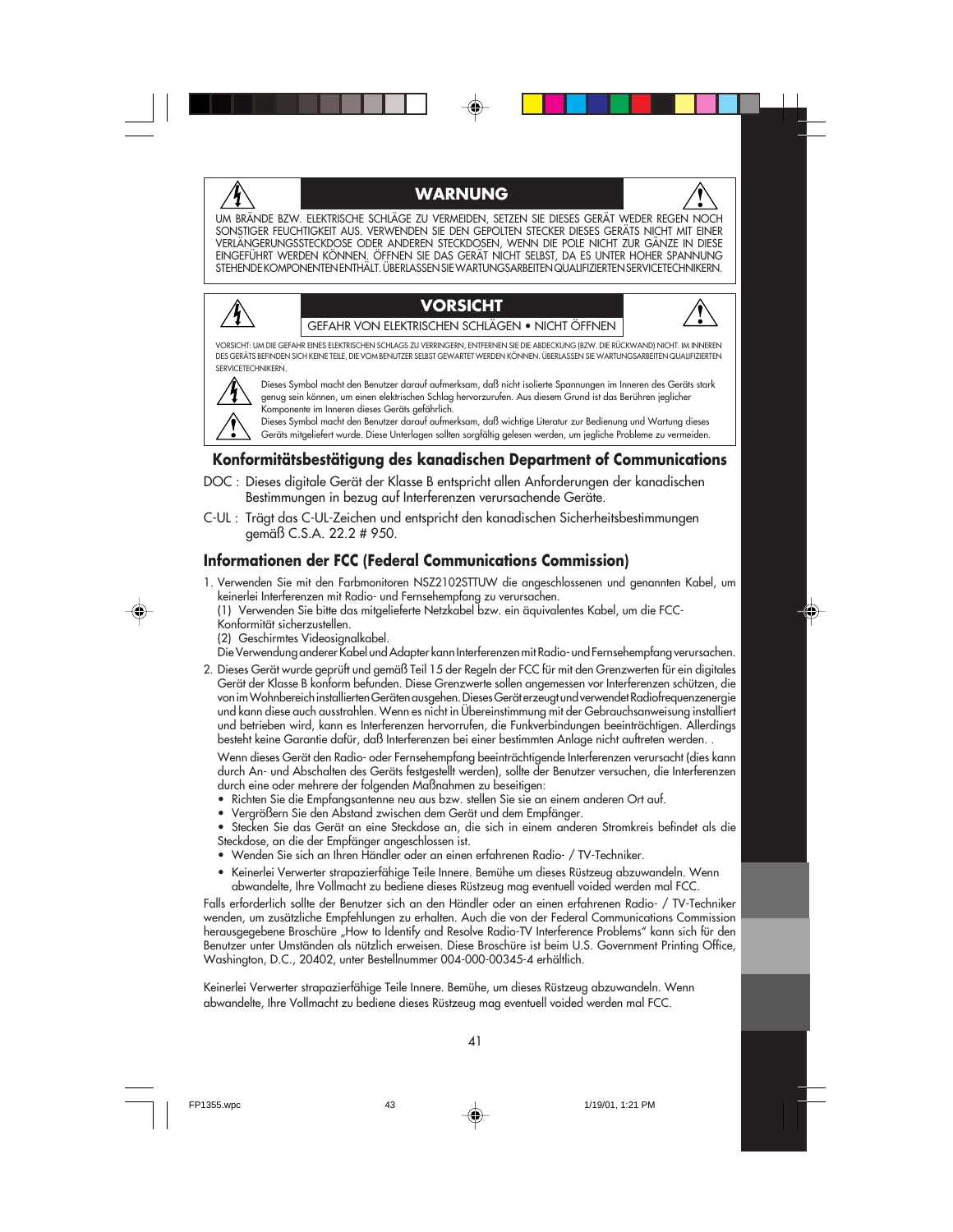| <b>Lieferumfang</b>                                                                                                                                                                                                                   |  |
|---------------------------------------------------------------------------------------------------------------------------------------------------------------------------------------------------------------------------------------|--|
| Ihr neues MultiSync® FP1355 Monitor-Paket* von NEC sollte den nachfolgenden Inhalt umfassen:<br>● MultiSync FP1355™ mit Schwenk-/Neigefuß<br>• Netzkabel (D-sub bis DVI-A)<br>• USB-Kabel<br>• Videosignalkabel<br>• Benutzerhandbuch |  |
| NEC                                                                                                                                                                                                                                   |  |
| Videosignalkabel<br>MultiSync FP1355<br><b>DOODS</b><br><b>NEC</b><br>USER'S MANUAL<br>MultiSync<br>FP1355<br>USB-Kabel                                                                                                               |  |
| Benutzerhandbuch<br>Netzkabel                                                                                                                                                                                                         |  |

\* Denken Sie daran, die Originalverpackung und das Verpackungsmaterial für einen späteren Transport bzw. eine Versendung Ihres Monitors aufzubewahren.

FP1355.wpc 44 1/19/01, 1:21 PM

 $\overline{\overline{\phantom{m}}}$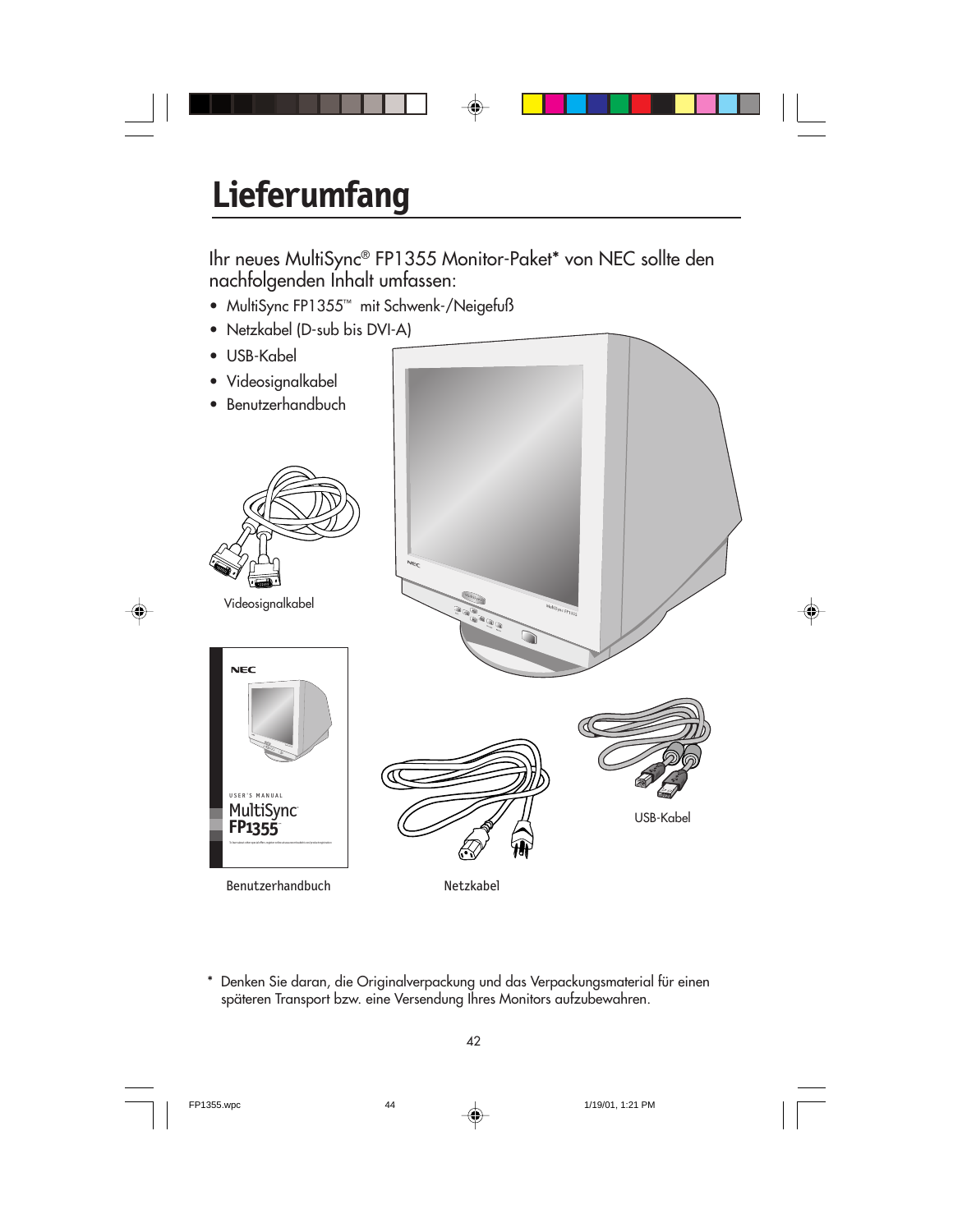# **Quick Start**

Um den MultiSync® FP1355 Monitor an Ihr System anzuschließen, führen Sie bitte die folgenden Schritte aus:

- 1. Den Computer ausschalten.
- 2. Falls erforderlich installieren Sie die Grafikkarte in Ihrem System. Nähere diesbezügliche Informationen entnehmen Sie bitte dem Handbuch zu Ihrer Grafikkarte.
- 3. Beim PC: Schließen Sie den 15-poligen Mini-D-SUB-Stecker oder DVI-A des Videosignalkabels an die Buchse der Grafikkarte Ihres Rechners **(Abbildung A.1)** an. Ziehen Sie alle Schrauben fest.

HINWEIS: Dieses Sichtgerät arbeitet nicht auf DVI (digital).

Beim Mac: Stecken Sie den MultiSync Macintosh-Kabeladapter (nicht im Lieferumfang enthalten) in die Monitorbuchse des Macintosh **(Abbildung B.1).** Schließen Sie den 15 poligen Mini-D-SUB-Stecker des Videosignalkabels an den an Ihrem Computer angesteckten MultiSync Macintosh-Kabeladapter an **(Abbildung B.1).** Ziehen Sie alle Schrauben fest.

### **HINWEIS: Den MultiSync Macintosh-Kabeladapter können Sie bei NEC-Mitsubishi Electronics Display unter der Telefonnummer (800) 820-1230 bestellen.**

- 4. Download-Informationen über die Windows® 95/98/2000/Me INF-Datei für Ihren MultiSync Monitor finden Sie in diesem Benutzerhandbuch unter dem Abschnitt **Verweise**.
- 5. Schließen Sie ein Ende des Netzkabels an den MultiSync Monitor der Serie FP an und stecken Sie das andere Ende in die Steckdose **(Abbildung C.1).**
- 6. Schalten Sie den Monitor **(Abbildung D.1)** und den Computer ein.
- HINWEIS: Beim Auftreten von Problemen lesen Sie bitte im Abschnitt **Fehlerbehebung** dieses Benutzerhandbuchs nach.

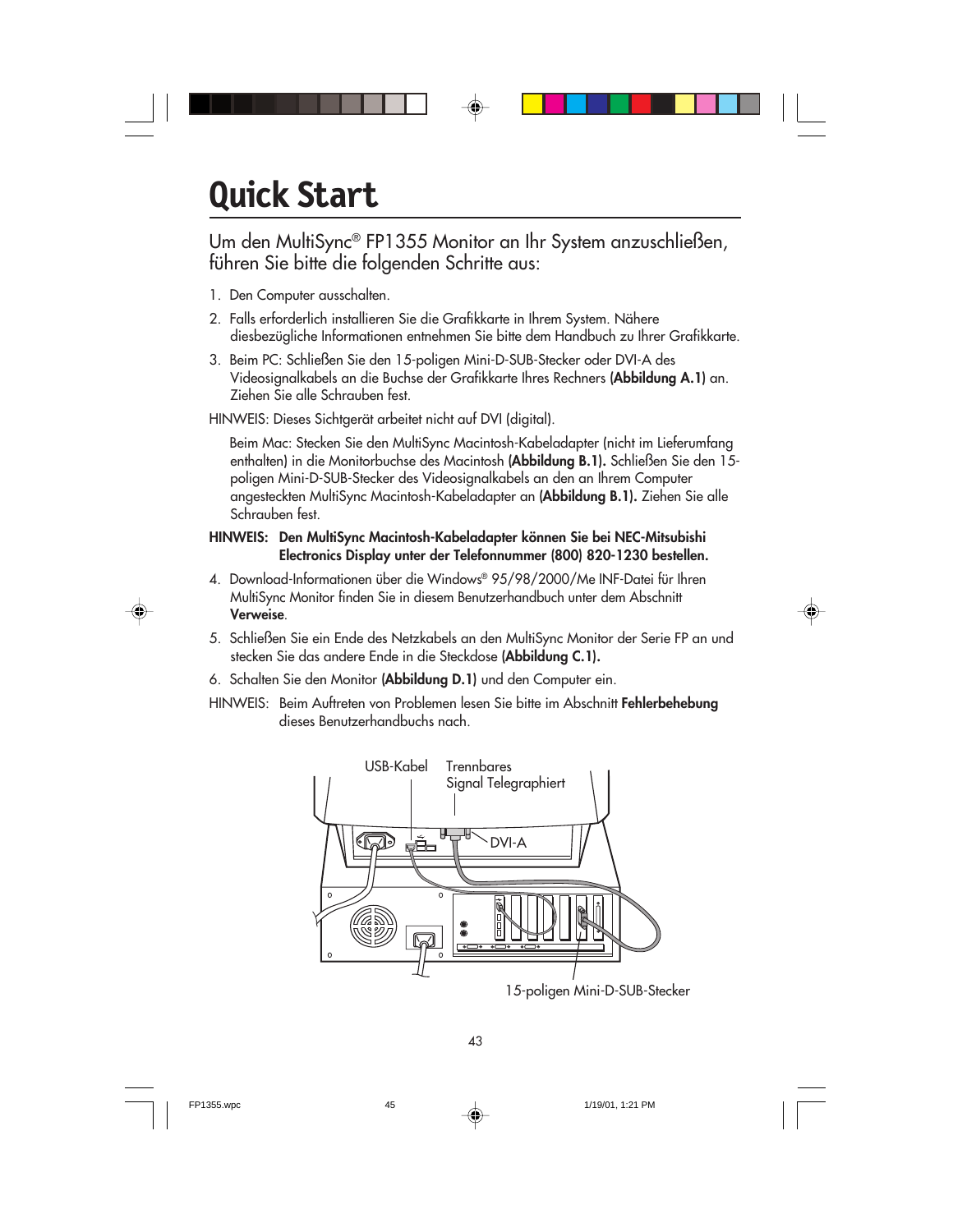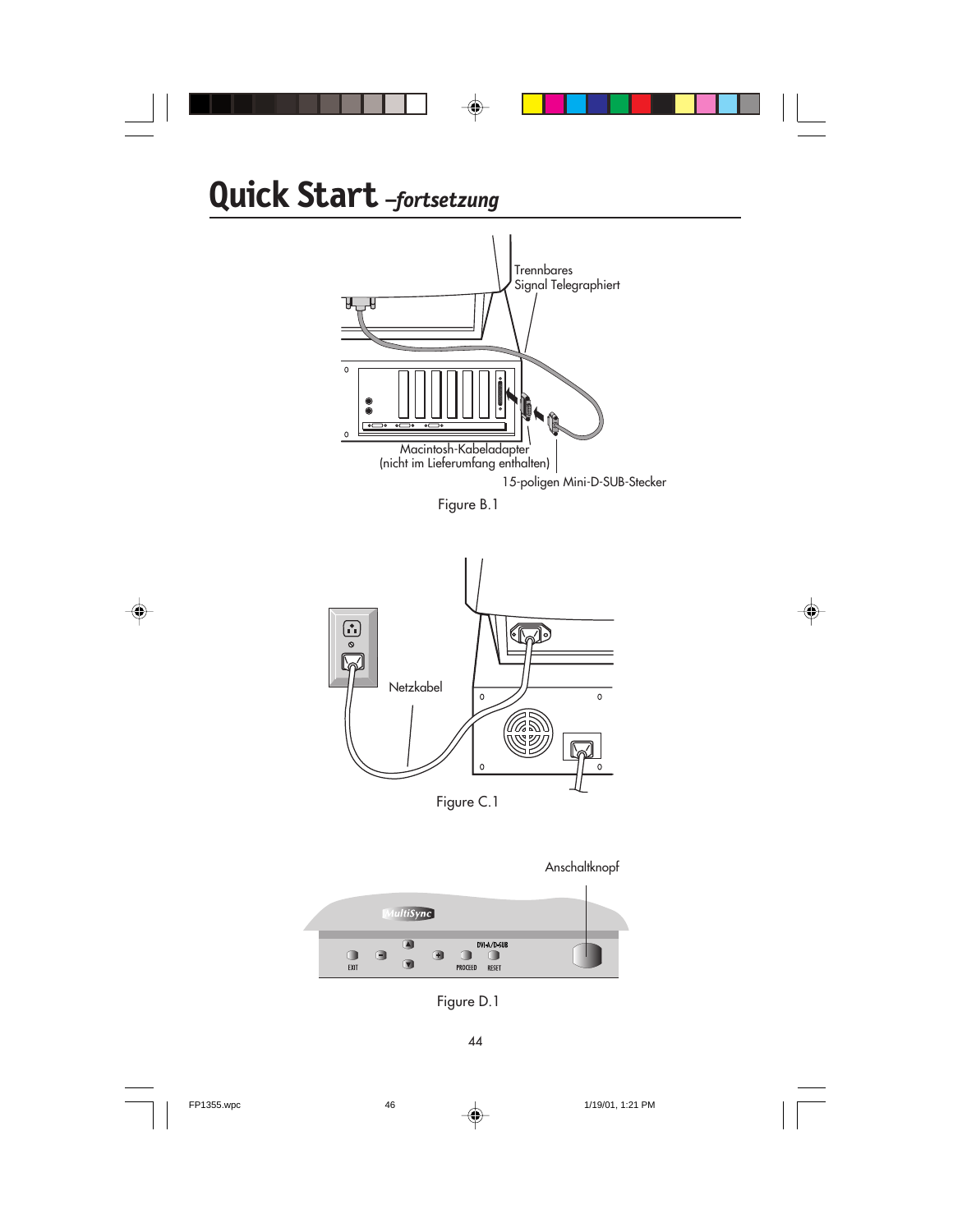# **Bedienungselemente**

Mit den vorne am Monitor befindlichen OSM™- (On-Screen Manager)-Tasten werden die folgenden Funktionen ausgeführt:

| <b>EXIT</b>             | Hauptmenü<br>Beendet das OSM-Menü.                                                                                                                                        | Untermenü<br>Führt zum OSM-Hauptmenü zurück.                                                        |
|-------------------------|---------------------------------------------------------------------------------------------------------------------------------------------------------------------------|-----------------------------------------------------------------------------------------------------|
| <b>CONTROL</b><br>A/V   | Verschiebt den hervorgehobenen<br>Bereich nach oben/unten, um<br>einen Menüpunkt auszuwählen.                                                                             | Verschiebt den hervorgehobenen<br>Bereich nach oben/unten, um<br>einen Menüpunkt auszuwählen.       |
| <b>CONTROL</b><br>$-/-$ | Verschiebt den hervorgehobenen<br>Bereich nach rechts/links, um einen<br>Menüpunkt auszuwählen.                                                                           | Verschiebt den Balken in Richtung<br>- oder +, um die Einstellung zu<br>erhöhen oder zu verringern. |
| <b>PROCEED</b>          | Diese Taste hat keine Funktion.                                                                                                                                           | Führt nur die gewählte Einstellung<br>aus oder führt weiter in ein<br>Unter-Untermenü.              |
| <b>RESET</b>            | Mit OSM Speisezettel Raster, stelle.<br>Einstellung auf die<br>Werkseinstellung zurück.                                                                                   | Setzt die hervorgehobene.                                                                           |
| HINWEIS:                | Wann ZURÜCKSTELLENDEN, habt wird bedrängt insgesamt und Sub- Speisezettel,<br>eine Warnmeldung Schriftfeld apper durchlassenden Sie zu melde stelle Festveranstaltung ab. |                                                                                                     |
|                         | D-SUB/DVI-A Ohne OSM Speisezettel Raster,                                                                                                                                 |                                                                                                     |

betreibe, um das Signal auszusuchen eingegeben Verbindungsstecker, D-SUB oder DVI-A Pro.

Wenn OSM-Funktionen aktiviert werden, werden im oberen Bereich des Menüs Symbole eingeblendet. Wenn in einem Untermenü ein Pfeil (➔) eingeblendet wird, so weist dies darauf hin, daß weitere Optionen zur Verfügung stehen. Um in ein Unter-Untermenü zu gelangen, drücken Sie die Taste PROCEED.

#### $\phi$  o  **Helligkeits-/Kontrastregler**

**Helligkeit:** Zur Einstellung der Helligkeit des Gesamtbildes und des Bildschirmhintergrundes.

**Kontrast:** Zur Einstellung der Bildhelligkeit in Vergleich zum Hintergrund. **Entmagnetisierung:** Verhindert die Bildung von magnetischen Streufeldern, die die korrekte Abtastung der Elektronenstrahlen beeinträchtigen und die Reinheit der Bildschirmfarben, die Bildschärfe und die Konvergenz verändern. Wenn Sie diese Funktion aktivieren, wird Ihr Bild auf dem Bildschirm etwas schwanken und zucken, während der Bildschirm entmagnetisiert wird.

**Achtung: Bitte verwenden Sie die Degauss-Funktion nur in Intervallen von mindestens 20 Minuten.**

#### ਸ਼ਿਾ⊕  **Größen- und Positionsregler**

**Auto Berichtigt:** Automatisch den waagerechten und senkrechten Umfang und Posten Rahmen für anwendbare Zeitmessungen berichtigen. **Links/Rechts:** Verschiebt das Bild horizontal (nach links oder nach rechts). **Unten/Oben:** Verschiebt das Bild vertikal (nach oben oder nach unten). **Schmal/Breit:** Vergrößert oder verkleinert die horizontale Größe des Bildes. **Klein/Gross:** Vergrößert oder verkleinert die vertikale Größe des Bildes.

◈

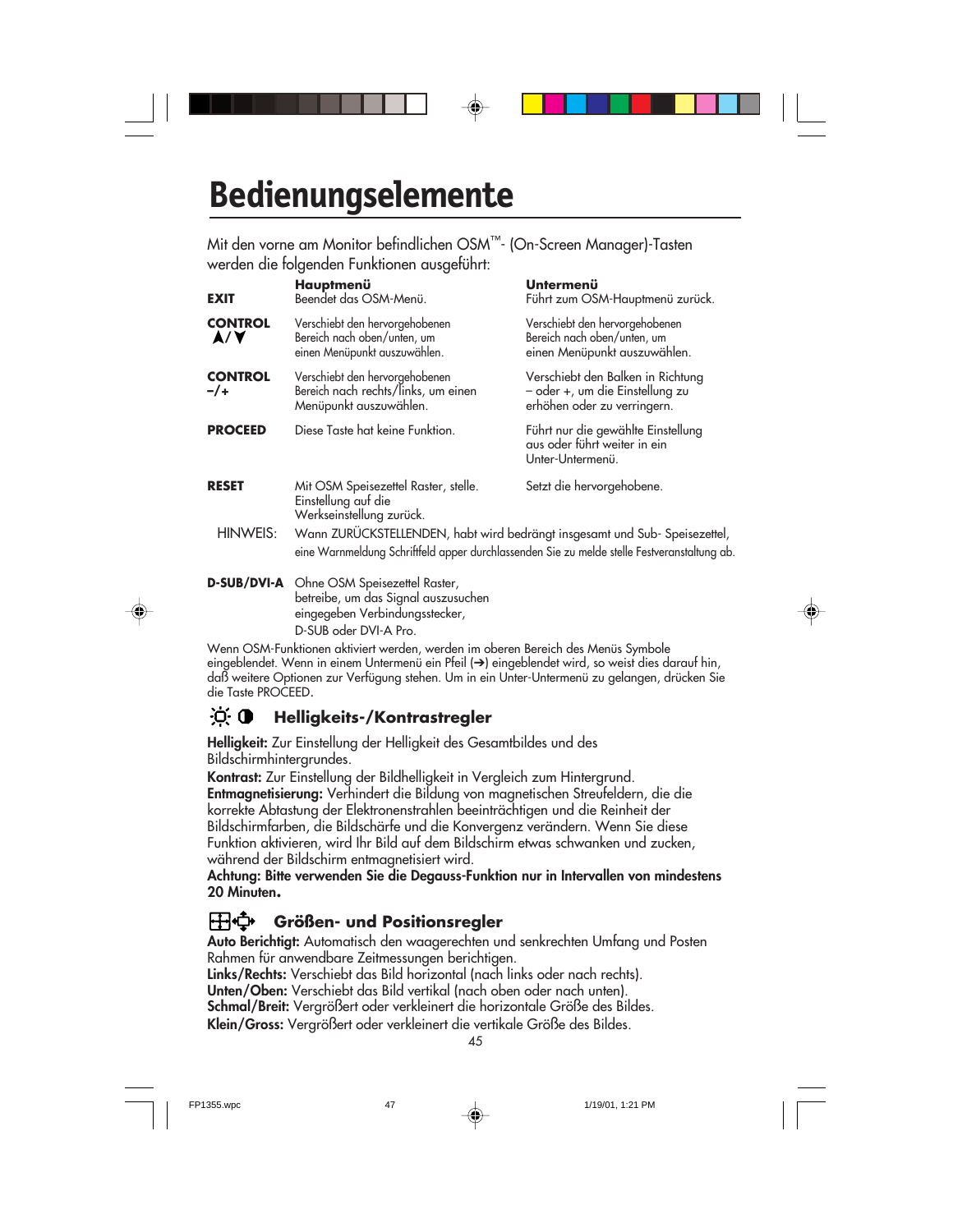# **Bedienungselemente** *–fortsetzung*

# **Color Control / AccuColor® Control System**

Die Farbvoreinstellungen 1 bis 5 dienen zur Auswahl der gewünschten Farbeinstellung. Der Balken wird durch die ausgewählte Farbeinstellung von 1, 2, 3, 5 ersetzt. Jede Farbeinstellung wird im Werk an die angegebene Kelvin-Zahl angepaßt. Wenn eine Einstellung modifiziert wird, ändert sich der Name der Einstellung von Kelvin in den vom Benutzer für die Einstellung vorgegebenen Namen.

**Rot, Grün, Blau**: NECs AccuColor Control System erhöht oder verringert - in Abhängigkeit von der getroffenen Auswahl - entweder den roten, den grünen oder den blauen Farbanteil des Monitors. Die Farbänderung erscheint auf dem Bildschirm, und die Richtung (Erhöhung oder Verringerung) wird durch die Balken angezeigt. Hinweis: sRGB durchläßt Sie nicht, um die AccuColor, die Leuchtkraft und Schattenspiel zu beherrschen.

# **Geometrie-Einstellungen**

Die **Geometry**-Einstellungen erlauben Ihnen eine Anpassung der Krümmung oder der Winkel der Seiten Ihrer Bildschirmanzeige.

**Ein/Aus (Kissenform):** Vergrößert oder verkleinert die Krümmung der Seiten entweder nach innen oder nach außen.

**Links/Rechts (Kissenformausgleich):** Vergrößert oder verkleinert die Krümmung der Seiten entweder nach rechts oder nach links.

**Parallel (Parallelogramm):** Vergrößert oder verkleinert die Neigung der Seiten entweder nach links oder nach rechts.

**Trapez (Trapezform):** Vergrößert oder verkleinert den unteren Rand des Bildschirms auf die Größe des oberen Randes.

**Drehen (Rasterdrehung):** Dreht die gesamte Anzeige im Uhrzeigersinn oder gegen den Uhrzeigersinn.

# **Werkzeuge 1**

**Moirereduzierung:** Moiré ist ein welliges Muster, das manchmal auf dem Bildschirm erscheint. Das Muster wiederholt sich und ist als schlangenhaftes Bild eingeblendet. Beim Fahren von gewissen Anwendungen ist das wellige Muster ausgeprägter als bei anderen. Um Moiré zu verringern verstellen Sie mit Hilfe der -/+ CONTROL-Tasten das level.

**Basic Konvergenz:** Alle drei Farben (R, G, B) werden zu einer einzigen Farbe (weiß) vereint. Der Zweck dieser Steuerfunktion besteht darin, sicherzustellen, daß eine auf dem Bildschirm gezogene weiße Linie so scharf und klar wie nur möglich angezeigt wird.

- Verwenden Sie die Steueroption Horizontal, um die Ausrichtung der weißen Linien nach oben /unten anzupassen.
- Verwenden Sie die Steueroption Vertical, um die Ausrichtung der weißen Linien nach links / rechts anzupassen.

46

**Corner Correction:** Mit dieser Funktion können Sie die Geometrie der Ecken lhrer Bildschirmanzeige anpassen – Top, Top Balance, Bottom oder Bottom Balance.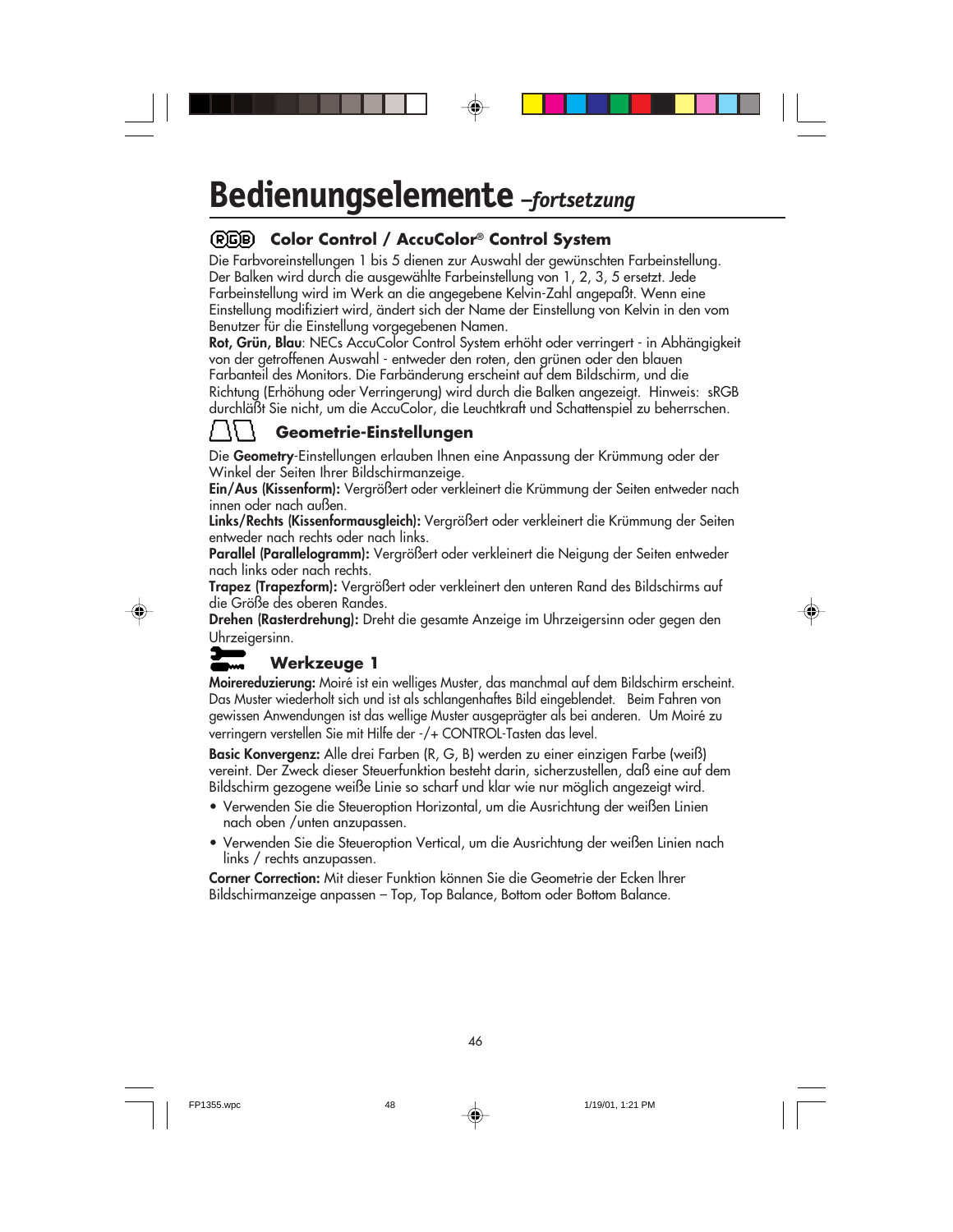# **Bedienungselemente** *–fortsetzung*

**Linearitaet:** Diese Auswahl erlaubt Ihnen eine Anpassung der Größenverhältnisse auf dem Bildschirm.Der Zweck dieser Einstellung besteht darin, zu gewährleisten, daß ein Kreis mit einem Zoll tatsächlich ein Kreis mit einem Durchmesser von einem Zoll ist, unabhängig davon, an welcher Stelle des Bildschirms er sich befindet. Die beste Möglichkeit, die vertikale Linearität zu definieren, besteht in der folgenden Vorgangsweise:

- Zeichnen Sie unter Verwendung einer Zeichenanwendung, die über ein Lineal verfügt, horizontale Linien in einem gleichmäßigen Abstand.
- Verwenden Sie die Einstellung Vertical Balance, um die Zeilen im oberen und im unteren Bereich Ihres Bildschirms anzupassen.
- Verwenden Sie die Einstellung Vertical, um den Abstand zwischen den Linien in der Mitte und im oberen Bereich Ihres Bildschirms anzupassen.

**Farbreinheit:** Eliminiert Bildverunreinigungen, die aufgrund des Magnetfelds der Erde auftreten können. Während Sie sich in den Untermenüs befinden (Top Left, Top Right, Bottom Left oder Bottom Right) können Sie die Steuertasten –/+ verwenden, um die GlobelSync-Korreckturen präzise einzustellen.

Hinweis: NEC empfiehlt Ihnen, die GlobalSync-Korrektur gleichzeitig mit dem Laufen einer typischen Anwendung, wie etwa einer Tabelle oder eines Textdokuments, vorzunehmen.

**Werkseinstellung:** Wenn Sie die Einstellung Factory Preset auswählen, können Sie die meisten OSM**™**-Einstellungen auf die Werkseinstellungen zurücksetzen. Es wird eine Warnung eingeblendet, in der Sie dazu aufgefordert werden, zu bestätigen, daß Sie ALLE Einstellungen zurücksetzen wollen. Einzelne Einstellungen können durch Hervorheben der Einstellung, die Sie zurücksetzen wollen, und anschließende Betätigung der **RESET**-Taste zurückgesetzt werden.

# **Werkzeuge 2**

**Sprachauswahl:** Die OSM-Menüs stehen in sechs verschiedenen Sprachen zur Verfügung. **OSM Position:** Sie können entscheiden, au welcher stelle das OSM-Menü auf Ihrem Bildschirm erscheinen soll. Die wahl der OSM-position ermöglicht Ihnen, das OSM-Menü per hand nach links oder rechts, nach oben oder nach unten zu verschieben.

**OSM Anzeigedauer:** Das OSM-Menü wird solange angezeigt, wie es verwendet wird. Im Untermenü OSM Turn Off können Sie auswählen, wie lange der Monitor nach der letzten Betätigung einer Taste warten soll, bevor er das OSM-Menü ausblendet. Die zur Auswahl stehenden Voreinstellungen sind 10, 20, 30, 45, 60 und 120 Sekunden.

**OSM Abschaltung:** Diese Funktion verhindert den Zugriff auf alle OSM-Funktionen mit Ausnahme von Brightness und Contrast zur Gänze. Wenn Sie versuchen, OSM-Funktionen zu aktivieren, während sich das Gerät im Lock Out-Modus befindet, wird ein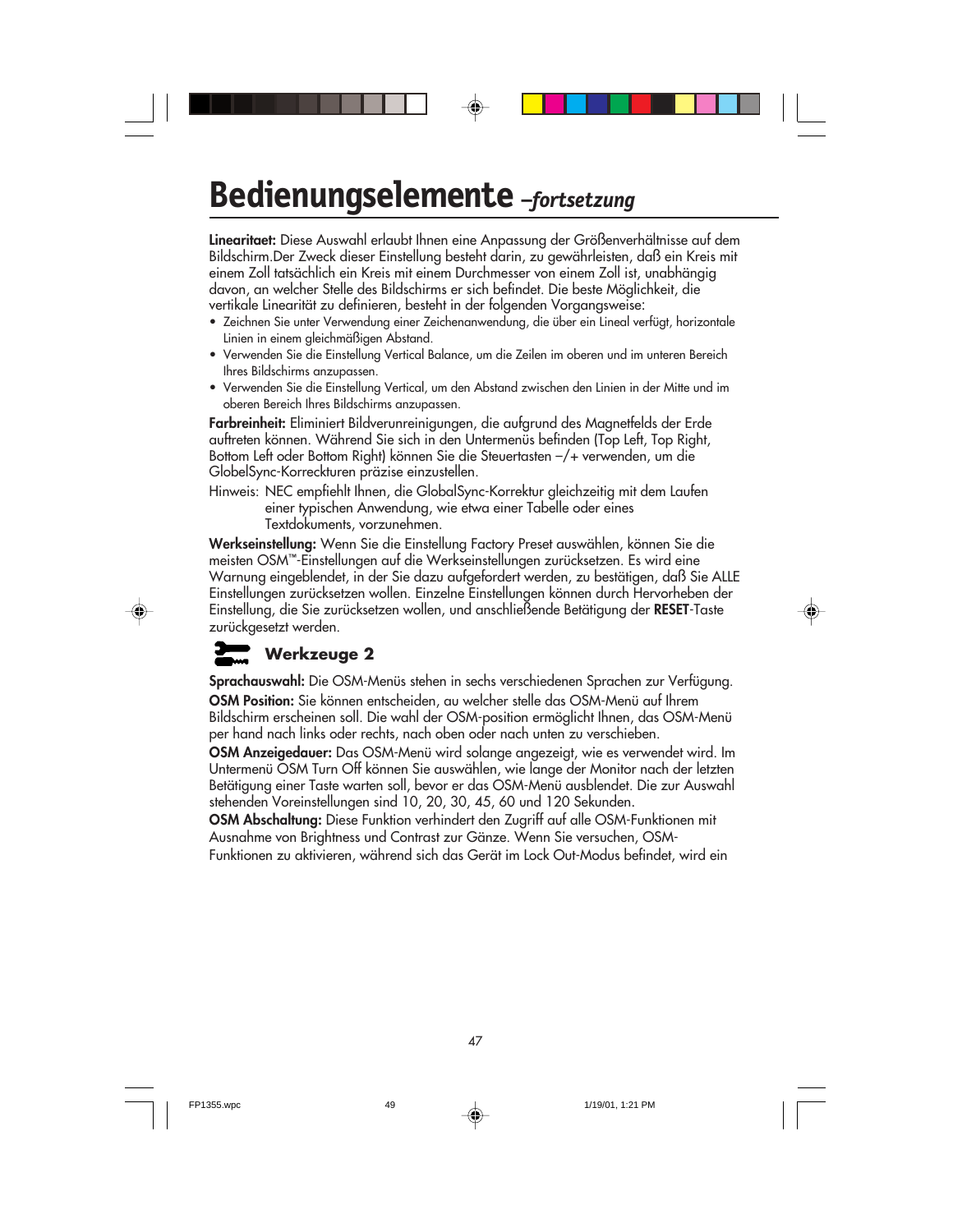# **Bedienungselemente** *–fortsetzung*

Bildschirm eingeblendet, der Sie darauf hinweist, daß der Zugriff auf die OSM-Funktionen gesperrt ist. Um die Funktion OSM Lock Out zu aktivieren, drücken Sie **PROCEED**, dann drücken Sie A und halten Sie beide Tasten gleichzeitig niedergedrückt. Um die Funktion OSM Lock Out zu deaktivieren, drücken Sie PROCEED, dann drücken Sie A und halten Sie beide Tasten gleichzeitig niedergedrückt.

**IPM:** Aktiviert: Das IPM System funktioniert normal, und alle Energiesparstufen werden genutzt.

Deaktiviert: Der Off-Modus des IPM Systems wird nicht verwendet. HINWEIS: für Standardsysteme und -grafikkarten behalten Sie die Werkseinstellung ENABLE bei.

**Spezial Sync:** Der Betrieb Ihres Monitors in einer nicht normierten Zeitmessung kann dazu führen, daß die Bilder dunkler als sonst erscheinen, oder Farbverzerrungen aufweisen. Mit der EdgeLock-Funktion können Sie die Bilder in ihren normalen Zustand zurückbringen.

# **Information**

**Grafik Modus:** Gibt den gegenwärtigen Modus und die Frequenzeinstellung des Monitors an.

**Monitor Information:** Gibt Auskunft über das Modell und die Seriennummern Ihres Monitors.

**Ergonomiehinweis**: Eine Meldung wird Sie darauf hinweisen, wenn die Bildauffrischrate des vom Computer auf den Monitor angewandten Signals zu gering ist. Nähere diesbezügliche Informationen entnehmen Sie bitte dem Handbuch zu Ihrer Grafikkarte oder zu Ihrem Computer.

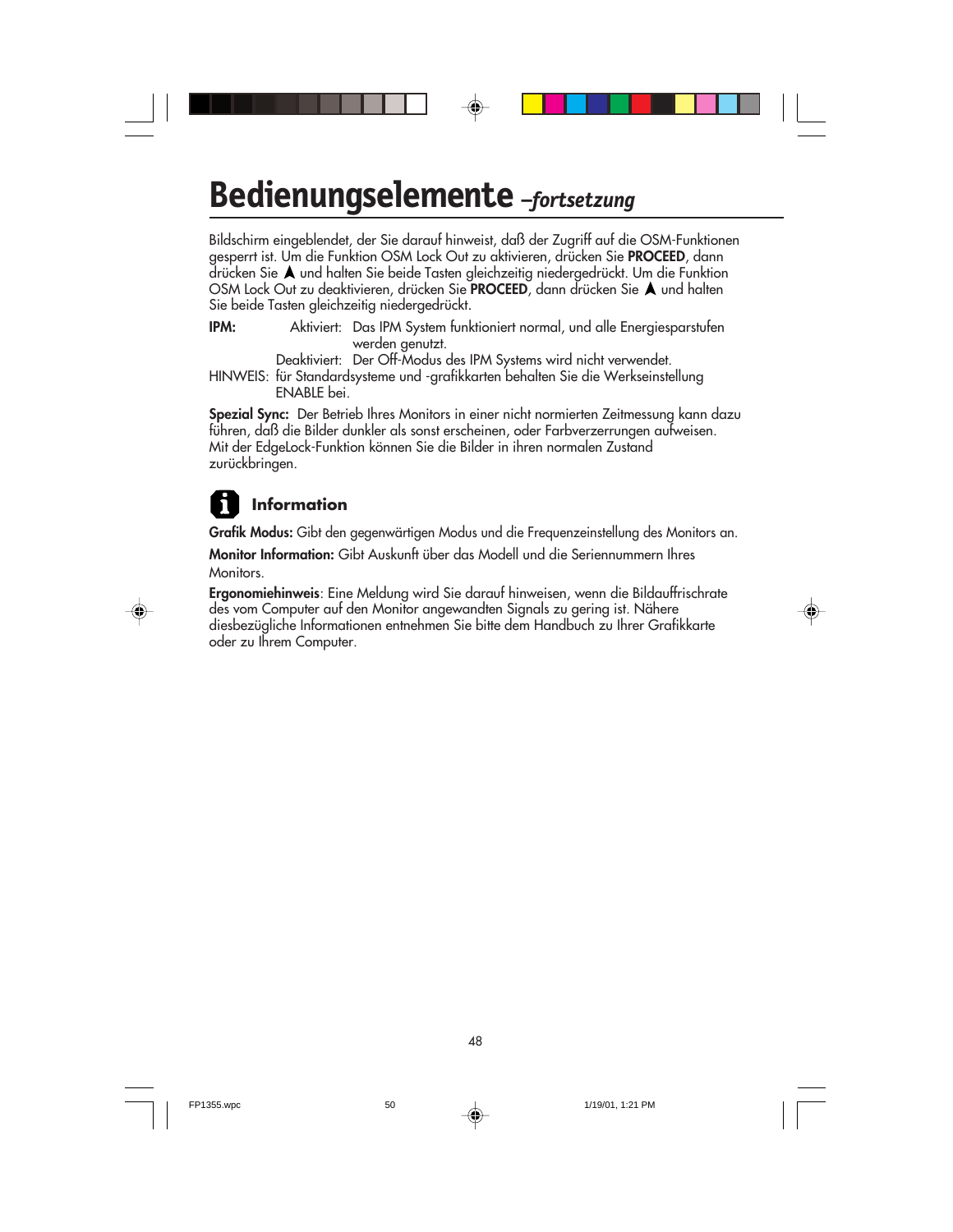# **Empfehlungen für die Verwendung**

# **Vorsichtsmaßnahmen und Wartung**

## UM DIE OPTIMALE LEISTUNGSFÄHIGKEIT IHRES MULTISYNC® FP1355 MONITOR ZU GEWÄHRLEISTEN, SOLLTEN SIE BEI DER AUFSTELLUNG UND VERWENDUNG IHRES GERÄTES DIE FOLGENDEN PUNKTE BEACHTEN

- **ÖFFNEN SIE DEN MONITOR NICHT.** Im Inneren des Gerätes befinden sich keine Teile, die vom Benutzer selbst gewartet werden können. Das Öffnen oder Entfernen der Abdeckungen könnte einen elektrischen Schock verursachen oder zu anderen gefährlichen Situationen führen. Wartungs- und Reparaturarbeiten dürfen nur von qualifizierten Service-Technikern ausgeführt werden.
- **•** Vermeiden Sie das Eindringen von Flüssigkeiten in das Gerät und benutzen Sie den Monitor niemals in der Nähe von Wasser.
- **•** Stecken Sie keinerlei Gegenstände durch die Gehäuseschlitze in das Gerät. Diese könnten gefährliche Spannungspunkte im Geräteinneren berühren und einen elektrischen Schlag, einen Brand oder ein Versagen des Gerätes verursachen.
- **•** Stellen Sie keine schweren Geräte auf das Netzkabel. Eine Beschädigung des Netzkabels kann einen elektrischen Schlag oder Brand verursachen.
- **•** Stellen Sie das Gerät niemals auf unebenen oder instabilen Gestellen, Unterlagen oder Tischen auf. Der Monitor könnte herunterfallen und schwer beschädigt werden.
- **•** Stellen Sie den Monitor nicht in der Nähe von Hochleistungstransformatoren, Elektromotoren und anderen Geräten wie externen Lautsprechern oder Ventilatoren auf, die starke Magnetfelder verursachen können.
- **•** Stellen Sie den Monitor wenn möglich in östlicher Richtung auf, so daß die Auswirkungen des Magnetfelds der Erde minimiert werden.
- **•** Ein Drehen des eingeschalteten Monitors kann einen Farbverlust des Bildes verursachen. Zur Behebung dieses Problems schalten Sie den Monitor für 20 Minuten ab, bevor Sie ihn wieder einschalten.
- **•** Wenn Sie den MultiSync Monitor der Serie FE mit seiner weltweiten AC 220-240 V Stromversorgung betreiben, verwenden Sie ein Netzkabel, das der Speisungsspannung der verwendeten Wechselstromsteckdose entspricht. Das verwendete Netzkabel muß den Sicherheitsnormen Ihres Landes entsprechen und gemäß dieser zugelassen sein. (Außer in Großbritannien sollte die Type H05VV-F verwendet werden).
- **•** Verwenden Sie in Großbritannien ein für den Betrieb des Monitors vom BS zugelassenes Netzkabel mit einem integrierten Stecker mit schwarzer Sicherung (SA). Wenn zusammen mit diesem Monitor kein Netzkabel geliefert wird, wenden Sie sich bitte an Ihren Lieferanten.

Bei Eintreten der im nachfolgenden angeführten Umstände muß der Monitor sofort vom Netz getrennt und ein Service-Techniker konsultiert werden:

- **•** Wenn das Netzkabel oder der Netzstecker beschädigt ist.
- **•** Wenn Flüssigkeit oder Gegenstände in das Monitorgehäuse geraten sind.
- **•** Wenn der Monitor Regen ausgesetzt war oder mit Wasser in Berührung gekommen ist.
- **•** Wenn der Monitor fallen gelassen bzw. das Gehäuse beschädigt wurde.
- **•** Wenn der Monitor trotz Befolgung der Bedienungsanleitung nicht ordnungsgemäß funktioniert.



**•** Achten Sie auf eine ausreichende Rundum-Belüftung des Monitors, damit die Wärme richtig entweichen kann. Die Lüftungsschlitze dürfen nicht blockiert werden, und der Monitor darf nicht in der Nähe einer Heizung oder einer sonstigen Wärmequelle aufgestellt werden. Stellen Sie keine Gegenstände auf den Monitor.

VORSICHT

- **•** Der Netzstecker ist das wichtigste Teil zum Trennen des Monitors vom Netz. Der Monitor sollte in der Nähe einer leicht zugänglichen Netzsteckdose installiert werden.
- **•** Transportieren Sie den Monitor mit äußerster Vorsicht. Bewahren Sie das Verpackungsmaterial für einen späteren Transport auf.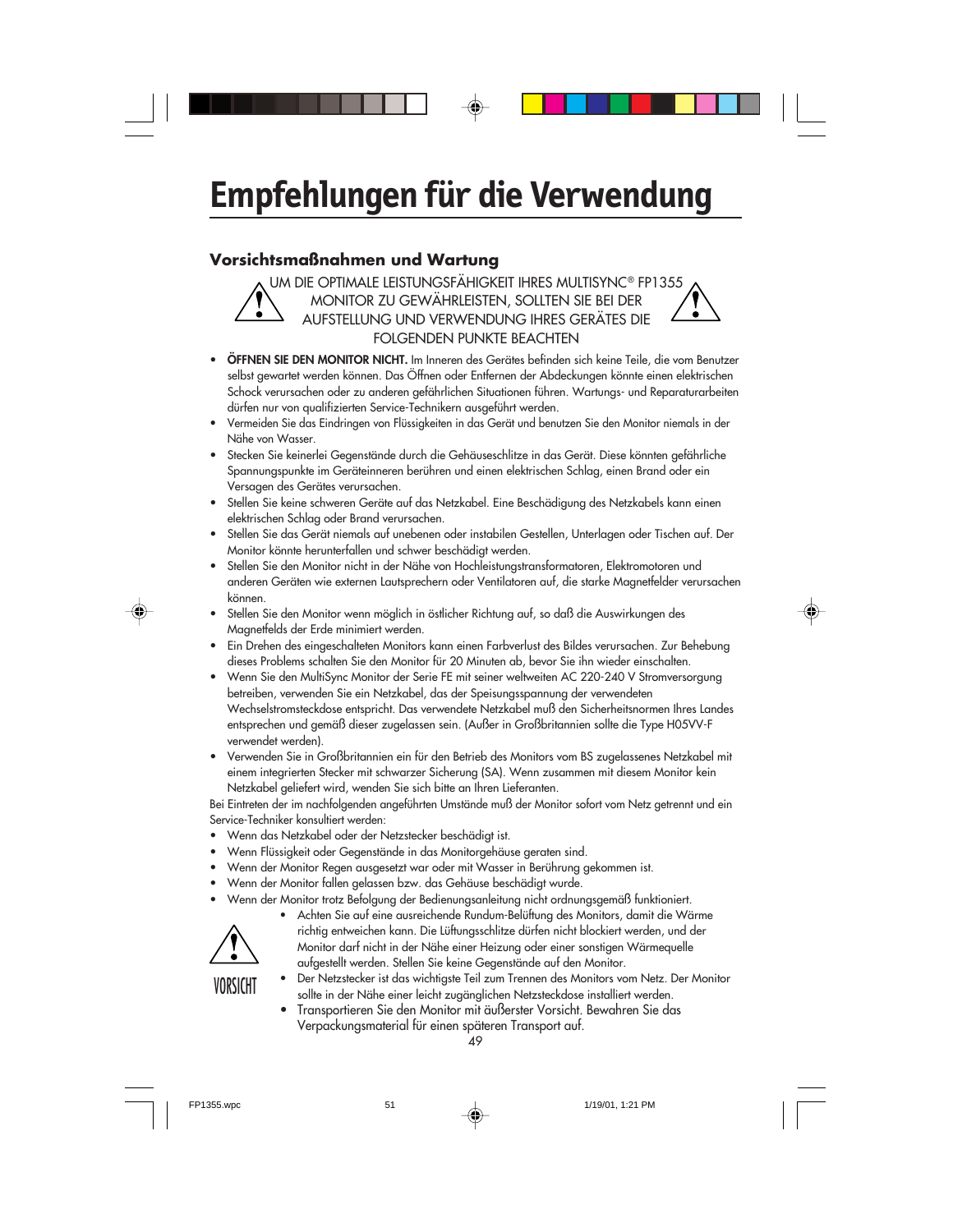# **Empfehlungen für die Verwendung**

# *–fortsetzung*

EINE KORREKTE AUFSTELLUNG UND EINRICHTUNG DES MONITORS KANN BEIM ARBEITEN AM BILDSCHIRM AUGEN, NACKEN- UND SCHULTERMUSKULATUR ENTLASTEN. BEACHTEN SIE BEIM AUFSTELLEN DES MONITORS BITTE DIE FOLGENDEN PUNKTE:

- **•** Passen Sie die Höhe des Monitors so an, daß der obere Bildschirmrand sich in oder geringfügig unter Ihrer Augenhöhe befindet. Wenn Sie die Bildschirmmitte betrachten, sollten Ihre Augen leicht nach unten blicken.
- **•** Der Abstand vom Auge zum Monitor sollte nicht weniger als 30 cm und nicht mehr als 70 cm betragen. Der optimale Abstand beträgt 60 cm.
- **•** Entspannen Sie Ihre Augen regelmäßig durch Fixieren eines Gegenstandes in mindestens 6 m Entfernung. Blinzeln Sie häufig.



**•** Stellen Sie den Monitor in einem Winkel von 90° zum Fenster und anderen Lichtquellen auf, um Blendungen und

Reflexionen auf dem Bildschirm soweit wie möglich zu vermeiden. Stellen Sie die Neigung Ihres Monitors so ein, daß durch Deckenbeleuchtung verursachte Spiegelungen auf dem Bildschirm vermieden werden.

- **•** Wenn reflektierendes Licht Ihnen das Erkennen der Bildschirmanzeige erschwert, benutzen Sie einen Anti-Reflexionsfilter.
- **•** Reinigen Sie Ihren Monitor regelmäßig. Verwenden Sie ein fusselfreies und nicht kratzendes Tuch und eine nicht alkoholhältige, neutrale, nicht scheuernde Reinigungslösung bzw. einen Glasreiniger, um den Staub zu entfernen.
- **•** Stellen Sie die Helligkeit und den Kontrast Ihres Monitors so ein, daß die Lesbarkeit erhöht wird.
- **•** Bringen Sie in der Nähe des Monitors einen Vorlagenhalter an.
- **•** Plazieren Sie entweder den Monitor oder das Referenzmaterial (je nachdem, worauf Sie am häufigsten blicken) direkt vor sich, damit Sie den Kopf beim Schreiben so wenig wie möglich drehen müssen.
- **•** Lassen Sie Ihre Augen regelmäßig untersuchen.

### **Ergonomie**

- Zum Erzielen eines maximalen ergonomischen Nutzens empfehlen wir eine Berücksichtigung der folgenden Punkte:
- Passen Sie die Helligkeit an, bis der Hintergrundraster nicht mehr sichtbar ist
- Stellen Sie den Kontrastregler nicht auf den Höchstwert ein
- Verwenden Sie bei Standardsignalen die Voreinstellungen für die Größen- und Positionsregler
- Verwenden Sie die Voreinstellungen für Color Setting und Sides Left/Right
- Verwenden Sie Signale ohne Zeilensprung mit einer vertikalen Bildauffrischrate zwischen 75 und 160 Hz
- Verwenden Sie die Primärfarbe Blau nicht vor einem dunklen Hintergrund, da sie schlecht zu sehen wäre und aufgrund des unzureichenden Kontrasts zu einer Überanstrengung der Augen führen könnte

50 Nähere Informationen über die Einrichtung einer gesunden Arbeitsumgebung erhalten Sie, wenn Sie NEC-Mitsubishi Electronics Display unter der Telefonnummer (800) 820-1230 bzw. NEC FastFacts unter der Telefonnummer (800) 366-0476 kontaktieren und das Dokument # 900108 anfordern. Sie können auch über The Human Factors Society, Inc. P.O. Box 1369, Santa Monica, California 90406, USA, die Norm American National Standard für Human Factors Engineering of Visual Display Terminal Workstations - ANSI.-HFS Standard No. 100- 1988 bestellen.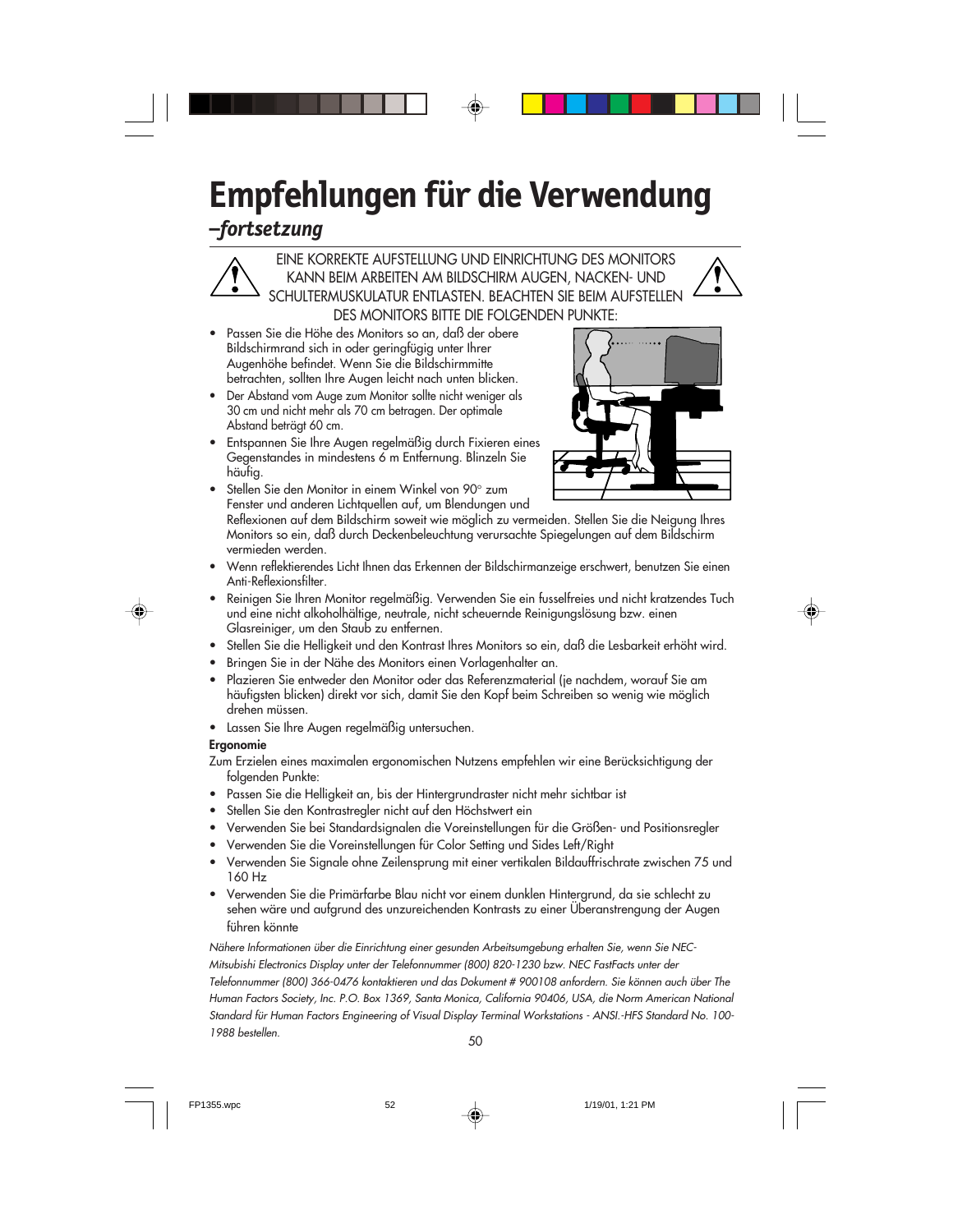# **Technische Daten**

| <b>Technische Daten</b><br><b>Monitor</b>                                                                                | <b>Monitor</b><br>MultiSync® FP1355™                                                                                                                                                                                                                    | <b>Anmerkungen</b>                                                                                                                                                                                             |
|--------------------------------------------------------------------------------------------------------------------------|---------------------------------------------------------------------------------------------------------------------------------------------------------------------------------------------------------------------------------------------------------|----------------------------------------------------------------------------------------------------------------------------------------------------------------------------------------------------------------|
| Diagonal:<br>Bildröhre<br>Sichtbare Bildgröße:<br>Radius:                                                                | 22 Zoll/55 cm<br>20 Zoll/508 mm<br>50000 mm                                                                                                                                                                                                             | 90° Ablenkung, 0,24 grille pitch,<br>mittel/kurz nachleuchtendes<br>Leuchtmittel, aperture grille CRT,<br>G-WARAS coating.                                                                                     |
| Video:<br>Eingangssignal<br>Sync:                                                                                        | ANALOG 0,7 Vp-p / 75 Ohm<br>Separate Sync. TTL-Level<br>Horizontal Sync. positiv / negativ<br>Vertikal Sync. positiv / negativ<br>Gesamt Sync. (positiv / negativ) (TTL-Level)<br>Sync on Green-Video (positiv), 0,7 Vp-p und sync.<br>Negativ 0,3 Vp-p |                                                                                                                                                                                                                |
| Display-Farben Analoges Eingangssignal:                                                                                  | Unbegrenzte Anzahl von Farben                                                                                                                                                                                                                           | Abhängig von der benutzten Grafikkarte.                                                                                                                                                                        |
| Horizontal:<br>Synchronisationsbereich<br>Vertikal:                                                                      | 30 kHz bis 121 kHz<br>50 Hz bis 160 Hz                                                                                                                                                                                                                  | Automatisch<br>Automatisch                                                                                                                                                                                     |
| Unterstützte Auflösungen<br>Nur Auflösungen, die auf horizontalen<br>und vertikalen Frequenzen beruhen                   | 640 x 480 @ 50 bis 160 Hz<br>800 x 600 @ 50 bis 160 Hz<br>1024 x 768 @ 50 bis 132 Hz<br>1280 x 1024 @ 50 bis 101 Hz<br>1600 x 1200 @ 50 bis 87 Hz<br>1800 x 1350 @ 50 bis 77 Hz<br>1800 x 1440 @ 50 bis 73 Hz<br>1856 x 1392 @ 50 bis 75 Hz             | Einige Systeme unterstützen unter Umstände<br>nicht alle der aufgelisteten Modi.<br>Für optimale Darstellungsleitung<br>des Monitors empfiehlt NEC-Mitsubishi<br>Electronics Display eine Auflösung bei 85 Hz. |
| Horizontal:<br>Aktivanzeige                                                                                              | 1920 x 1440 @ 50 bis 73 Hz<br>2048 x 1536 @ 50 bis 75 Hz<br>396 mm/15,6 Zoll                                                                                                                                                                            | In Abhängigkeit vom verwendeten                                                                                                                                                                                |
| Vertikal:<br>(Werkseinstellung)                                                                                          | 297 mm/11,7 Zoll                                                                                                                                                                                                                                        | Signaltiming und ohne den Grenzbereich.                                                                                                                                                                        |
| Aktivanzeige<br>(Voll)                                                                                                   | 406 mm/16,0 Zoll<br>304,6 mm/12,0 Zoll                                                                                                                                                                                                                  | In Abhängigkeit vom verwendeten<br>Signaltiming und ohne den Grenzbereich.                                                                                                                                     |
| Netzspannung                                                                                                             | AC 100-120 V / 220-240 V, 50/60 Hz                                                                                                                                                                                                                      |                                                                                                                                                                                                                |
| Moniteur:<br>Tension d'alimentation<br>Moniteur + USB Hub:                                                               | 1.4A @ 100 - 120 V / 0.7A @ 220-240 V<br>1.55A 100-120V / 0.75A 220-240V                                                                                                                                                                                |                                                                                                                                                                                                                |
| Abmessungen                                                                                                              | 495 mm (B) x 493,5 mm (H) x 473 mm (T)<br>19,8 Zoll (B) x 19,7 Zoll (H) x 18,9 Zoll (T)                                                                                                                                                                 |                                                                                                                                                                                                                |
| Gewicht                                                                                                                  | 29,7 kg<br>65,5 Pfund                                                                                                                                                                                                                                   |                                                                                                                                                                                                                |
| Umweltbedingungen<br>Betriebstemperatur:<br>Luftfeuchtigkeit:<br>Höhe:<br>Lagertemperatur:<br>Luftfeuchtigkeit:<br>Höhe: | +10° C bis +35° C/+50° bis 90° F<br>30 % bis 80%<br>3,000m/10,000 Fuß<br>$-20^{\circ}$ C bis +60 $^{\circ}$ C/-4 $^{\circ}$ bis +140 $^{\circ}$ F<br>10 % bis 90 %<br>15,000m/50,000 Fuß                                                                |                                                                                                                                                                                                                |
|                                                                                                                          | ANMERKUNG: Technische Daten können ohne vorherige Ankündigung                                                                                                                                                                                           |                                                                                                                                                                                                                |

 $\Rightarrow$ 

geändert werden.

51

 $\Rightarrow$ 

FP1355.wpc 53 1/19/01, 1:21 PM

 $\clubsuit$ 

 $\overline{\overline{\phantom{a}}\phantom{a}}$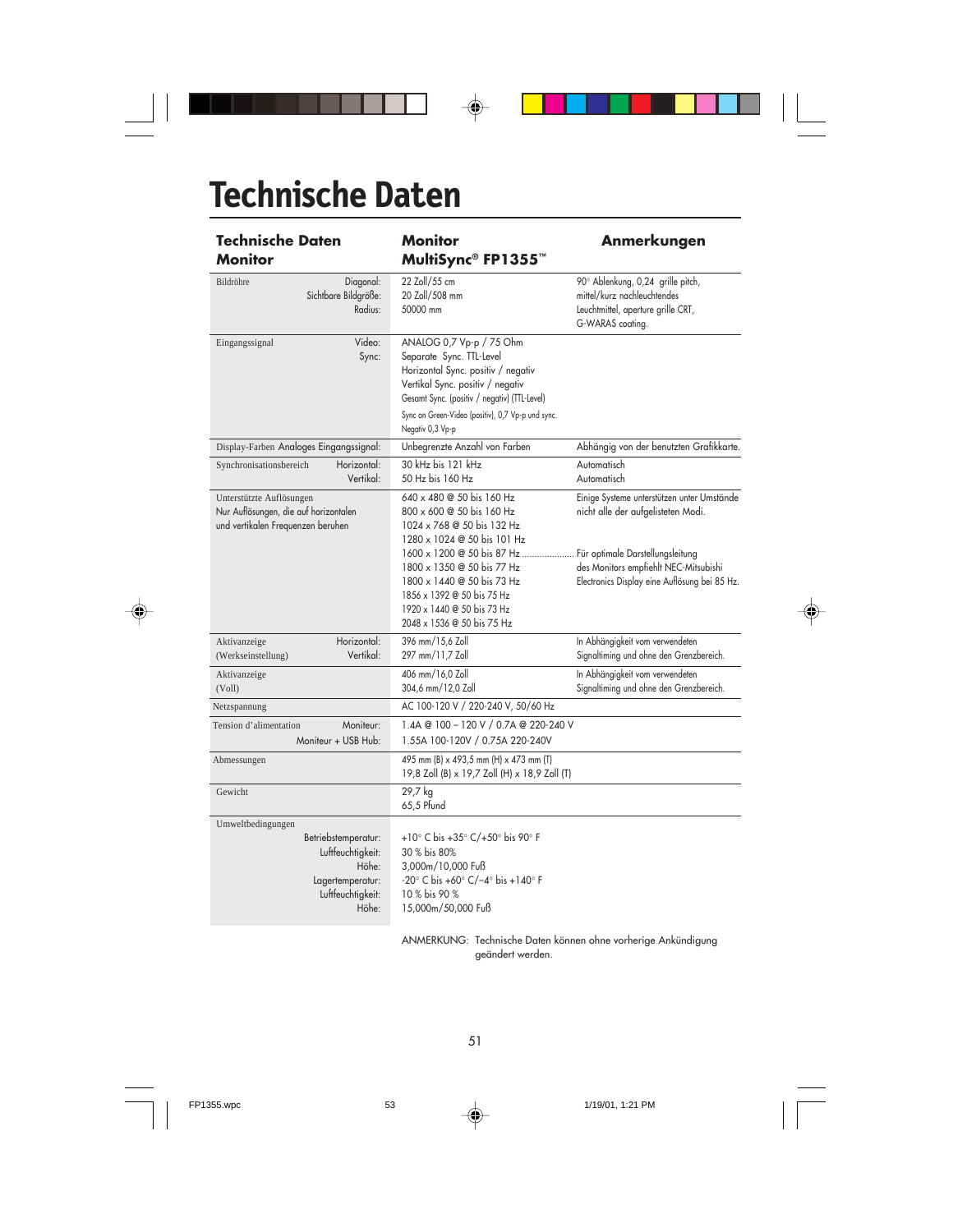# **Funktionen**

**Flat Aperture Grille CRT:** Sorgt für ein einzigartiges Bilderlebnis mit einer praktisch flachen Bildanzeige, beseitigt jede Verzerrung und reduziert die Blendung, so daß Sie auf dem Bildschirm genau das sehen, was auch auf dem Ausdruck zu sehen sein wird. Die streifenförmige Anordnung des Leuchtstoffes auf der Kathedenstrahlröhre gewährieistet überlegene vertikale definition bei verbesserter Helligkeit, wodurch der Bildkontrast einheitlicher wird.

**OptiClear® Bildschirmoberfläche:** Reduziert Reflexionen und Blendung und erhöht den Kontrast ohne Einbußen an Schärfe, Klarheit oder Helligkeit.

**Zweifache dynamische Strahlfokussierung:** Sorgt für präzise kontinuierliche Fokussierung der Elektronenstrahlen und für optimale Bildqualität bis an die Seitenränder des Bildschirms. **AccuColor® Control System::** Erlaubt es Ihnen, die Farben auf Ihrem Bildschirm einzustellen und die Farbtreue Ihres Monitors einer Vielfalt verschiedener Standards anzupassen. **OSM™-Einstellfunktionen (On-Screen-Manager):** Erlauben es Ihnen, alle Elemente Ihres Monitorbilds mit Hilfe einfach und rasch zu verwendender On-Screen-Menüs anzupassen.

**ErgoDesign®:** Verbessert die ergonomischen Eigenschaften, um die Arbeitsumgebung zu verbessern, die Gesundheit des Benutzers zu schützen und Geld zu sparen. Beispielsweise stehen OSM-Einstellfunktionen für rasche und einfache Bildanpassung und ein Schwenk-/ Drehfuß für die Einstellung des bevorzugten Blickwinkels zur Verfügung. Außerdem entspricht das Gerät den MPRII-Richtlinien für verringerte Emissionen.

**Plug-and-Play:** Die Microsoft®-Lösung mit dem Betriebssystem Windows® 95/98/2000 erleichtert die Einrichtung und Installation, indem die Eigenschaften des Monitors (z.B. Bildschirmgröße und unterstützte Auflösungen) direkt vom Monitor an den Computer übermittelt werden, wodurch die Anzeige automatisch optimiert wird.

**IPM™-System (Intelligent Power Manager):** Bietet innovative Energiesparmethoden, die es dem Monitor erlauben, auf einen geringeren Stromverbrauch zurückzuschalten, wenn er zwar eingeschaltet ist, aber gerade nicht benutzt wird. So können Sie zwei Drittel der Stromkosten für den Monitorbetrieb sparen, die Emissionen reduzieren und gleichzeitig die Kosten für die Klimatisierung des Arbeitsplatzes verringern.

**Reduced Magnetic Field™-Technologie:** Reduziert magnetische Emissionen und Wechselstromfelder sowie statische Elektrizität und entspricht damit den ergonomischen Anliegen in bezug auf die Minimierung potentieller Risiken in Zusammenhang mit dem umfangreichen Gebrauch von Computermonitoren.

**Mehrfrequenztechnologie:** Der Monitor wird automatisch auf die Abtastfrequenz der Grafikkarte eingestellt, wodurch das Bild in der erforderlichen Auflösung angezeigt wird. **FullScan™:** Erlaubt es Ihnen, in den meisten Auflösungsbereichen die gesamte Bildschirmfläche zu nutzen, wodurch die Bildgröße signifikant gesteigert wird.

**GlobalSync®/Corner Purity Control:** Erlaubt es lhnen, Bildstörungen in den vier Ecken lhres Monitors einfach zu beseitigen.

**AutoAdjust:** Damit können Sie die horizontale und vertikale Große wie auch die Positionseinstellungen rasch und einfach anpassen.

**Konvergenz Control:** Damit können Sie die horizontale und vertikale Konvergenz des oberen und unteren Bereichs anpassen, um sicherzustellen, daß eine auf dem Bildschrim gezogene weiße Linie so kiar und scharf wie nur möglich erscheint.

**Auto Berichtigt:** Durchläßt Sie leicht und schnell zu berichtige, und stelle für Nonpreset timming ein.

OSM Display Screen Copyright 2001 NEC-Mitsubishi Electronics Display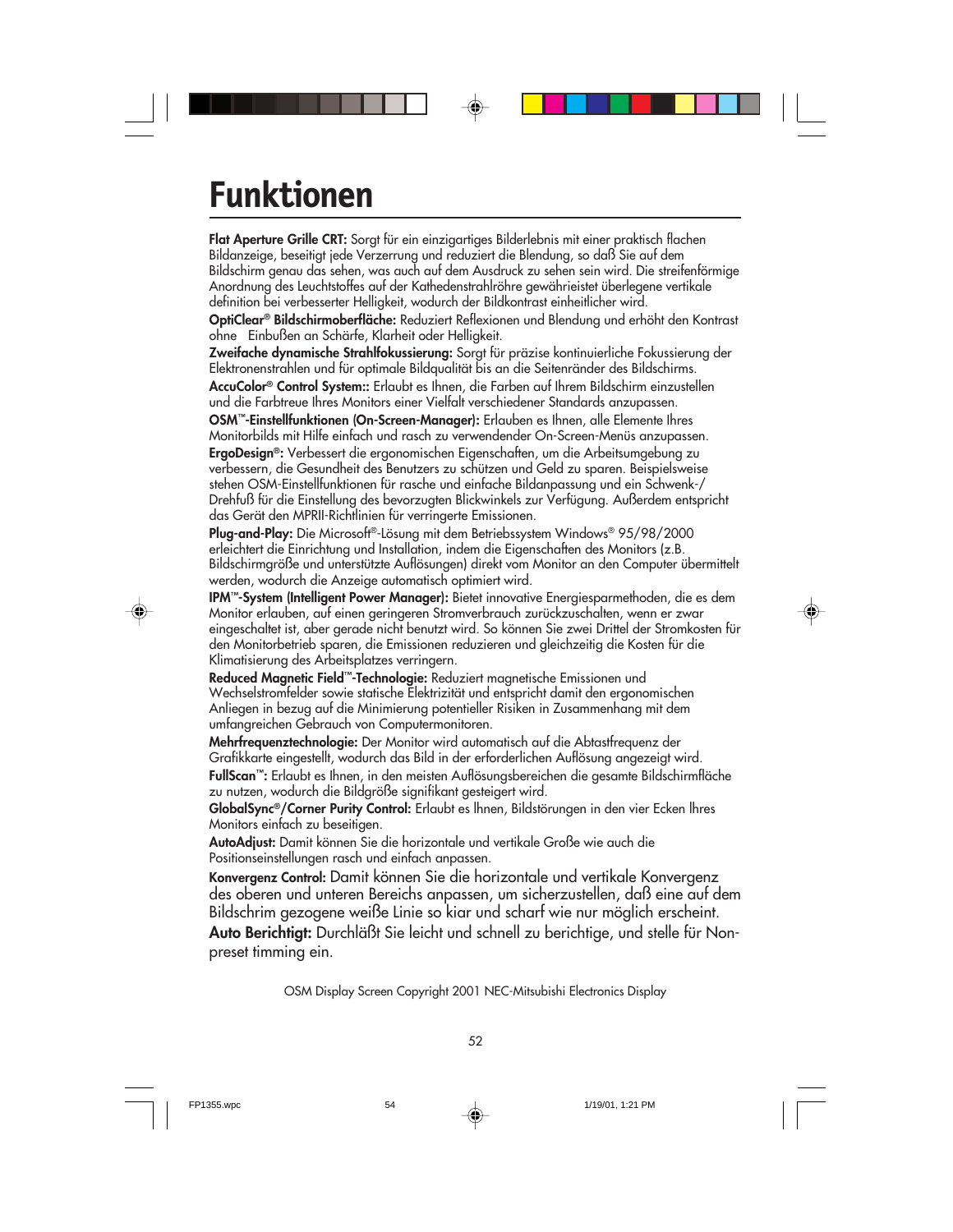# **Fehlerbehebung**

## **Keine Bildanzeige**

- Vergewissern Sie sich, daß die Grafikkarte vollständig eingeschoben ist.
- Vergewissern Sie sich, daß der Einschaltknopf des Monitors und der Einschaltknopf des Computers auf ON stehen.
- Vergewissern Sie sich, daß das Signalkabel ordnungsgemäß an Computer und Grafikkarte angeschlossen ist.
- Vergewissern Sie sich, daß keiner der Kontaktstifte der Steckverbindung verbogen oder eingedrückt ist.

### **Das Bild rollt oder ist instabil**

- Vergewissern Sie sich, daß das Signalkabel ordnungsgemäß an den Computer angeschlossen ist.
- Überprüfen Sie die Stiftbelegung und das Signaltiming des Monitors und ihrer Grafikkarte und vergewissern Sie sich, daß die Empfehlungen in bezug auf Timing und Stiftbelegung eingehalten werden.
- Falls ein Macintosh-Kabeladapter verwendet wird, überprüfen Sie, ob er korrekt angeschlossen ist, oder vergewissern Sie sich, daß die Grafikkarte Macintoshkompatibel ist. Überprüfen Sie die Karte auf ordnungsgemäßen Sitz.

#### **LED am Monitor leuchtet nicht** (keine grüne, orange, gelbe Farbe sichtbar)

• Vergewissern Sie sich, daß der Einschaltknopf auf ON steht und daß das Netzkabel ordnungsgemäß angeschlossen ist.

### **Das Bild ist verschwommen oder die Farbe sieht fleckig aus**

- Wenn die Abbildung flockig ist, Stellen Sie Moirereduzierung. Wenn die Farbe fleckig schaut, Stellen Sie Helligkeit, Kontrast oder GlobalSync-Kontrollen, oder verwenden Sie die EdgeLock Funktion, um Modus zu ändern.
- Suchen Sie über die OSM™-Bedienungstasten die Einstelloption Degauss auf. Aktivieren Sie die Degauss-Funktion.
	- ACHTUNG: Sie sollten mindestens 20 Minuten warten, bevor Sie die Degauss-Funktion ein zweites Mal aktivieren, sofern Sie nicht auf einen anderen Modus umschalten.

### **Das Bild zuckt oder ist durch ein Wellenmuster gestört**

- Entfernen Sie elektrische Geräte, die allenfalls elektrische Interferenzen verursachen könnten, aus der Nähe des Monitors.
- Informationen der FCC finden Sie auf der Innenseite des Umschlags des Benutzerhandbuchs.

### **Die Ecken des angezeigten Bildes sind nicht rechtwinkelig**

- Verwenden Sie die OSM-Funktion Geometry und Corner Correction Kontrollen, um die Ecken gerade zu bekommen.
- Positionieren Sie den Monitor wenn möglich so, daß er nach Osten sieht.

### **Das Bild ist nicht zentriert, zu klein oder zu groß**

• Verwenden Sie den OSM-Größen- und Positionsregler, um das Bild einzurichten.

# **Auf dem Bildschirm erscheinen dünne Linien**

• Dünne Linien sind normal für eine Kathodenstrahlröhre mit Lochmaske und bedeuten keine Fehlfunktion. Es handelt sich lediglich um Schatten der zur Stabilisierung der Lochmaske dienenden Dämpfungsdrähte, die hellem Bildschirmhintergrund (üblicherweise weiß) am deutlichsten sichtbar werden.

FP1355.wpc 55 1/19/01, 1:21 PM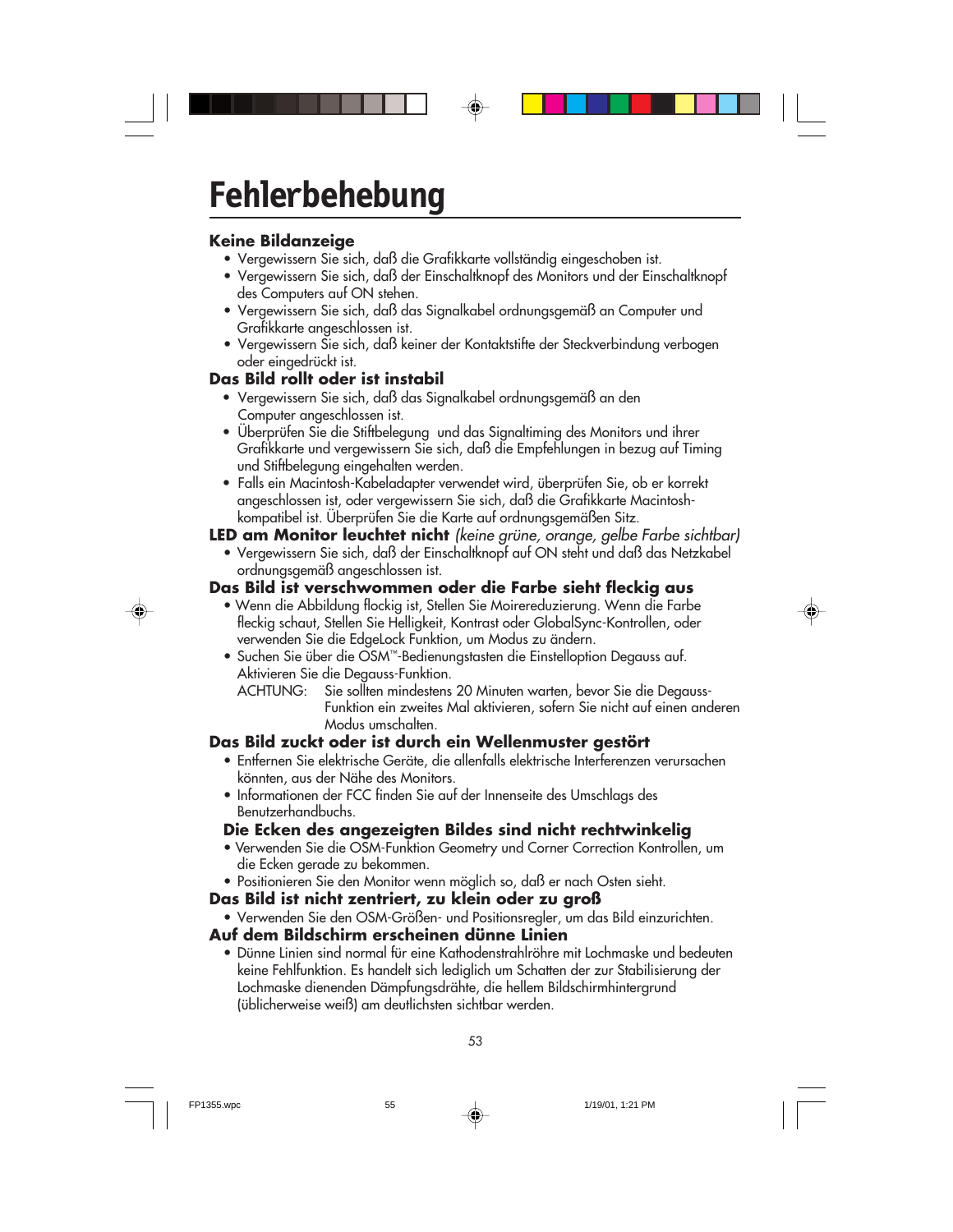# **Verweise**

 $\bigoplus$ 

# **• BBS (978) 742-8706**

Das Remote Bulletin Board System von NEC-Mitsubishi Electronics Display ist ein elektronischer Service, den Sie mit Hilfe Ihres Systems und eines Modems nutzen können. Die Kommunikationsparameter lauten: 300/1200/2400/ 9600/14,4k/28,8k/33.6 k bps, keine Parität, 8 Datenbits, 1 Stopbit

⊕

# **• Kundendienst/ Technischer Support (800) 632-4662 Fax (978) 742-7049**

## **• Elektronische Kommunikationskanäle:**

| Internet E-mail:      | tech-support@necmitsubishi.com                                              |
|-----------------------|-----------------------------------------------------------------------------|
| Internet ftp-Site:    | ftp.necmitsubishi.com                                                       |
| World Wide Web:       | http://www.necmitsubishi.com                                                |
| Product Registration: | http://www.necmitsubishi.com/productregistration                            |
|                       | Europäische Operationen: http://www.nec-monitors.com                        |
|                       | Windows® 95/98/2000 INF File: http://support.necmitsubishi.com/software.htm |
|                       | Laden Sie die Datei NECMSINF.ZIP herunter                                   |

| ● FastFacts™-Information     | (800) 366-0476                                                                                                                                    |                     |
|------------------------------|---------------------------------------------------------------------------------------------------------------------------------------------------|---------------------|
| <b>INFORMATION</b>           | <b>BESCHREIBUNG</b>                                                                                                                               | <b>DOKUMENT Nr.</b> |
| Glossar                      | Definition von Ausdrücken in<br>bezug auf Funktionen,<br>Eigenschaften und die<br>Installation des MultiSync <sup>®</sup> Monitors                | 900203              |
| Weitere Informationen        | Namen und Adressen anderer<br>Gruppen, die in bezug auf die<br>Standards und Eigenschaften des<br>MultiSync Monitors kontaktiert<br>werden können | 900204              |
| Anschluß an Macintosh-Geräte | Detaillierte Informationen über<br>den Anschluß von MultiSync<br>Monitoren an Macintosh-Computer                                                  | 153006              |
| Gesundes Arbeitsumfeld       | Detaillierte Informationen über<br>die Einrichtung eines gesunden<br>Arbeitsumfelds                                                               | 900108              |
| • Literatur & Vertriebs-     |                                                                                                                                                   |                     |
| informationen                | (800) NEC-INFO [(800) 632-4636]                                                                                                                   |                     |
| • MultiSync Bestellungen     | (800) 820-1230<br>[Software und Zubehör]                                                                                                          |                     |
| • Tele-Vertrieb              | (800) 284-4484                                                                                                                                    |                     |

FP1355.wpc 56 1/19/01, 1:21 PM

⊕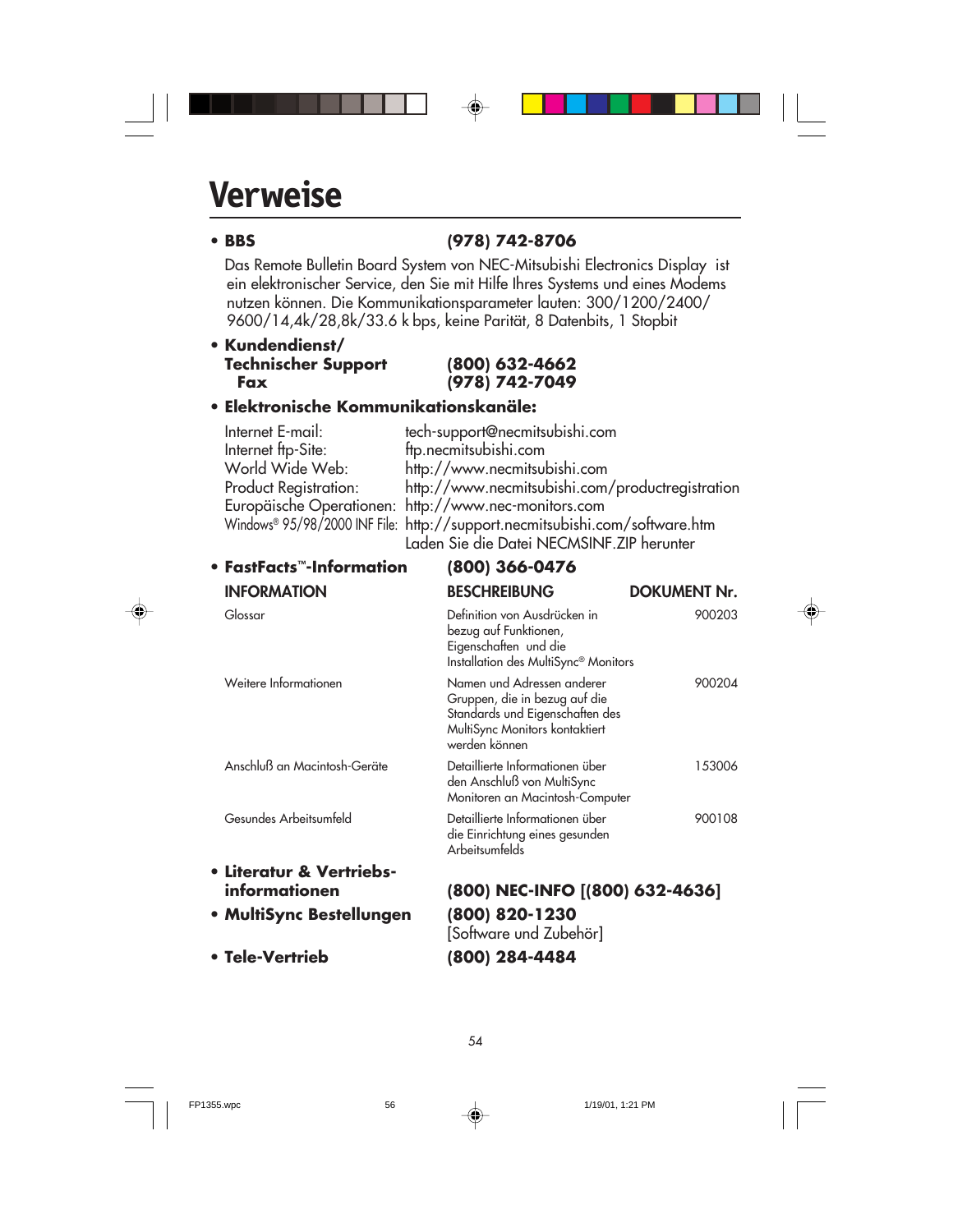# **Beschränkte Gewährleistung**

NEC-Mitsubishi Electronics Display of America, Inc. (nachstehend als " NMD-A " bezeichnet) garantiert hiermit, daß dieses Produkt keinerlei Material- und Verarbeitungsfehler aufweist, und verpflichtet sich unter den nachstehenden Bedingungen dazu, innerhalb eines Zeitraums von drei (3) Jahren nach dem Datum des ersten Erwerbs durch einen Verbraucher jedweden Teil des gegenständlichen Produkts, der sich als defekt erweist, (nach alleinigem Ermessen von NMD-A) entweder zu reparieren oder zu ersetzen. Auf Ersatzteile werden neunzig (90) Tage Garantie gewährt. Die als Ersatz zur Verfügung gestellten Teile und Einheiten, bei denen es sich um neue oder um gebrauchte, wiederinstandgesetzte Komponenten handeln kann, werden bezüglich ihrer technischen Daten den ursprünglichen Teilen oder Einheiten entsprechen.

Diese Garantie gewährt Ihnen bestimmte Rechte. Darüber hinaus haben Sie möglicherweise weitere Rechte, die sich jedoch von Bundesstaat zu Bundesstaat unterscheiden. Diese Garantie beschränkt sich auf den ursprünglichen Käufer des Produkts und ist nicht übertragbar. Sie erstreckt sich lediglich auf Komponenten, die von NMD-A geliefert wurden. Service, der aufgrund von Komponenten erforderlich wird, die von Dritten geliefert wurden, ist von der gegenwärtigen Garantie ausgeschlossen. Um unter die gegenwärtige Garantie zu fallen, muß das Produkt vom ursprünglichen Käufer in den USA oder in Kanada erworben worden sein. Diese Garantie erstreckt sich nur auf von NMD-A in den USA oder in Kanada vertriebene Produkte. Außerhalb der USA bzw. Kanadas werden keine Garantieleistungen erbracht. NMD-A wird einen Kaufnachweis fordern, um das Kaufdatum zu überprüfen. Als Kaufnachweis ist eine Originalrechnung oder -quittung erforderlich, auf der der Name und die Anschrift des Verkäufers und des Käufers sowie die Seriennummer des Produkts vermerkt sind.

Um Garantieleistungen unter der vorliegenden Garantie in Anspruch zu nehmen, sind Sie verpflichtet, das Produkt entweder in der Originalverpackung oder einer gleichwertigen Art von Verpackung, die gleichwertigen Schutz bietet, auf eigene Kosten an den lizenzierten Händler, bei dem Sie das Produkt erworben haben, oder an jede sonstige von NMD-A genehmigte Einrichtung zu senden (Postgebühren sind im voraus zu entrichten) oder liefern zu lassen. Produkte dürfen nur nach vorheriger Genehmigung zu Servicezwecken an NEC-MITSUBISHI übermittelt werden. Diese Genehmigung ist unter der Telefonnummer 1-800-632-4662 einzuholen. Das betreffende Produkt darf zuvor lediglich von Serviceeinrichtungen, die von NMD-A zur Erbringung derartiger Leistungen autorisiert wurden, verändert, repariert oder gewartet worden sein. Die Seriennummer des Produkts darf nicht geändert oder entfernt worden sein.

Produkte, die dazu verwendet wurden, Standbilder über längere Zeiträume anzuzeigen, und die dadurch einen Bildschatten (Nachbildwirkung) erlitten haben, sowie Geräte die durch Unfälle, Mißbrauch oder unsachgemäße Verwendung geschädigt oder entgegen der im Benutzerhandbuch enthaltenen Anweisungen verwendet wurden, sind von der vorliegenden Garantie ausgeschlossen. Jedwede derartigen Umstände machen die vorliegende Garantie null und nichtig.

NMD-A ÜBERNIMMT ÜBER DIE OBENGENANNTE HAFTUNG HINAUS KEINERLEI HAFTUNG FÜR DIREKTE ODER INDIREKTE SCHÄDEN, BEGLEIT- ODER FOLGESCHÄDEN ODER JEGLICHE SONSTIGE ART VON SCHÄDEN, DIE AUF DEN GEBRAUCH JEDWEDEN PRODUKTS VON NMD-A ZURÜCKZUFÜHREN SIND. DIESE GARANTIE ERSETZT SÄMTLICHE SONSTIGEN AUSDRÜCKLICHEN ODER IMPLIZITEN GARANTIEN. DIES SCHLIESST UNTER ANDEREN DIE IMPLIZITE GARANTIE DER VERMARKTBARKEIT ODER DER EIGNUNG FÜR EINEN BESTIMMTEN ZWECK MIT EIN. IN EINIGEN BUNDESSTAATEN IST DER AUSSCHLUSS IMPLIZITER GARANTIEN ODER DIE BESCHRÄNKUNG ODER DER AUSSCHLUSS DER HAFTUNG FÜR BEGLEIT- ODER FOLGESCHÄDEN NICHT ZULÄSSIG, D.H. DIE OBENGENANNTEN AUSSCHLÜSSE ODER BESCHRÄNKUNGEN GELTEN FÜR SIE UNTER UMSTÄNDEN NICHT.

Die Gewährleistung für dieses Produkt wird gemäß der Bestimmungen der vorliegenden beschränkten Gewährleistung übernommen. Die Verbraucher werden hiermit darauf aufmerksam gemacht, daß die Leistung des Produkts von der Systemkonfiguration, der Software, der Anwendung, den Kundendaten und der Steuerung des Systems seitens des Bedieners sowie von anderen Faktoren beeinflußt wird.

NMD-A -Produkte gelten als mit vielen Systemen kompatibel, doch können spezifische funktionelle Anwendungen des Produkts seitens des Käufers variieren. Deshalb muß die Eignung eines Produktes für einen spezifischen Zweck oder eine spezifische Anwendung vom Käufer festgestellt werden und wird von NMD-A nicht gewährleistet. Den Namen der nächstgelegenen lizenzierten NEC-Mitsubishi Electronics Display -Servicestelle erfahren Sie bei

NEC-Mitsubishi Electronics Display unter der Nummer 1-800-632-4662.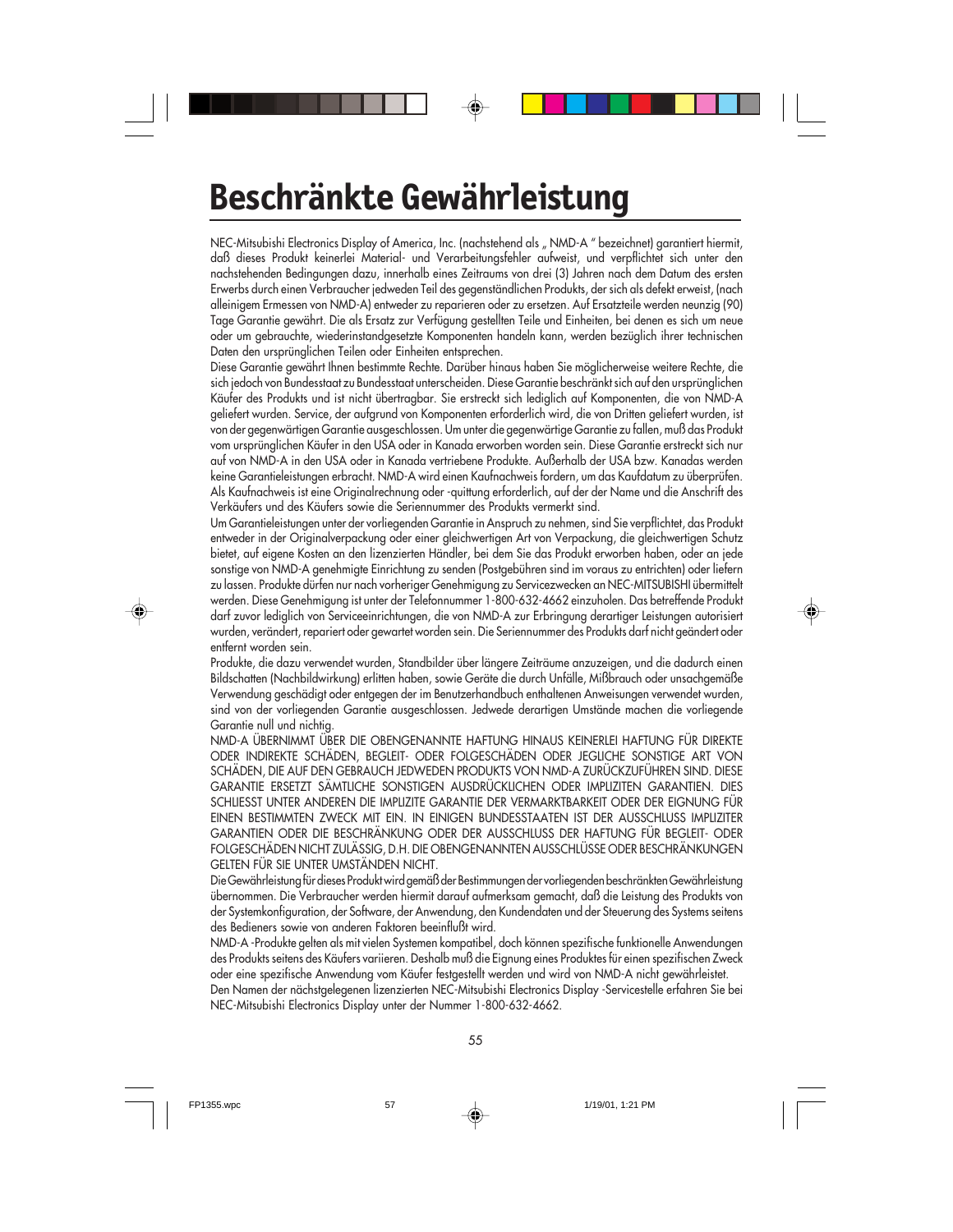# **TCO'99**

Herzliche Gratulation! Sie haben gerade eines der unter TCO'99 zugelassenen und zertifizierten Produkte erworben. Damit steht lhnen ein Produkt zur Verfügung, das für die gewerbliche Anwendung entwickelt wurde. Ihr Kauf hat außerdem dazu beigetragen, die Umweltbelastung zu reduzieren und die weitere Entwicklung umweltgerechter Elektronikprodukte zu fördern.



### **Warum haben wir umweltzertifizierte Computer?**

In vielen Ländern ist die Umweltzertifizierung mittlerweile zu einer etablierten Methode geworden, die Anpassung von Gütern und Dienstleistungen an die Bedürfnisse unserer Umwelt zu fördern. Das Hauptproblem im Bereich der Computer und sonstigen elektronischen Geräte besteht darin, daß sowohl in den Produkten als auch während ihrer Herstellung umweltschädliche Substanzen zur Anwendung gelangen. Da die Mehrzahl der elektronischen Geräte nicht auf zufriedenstellende Art und Weise wiederverwertet werden kann, landen die meisten dieser potentiell schädlichen Substanzen früher oder später in der Natur.

Darüber hinaus haben Computer noch weitere Eigenschaften - wie beispielsweise den Stromverbrauch - die sowohl vom inneren Standpunkt (des Arbeitsumfeldes) als auch vom äußeren Standpunkt (der Umwelt) her bedeutsam sind. Da alle Methoden der konventionellen Elektrizitätserzeugung negative Auswirkungen auf die Umwelt haben (sauer Regen, klimabeeinflussende Emissionen, radioaktiver Müll etc.) muß unbedingt Energie eingespart werden. Elektronische Geräte in Büros verbrauchen Unmengen von Energie, da sie oft ohne Unterbrechung eingeschaltet bleiben.

### **Worum geht es bei der Zertifizierung?**

Dieses Produkt erfüllt die Erfordernisse des Systems TCO'99 für die internationale Zertifizierung und Umweltzertifizierung von Personalcomputern. Das Zertifizierungssystem wurde im Rahmen einer Zusammenarbeit zwischen dem TCO (Schwedischer Arbeitnehmerbund), dem Svenska Svenska Naturskyddsforeningen (Schwedische Geselischaft für die Erhaltung der Natur) und dem Statens Energimyndighet (Nationale Verwaltungsbehörde für Energie in Schweden) entwickelt.

Die Erfordernisse, die ein Produkt für eine Zertifizierung erfüllen muß, decken zahlreiche verschiedene Bereiche ab: Umwelt, Ergonomie, Verwendbarkeit, Emission magnetischer und elektrischer Felder, Energieverbrauch, elektrische Sicherheit und Brandschutz.

Die Umwelterfordernisse betreffen unter anderem Einschränkungen bezüglich des Vorhandenseins und der Verwendung von Schwermetallen, bromierten und chlorierten Entflammungsverzögerern, Fluorchlorkohlenwasserstoffen (Freone) und chlorierten Lösungsmitteln. Das Produkt muß für eine Wiederverwertung geeignet sein, und der Hersteller muß einen Umweltplan haben, der in jedem Land, in dem die Gesellschaft ihre Betriebsstrategie implementiert, eingehalten werden muß. Die Erfordernisse in bezug auf die Energie besagen, daß der Computer und/oder das Display nach einer bestimmten Inaktivitätsdauer seinen Stromverbrauch in einer oder mehreren Stufen herabschalten muß. Die für eine Reaktivierung des Computers erforderliche Zeitspanne muß für den Benutzer annehmbar sein. Zertifiziete Produkte müssen strenge Umweltauflagen erfüllen, beispielsweise in Zusammenhang mit einer Reduzierung von elektrischen und magnetischen Feldern, ihren ergonomischen Eigenschaften in bezug auf den gesamten Körper sowie die Augen und guten Verwendungseigenschaften.

### **Umweltkriterien**

#### Entflammungsverzögerer

Entflammungsverzögerer sind in Leiterplatten, Kabeln, Drähten, Gehäusen und Außenhüllen enthalten. Ihre Funktion besteht darin, die Ausbreitung von Flammen zu verzögern. Bis zu dreißig Prozent des Kunststoffs eines Computergehäuses können aus entflammungsverzögernden Substanzen bestehen. Die meisten Entflammungsverögerer enthalten Brom oder Chlor und sind verwandt mit einer weiteren Gruppe von Umweltgiften, den PCBs (polychlorierten Biphenylenen), die im Verdacht stehen, schwere Gesundheitsstörungen zu verursachen und unter anderem aufgrund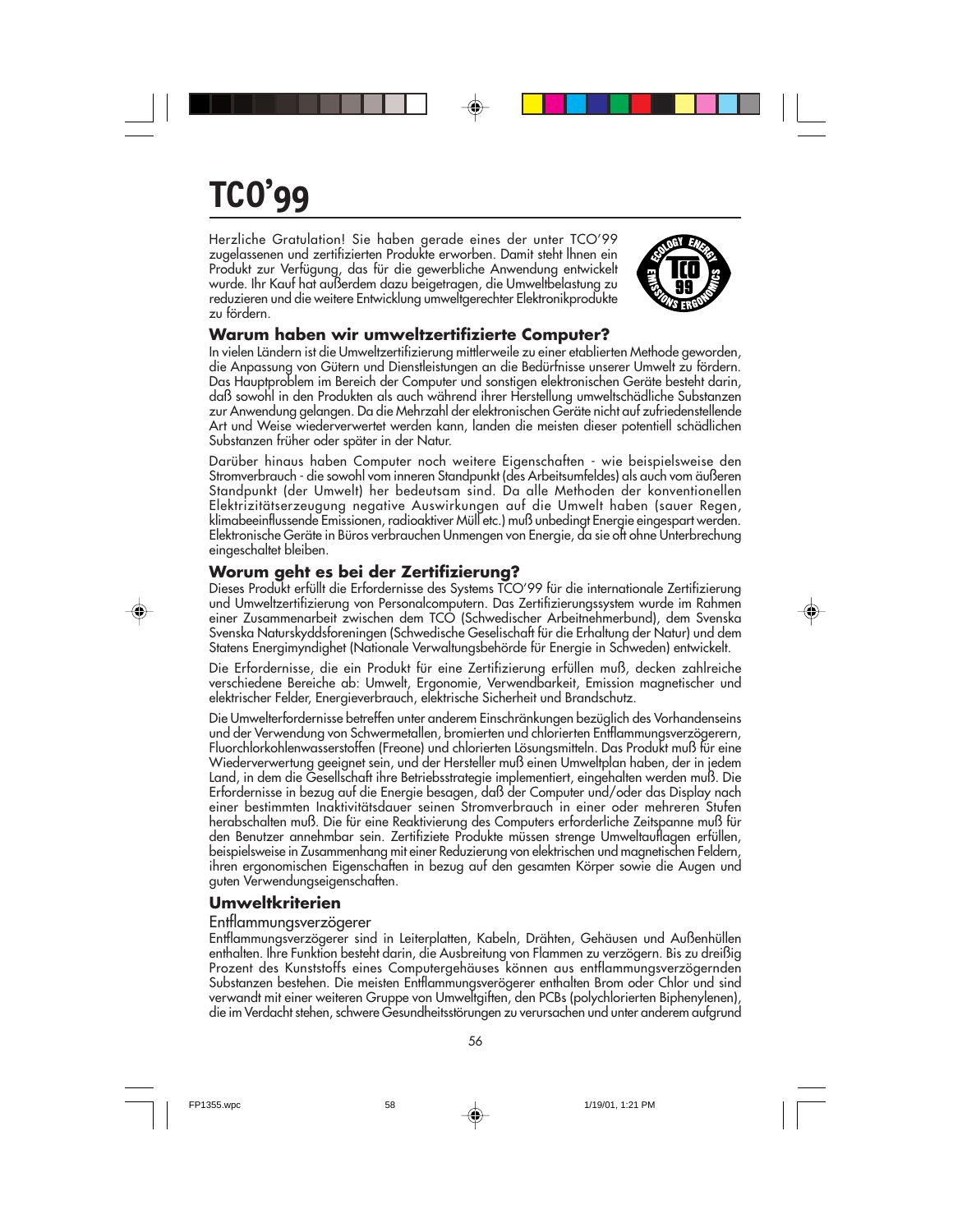# **TCO'99** *–fortsetzung*

bioakkumulativer Prozesse\* auch negative Auswirkungen auf die Vermehrung fischfressender Vögel und Säugetiere zu haben. Entflammungsverzögerer wurden auch im menschlichen Blut gefunden, und die Wissenschaftler fürchten, daß sie Störungen der fetalen Entwicklung zur Folge haben könnten.

TCO'99 verlangt, daß Plastikkomponenten, die mehr als 25 Gramm wiegen, keine Entflammungsverzögerer mit organisch gebundenem Chlor oder Brom enthalten dürfen. In Leiterplatten sind Entflammungsverzögerer zulässig, da es noch keinen Ersatz gibt.

#### **Blei\*\***

Blei findet sich in Bildröhren, Anzeigebildschirmen, Lötmetallen und Kondensatoren. Blei schädigt das Nervensystem und verursacht in höheren Dosen Bleivergiftungen.

TCO'99 erlaubt die Verwendung von Blei, da bisher noch kein Ersatz dafür entwickelt wurde.

#### **Kadmium\*\***

Kadmium ist in wiederaufladbaren Batterien und in den farbgenerierenden Schichten bestimmter Computerdisplays enthalten. Kadmium schädigt das Nervensystem und ist in hohen Dosen giftig.

TCO'99 fordert, daß Batterien, die farbgenerierenden Schichten von Anzeigebildschirmen und die elektrischen oder elektronischen Komponenten überhaupt kein Kadmium enthalten dürfen.

### **Quecksilber\*\***

Quecksilber findet sich mitunter in Batterien, Relais und Schaltern. Quecksilber schädigt das Nervensystem und ist in hohen Dosen giftig.

TCO'99 besagt, daß Batterien überhaupt kein Quecksilber enthalten dürfen. Darüber hinaus dürfen auch die mit der Displayeinheit zusammenhängenden elektrischen oder elektronischen Komponenten keinerlei Quecksilber enthalten.

### **FCKWs (Freone)**

FCKWs (Freone) werden manchmal zum Waschen von Leiterplatten verwendet. FCKWs bauen jedoch Ozon ab und schädigen damit die Ozonschicht der Stratosphäre, wodurch vermehrt ultraviolettes Licht auf die Erde gelangt, wodurch wiederum das Hautkrebsrisiko (malignes Melanom) steigt.

Das relevante TCO'99-Kriterium sieht vor, daß zur Herstellung oder zum Zusammenbau des Produkts sowie zu seiner Verpackung weder Fluorchlorkohlenwasserstoffe noch halogenierte Fluorchlorkohlenwasserstoffe verwendet werden dürfen.

\* "Bioakkumaltiv" bezieht sich auf Substanzen, die sich in lebenden Organismen anreichern. \*\*Blei, Kadmium und Quecksilber sind bioakkumulative Schwermetalle.

Nähere Informationen über das die Umweltkriterien darlegende Dokument erhalten Sie bei: TCO Development Unit

SE 114 94 Stockholm Schweden

Faxnummer: +46 8 782 92 07

E-mail (Internet): development@tco.se

Information über die gemäß TCO'99 zertifizierten und zugelassenen Produkte finden Sie auch auf der TCO-Webseite: http://www.tco-info.com/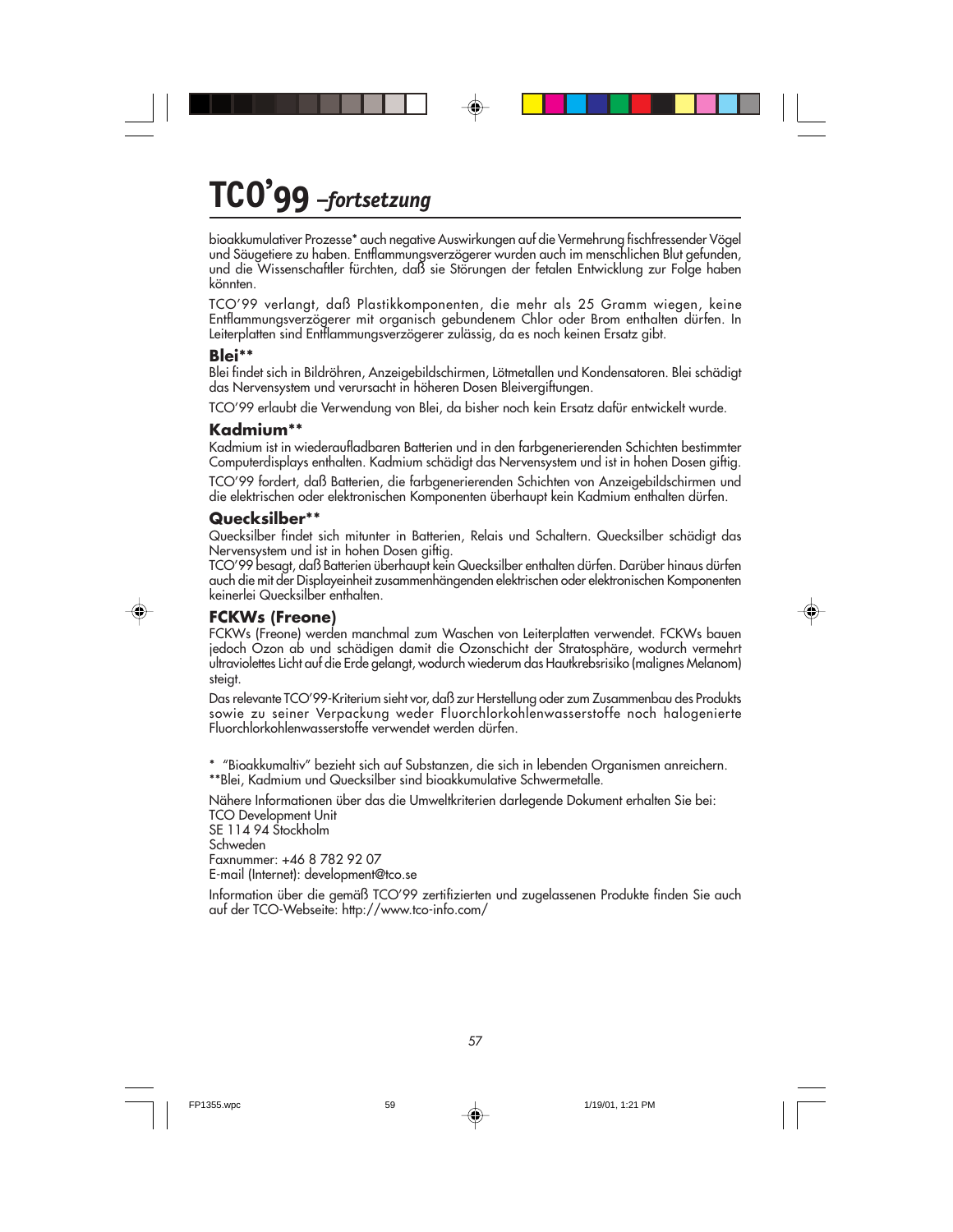

# **Röntgenstrahlung**

Die in diesem Gerät erzeugten Röntgenstrahlen sind durch die eigensichere Kathodenstrahlröhre ausreichend abgeschirmt.

Unsachgemäße Eingriffe, insbesondere Veränderungen der Hochspannung oder Einbau eines anderen Bildröhrentyps, können dazu führen, daß Röntgenstrahlung in erheblicher Stärke auftritt. So veränderte Geräte entsprechen nicht mehr dieser Zulassung und dürfen nicht betrieben werden.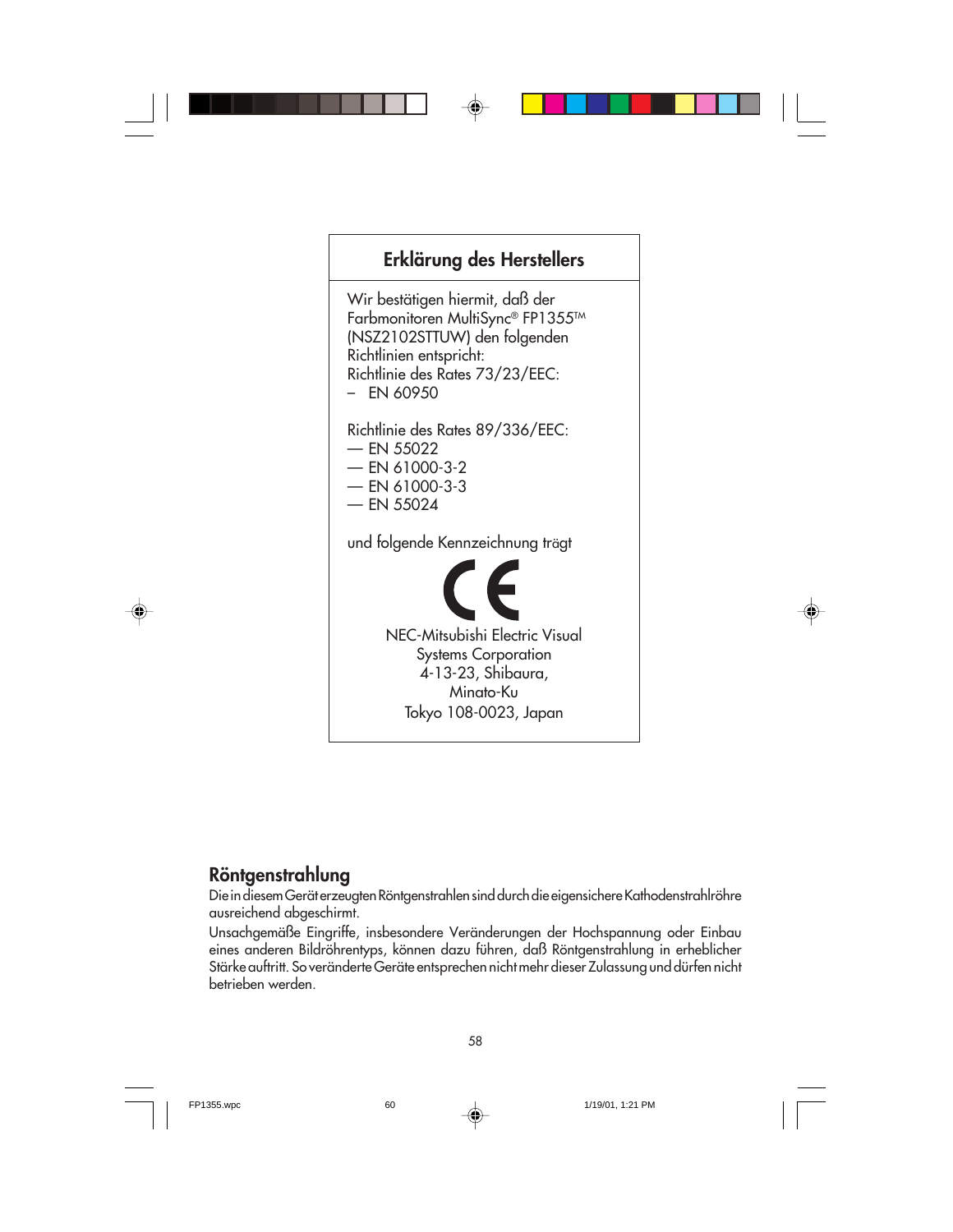| .<br><u>Aliye</u> | $\bigoplus$  | 1 1 1 1 1<br>. .<br>. |  |
|-------------------|--------------|-----------------------|--|
|                   |              |                       |  |
|                   | <b>Notes</b> |                       |  |

59

 $\Rightarrow$ 

 $\overline{\overline{\Gamma}}$ 

 $\Rightarrow$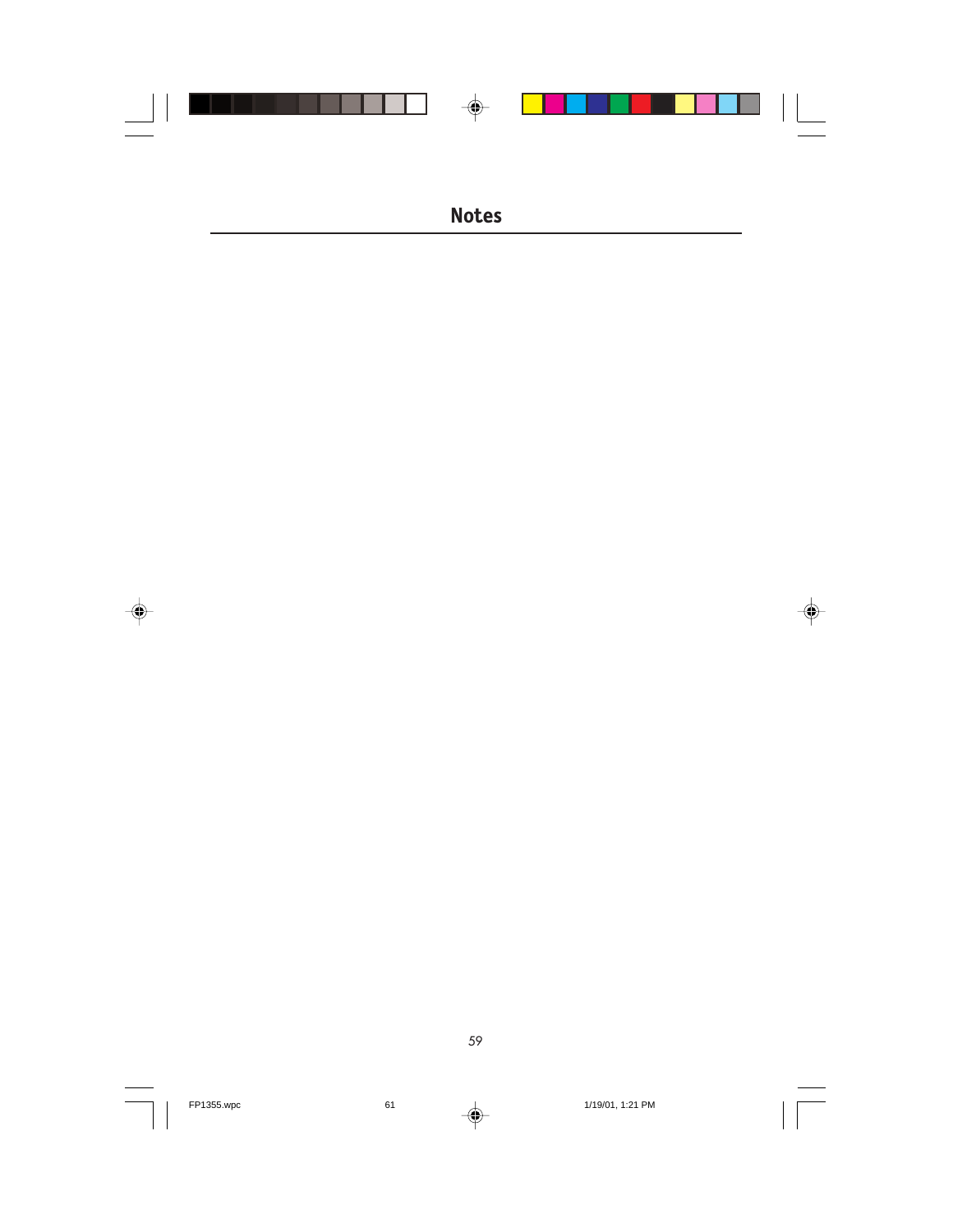|  | $\bigoplus$  | . |  |
|--|--------------|---|--|
|  |              |   |  |
|  |              |   |  |
|  | <b>Notes</b> |   |  |

 $\Rightarrow$ 



 $\overline{\blacklozenge}$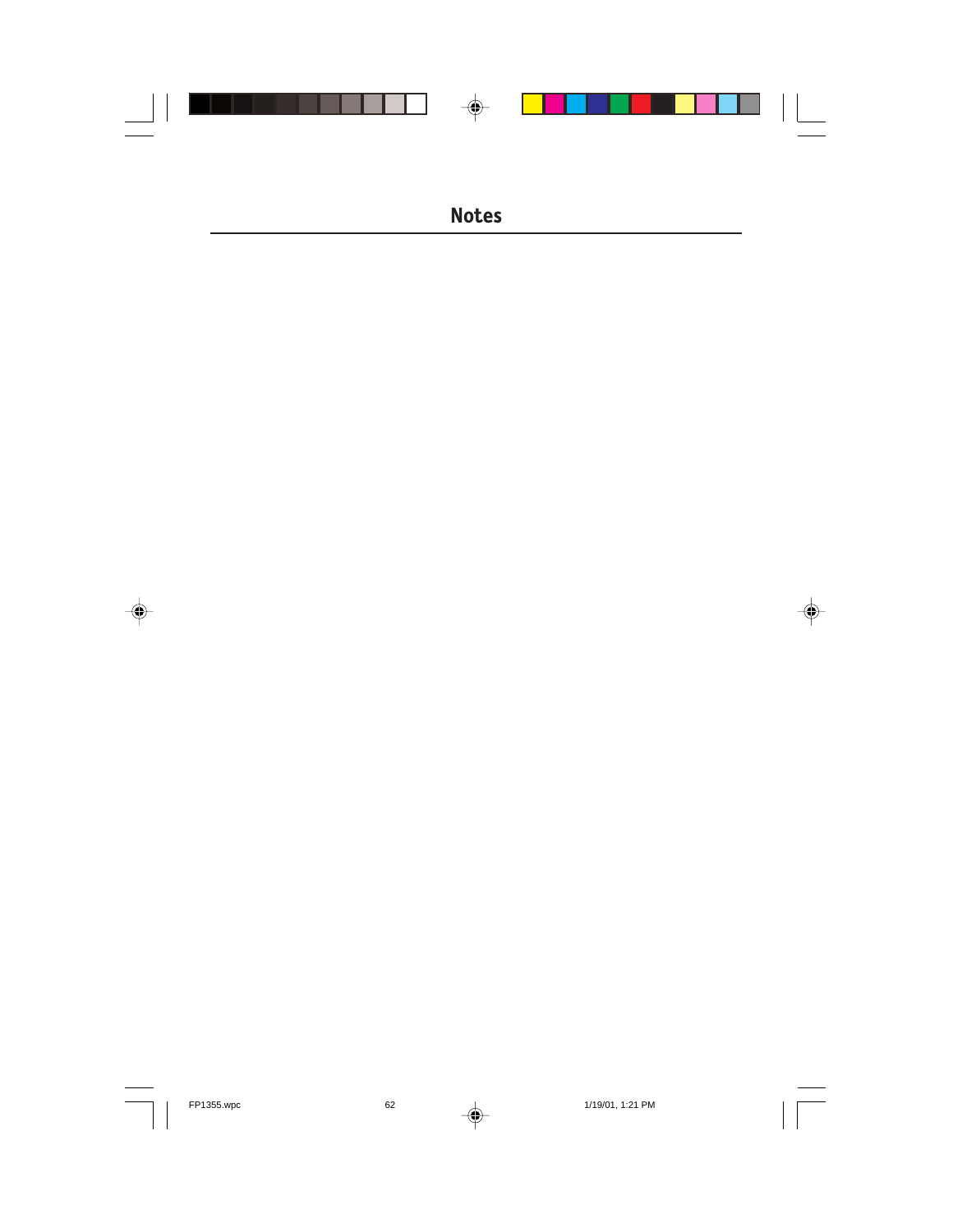

# **NEC Flat Enterprise Series**

### **EIGENTUMSRECHTE UND HAFTUNGSAUSSCHLUSS**

Die in diesem Dokument veröffentlichten Informationen einschließlich sämtlicher Muster und verwandten Materialien sind Eigentum der Firma NEC-Mitsubishi Electronics Display of America und/oder ihrer Lizenzgeber. NEC-Mitsubishi Electronics Display of America bzw. die betreffenden Lizenzgeber behalten sich sämtliche Patentrechte, Urheberrechte und sonstigen Eigentumsrechte am vorliegenden Dokument einschließlich sämtlicher Muster-, Herstellungs-, Reproduktions, Nutzungs-und Verkaufsrechte vor, sofern die besagten Rechte nicht ausdrücklich Dritten gewährt werden.

Auf die im vorliegenden Dokument genannten Produkte von NEC-Mitsubishi Electronics Display of America wird eine Garantie gemäß des Dokuments "Beschränkte Gewährleistung", das dem betreffenden Produkt beiliegt, geleistet. Die tatsächliche Leistung jedes derartigen Produkts hängt jedoch von verschiedenen Faktoren wie beispielsweise der Systemkonfiguration, den Kundendaten und der Bedienung durch den Benutzer ab. Da die Verwendung des Produkts von einem Käufer zum anderen variieren kann, muß die Eignung eines Produktes für einen spezifischen Zweck oder eine spezifische Anwendung vom Käufer festgestellt werden und wird von NEC-Mitsubishi Electronics Display of America nicht gewährleistet.

Um Verbesserungen der Konstruktion und der technischen Daten zu ermöglichen, behält sich der Hersteller das Recht vor, die im vorliegenden Dokument enthaltenen Informationen jederzeit ohne vorherige Ankündigung zu ändern. Eine Reproduktion des vorliegenden Dokuments oder von Teilen desselben ist ohne die vorherige Genehmigung der Firma NEC-Mitsubishi Electronics Display of America nicht gestattet.

# KONFORMITÄTSERKLÄRUNG

Dieses Gerät entspricht Abschnitt 15 der FCC-Bestimmungen. Die Benutzung unterliegt den beiden folgenden Bedingungen: (1) Das Gerät darf keine störenden Interferenzen erzeugen. (2) Das Gerät darf nicht für Interferenzen empfänglich sein. Dies schließt Interferenzen mit ein, die eine unerwünschte Funktionsweise bewirken könnten.

| Verantwortlich in den U.S.A.: | <b>NEC-Mitsubishi Electronics</b><br>Display of America, Inc.    |
|-------------------------------|------------------------------------------------------------------|
| Anschrift:                    | 1250 N. Arlington Heights Road<br>Itasca, Illinois 60143         |
| Telefonnummer:                | (800) 467-3000                                                   |
| Art des Produkts:             | Computermonitor                                                  |
| Ausrüstungskategorie:         | Klasse B, Peripherie                                             |
| Modelle:                      | MultiSync FP1355                                                 |
|                               | Wir erklären hiermit, daß die obenoenannte Ausrüstung den in den |

*Wir erklären hiermit, daß die obengenannte Ausrüstung den in den FCC-Bestimmungen enthaltenen technischen Standards entspricht.*

Windows ist ein eingetragenes Warenzeichen der Firma Microsoft Corporation. NEC ist ein eingetragenes Warenzeichen von NEC Corporation. **ENERGY STAR** ist ein in den U.S.A. eingetragenes Warenzeichen. Alle sonstigen Marken und Producktnamen sind Warenzeichen oder eingetragene Warenzeichen ihrer jeweiligen Inhaber.

**ENERGY STAR®** Partner: NEC-Mitsubishi Electronics Display of America, Inc. hat festgestellt, daß dieses Produkt den **ENERGY STAR**-Richtlinien für Energieeffizienz entspricht. Das **ENERGY STAR**-Emblem bedeutet nicht, daß die EPA jegliches Produkt oder jegliche Dienstleistung unterstützt.

FC